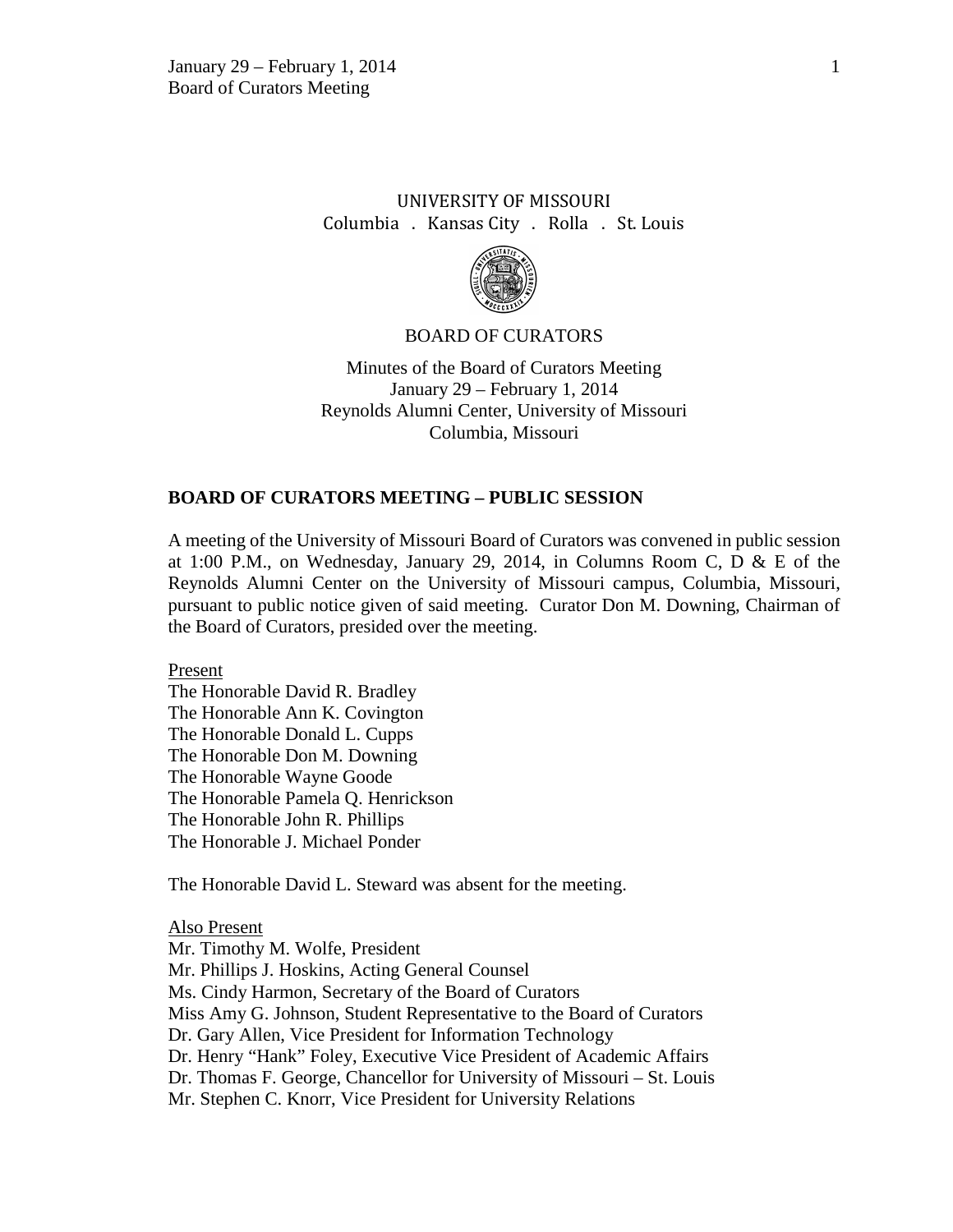Mr. Leo E. Morton, Chancellor for University of Missouri – Kansas City Mr. Stephen J. Owens, Interim Chancellor for University of Missouri Mr. Tom Richards, Treasurer and Interim Vice President of Finance Dr. Betsy Rodriguez, Vice President for Human Resources Dr. Cheryl B. Schrader, Chancellor for Missouri University of Science and Technology Dr. Robert W. Schwartz, Chief of Staff Mr. John Fougere, Chief Communications Officer, UM System Media representatives

## **General Business**

Approval of 2014 Executive Committee and Board Standing Committee Appointments

It was recommended by Chairman Downing, moved by Curator Phillips and

seconded by Curator Bradley, that the following Board of Curators Executive Committee

and Standing Committees appointments be approved for 2014:

#### **Executive Committee**

Don M. Downing, Chairman Donald L. Cupps David L. Steward

### **Academic, Student and External Affairs Committee**

Michael Ponder, Chairman Ann K. Covington Donald L. Cupps Pamela Q. Henrickson David L. Steward Amy Johnson, Student Representative

### **Audit Committee**

Pamela Q. Henrickson, Chairwoman David R. Bradley John R. Phillips Michael Ponder David L. Steward

#### **Compensation and Human Resources Committee**

John R. Phillips, Chairman David R. Bradley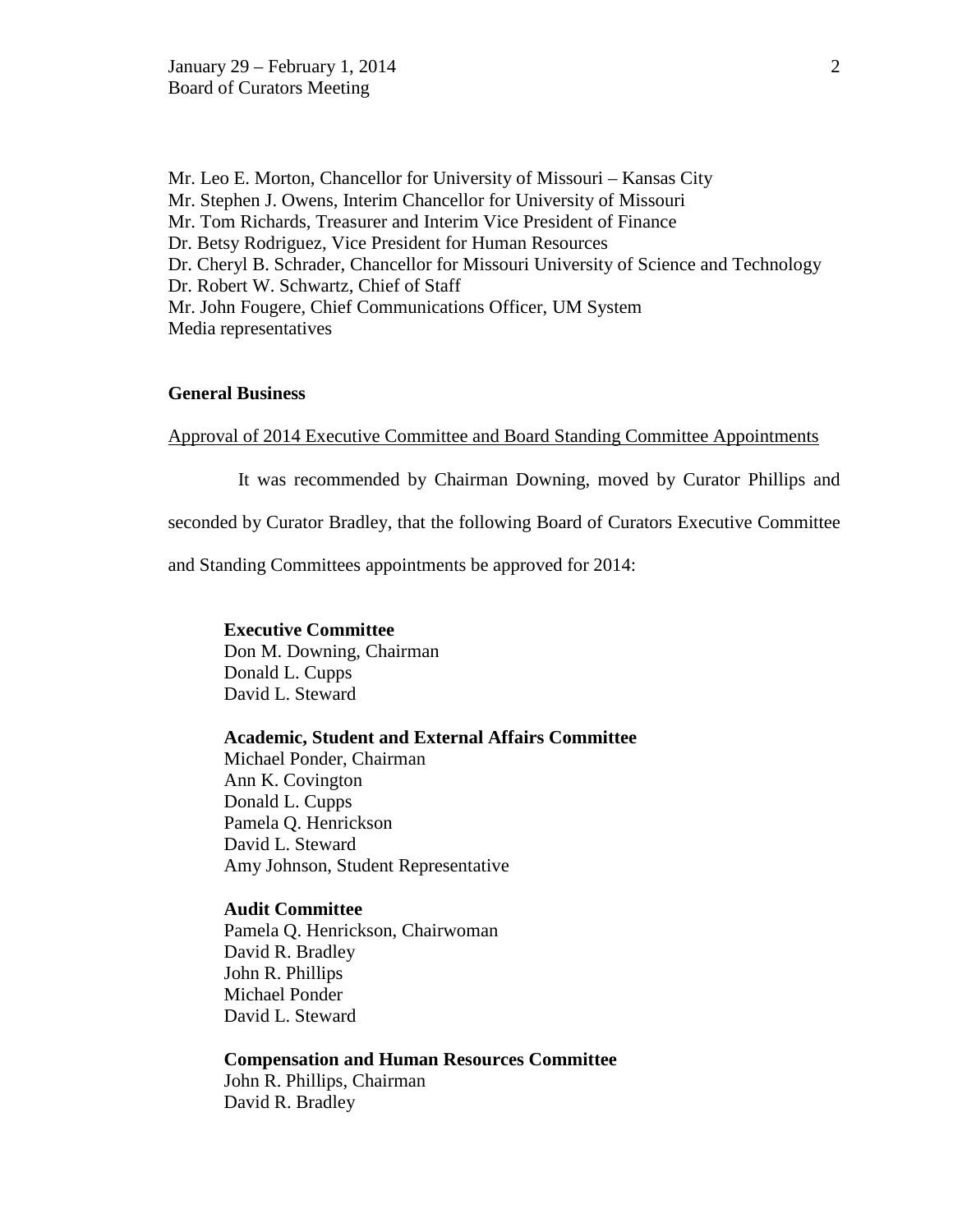January 29 – February 1, 2014  $\overline{3}$ Board of Curators Meeting

Pamela Q. Henrickson Wayne Goode Michael Ponder

#### **Finance Committee**

Ann K. Covington, Chairwoman Donald L. Cupps Wayne Goode John R. Phillips David L. Steward Amy Johnson, Student Representative

#### **Governance, Resources and Planning Committee**

Wayne Goode, Chairman David R. Bradley Ann K. Covington Don Downing, ex officio Tim Wolfe, ex officio

Roll call vote:

Curator Bradley voted yes. Curator Covington voted yes. Curator Cupps voted yes. Curator Downing voted yes. Curator Goode voted yes. Curator Henrickson voted yes. Curator Phillips voted yes. Curator Ponder voted yes. Curator Steward was absent.

The motion carried.

#### Resolution for Executive Session of the Board of Curators Meeting

It was moved by Curator Henrickson and seconded by Curator Goode, that there shall be an executive session with a closed record and closed vote of the Board of Curators meeting January 29 – February 1, 2014 for consideration of: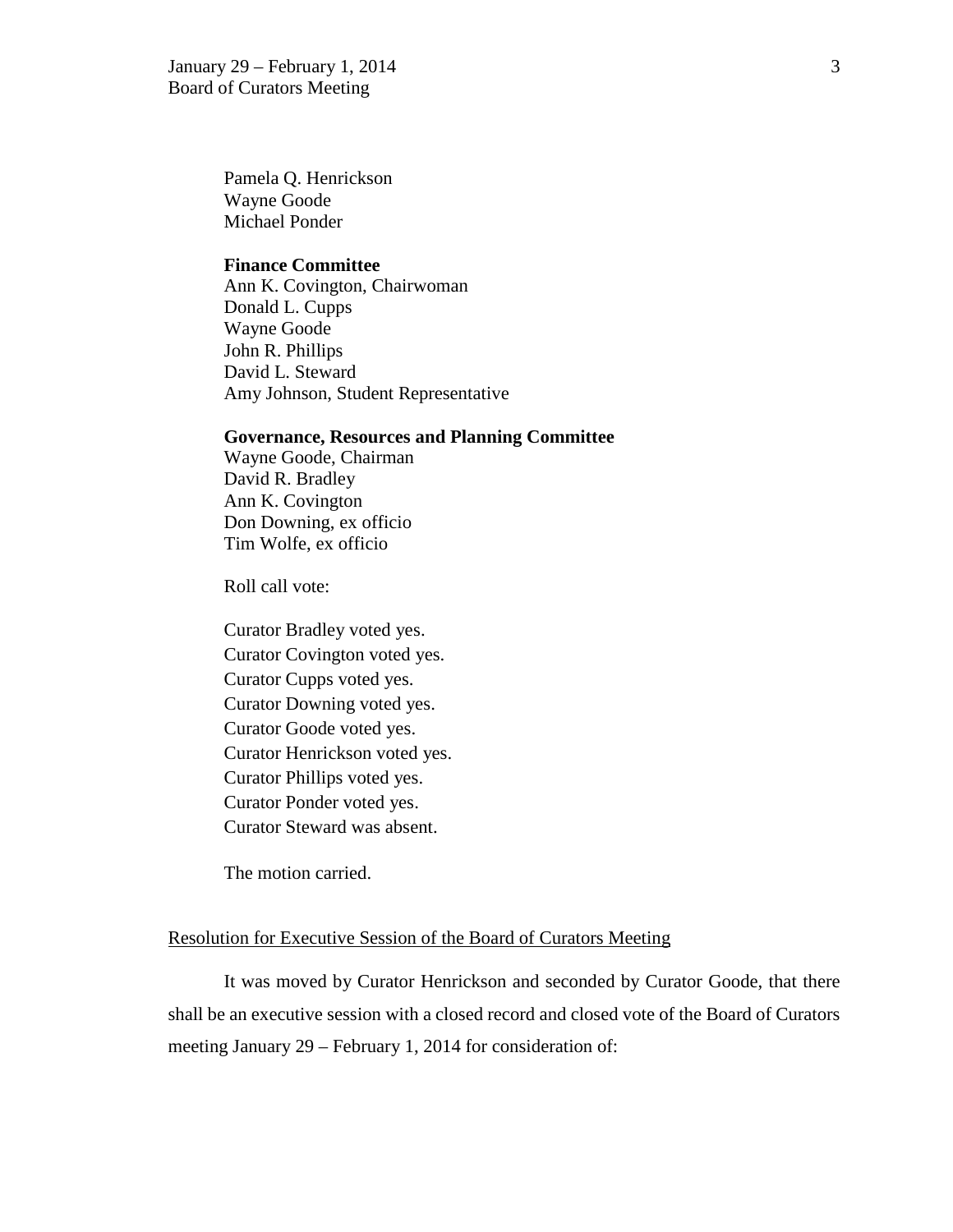- **Section 610.021(1), RSMo**, relating to matters identified in that provision, which include legal actions, causes of action or litigation, and confidential or privileged communications with counsel; and
- **Section 610.021(2), RSMo,** relating to matters identified in that provision, which include leasing, purchase, or sale of real estate; and
- **Section 610.021(3), RSMo**, relating to matters identified in that provision, which include hiring, firing, disciplining, or promoting of particular employees; and
- **Section 610.021(12), RSMo,** relating to matters identified in that provision, which include sealed bids and related documents and sealed proposals and related documents or documents related to a negotiated contract; and
- **Section 610.021 (13), RSMo**, relating to matters identified in that provision, which include individually identifiable personnel records, performance ratings, or records pertaining to employees or applicants for employment.

Roll call vote of the Board:

Curator Bradley voted yes. Curator Covington voted yes. Curator Cupps voted yes. Curator Downing voted yes. Curator Goode voted yes. Curator Henrickson voted yes. Curator Phillips voted yes. Curator Ponder voted yes. Curator Steward was absent.

The motion carried.

Board of Curators Finance and Compensation and Human Resources committee meetings were convened beginning at 1:02 P.M. and recessed at 1:05 P.M. on Wednesday, January 29, 2014.

The public session of the Board of Curators meeting recessed at 1:05 P.M. on Wednesday, January 29, 2014.

### **EXECUTIVE SESSION**

A meeting of the University of Missouri Board of Curators was convened in executive session at 1:10 P.M., on Wednesday, January 29, 2014, in Columns Room C, D & E of the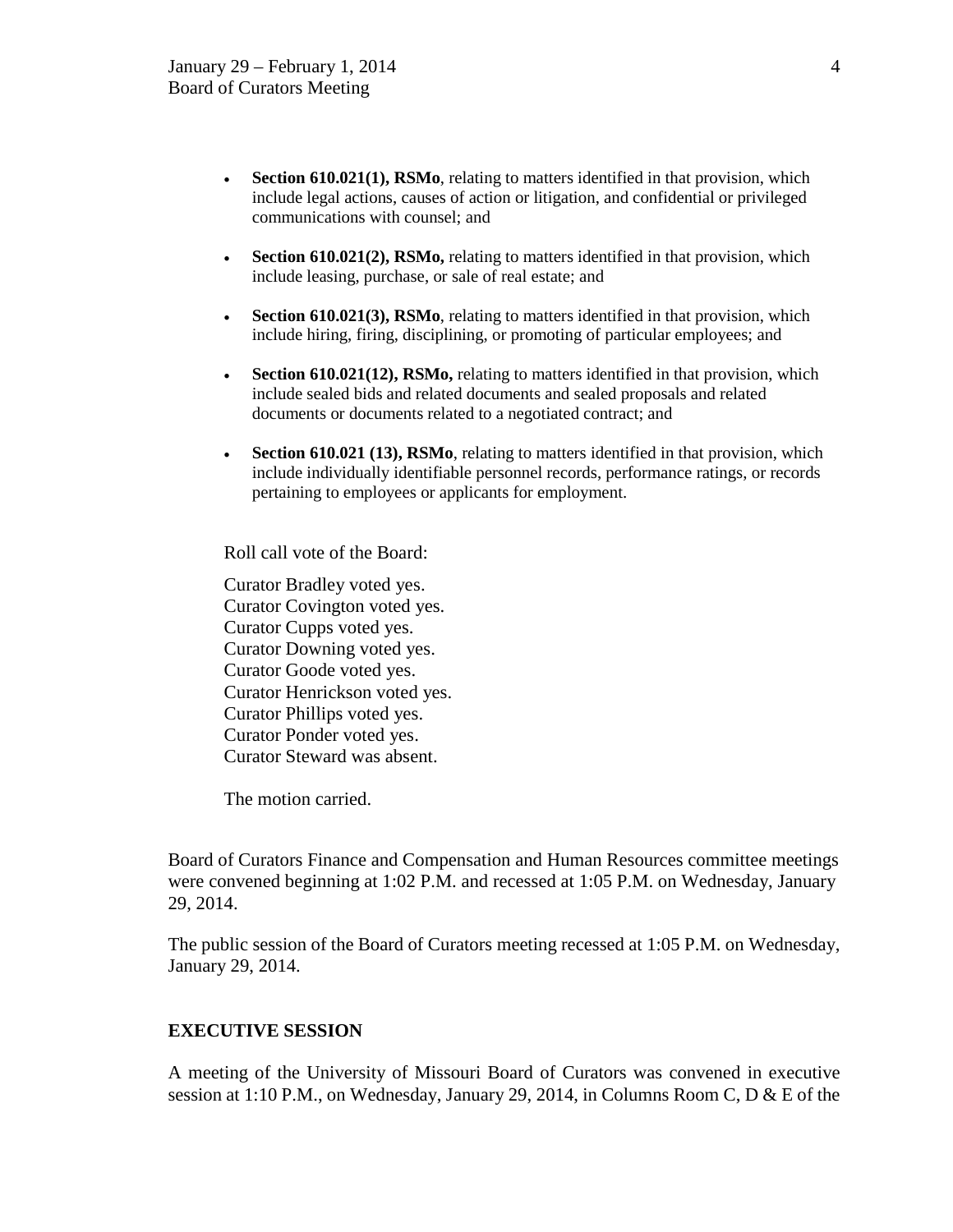Reynolds Alumni Center on the University of Missouri campus, Columbia, Missouri, pursuant to public notice given of said meeting. Curator Don M. Downing, Chairman of the Board of Curators, presided over the meeting.

#### Present

The Honorable David R. Bradley The Honorable Ann K. Covington The Honorable Donald L. Cupps The Honorable Don M. Downing The Honorable Wayne Goode The Honorable Pamela Q. Henrickson The Honorable John R. Phillips The Honorable J. Michael Ponder

The Honorable David L. Steward was absent for the meeting.

#### Also Present

Mr. Timothy M. Wolfe, President Mr. Phillip J. Hoskins, Acting General Counsel Ms. Cindy Harmon, Secretary of the Board of Curators Miss Amy G. Johnson, Student Representative to the Board of Curators Mr. Stephen J. Owens, Interim Chancellor, University of Missouri Dr. Betsy Rodriguez, Vice President for Human Resources

#### **Compensation and Human Resources Committee – Executive Session**

Report on personnel and contracts – presented by Chairman Phillips.

No action taken by the Board.

Vice President Rodriguez excused herself from the meeting.

### **Finance Committee – Executive Session**

Legal advice provided by Acting General Counsel Hoskins.

No action taken by the Board.

The Board of Curators executive session recessed at 3:55 P.M. on Wednesday, January 29, 2014.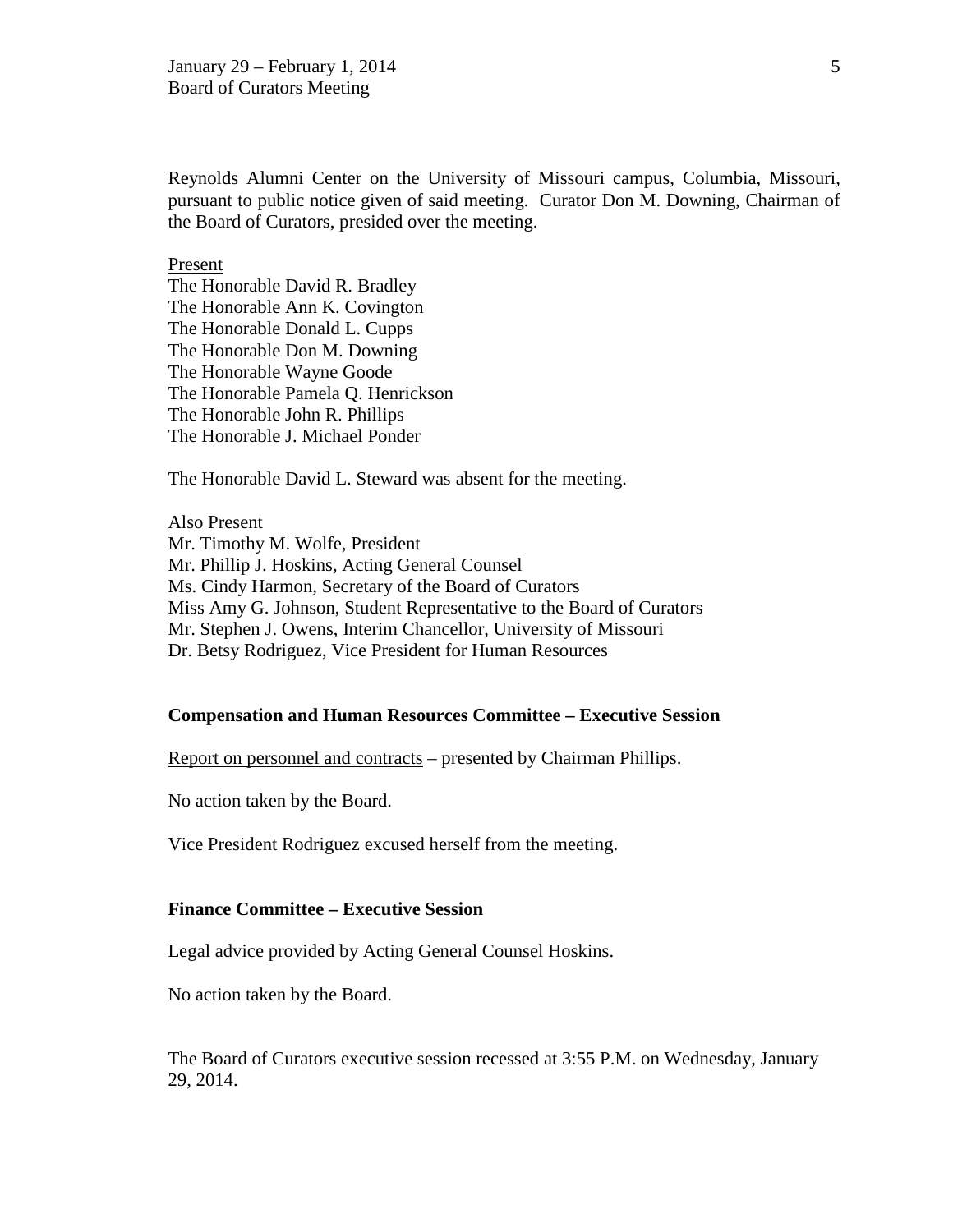## **PUBLIC SESSION**

A meeting of the University of Missouri Board of Curators was reconvened in public session at 4:00 P.M., on Wednesday, January 29, 2014, in Columns Room C, D & E of the Reynolds Alumni Center on the University of Missouri campus, Columbia, Missouri, pursuant to public notice given of said meeting. Curator Don M. Downing, Chairman of the Board of Curators, presided over the meeting.

#### Present

The Honorable David R. Bradley The Honorable Ann K. Covington The Honorable Donald L. Cupps The Honorable Don M. Downing The Honorable Wayne Goode The Honorable Pamela Q. Henrickson The Honorable John R. Phillips The Honorable J. Michael Ponder

The Honorable David L. Steward was absent for the meeting.

#### Also Present

Mr. Timothy M. Wolfe, President Mr. Phillip J. Hoskins, Acting General Counsel Ms. Cindy Harmon, Secretary of the Board of Curators Dr. Gary Allen, Vice President for Information Technology Dr. Henry "Hank" Foley, Executive Vice President for Academic Affairs Dr. Thomas F. George, Chancellor for University of Missouri – St. Louis Mr. Stephen C. Knorr, Vice President for University Relations Mr. Stephen J. Owens, Interim Chancellor for University of Missouri Mr. Tom Richards, Interim Vice President for Finance Dr. Betsy Rodriguez, Vice President for Human Resources Dr. Cheryl B. Schrader, Chancellor for Missouri University of Science and Technology Dr. Robert W. Schwartz, Chief of Staff Mr. John Fougere, Chief Communications Officer, UM System Media representatives

## **General Business**

Board of Curators standing committee meetings were convened at 4:05 P.M. and concluded at 7:10 P.M. on Wednesday, January 29, 2014. Committee actions were presented to the full Board for action following each Committee vote.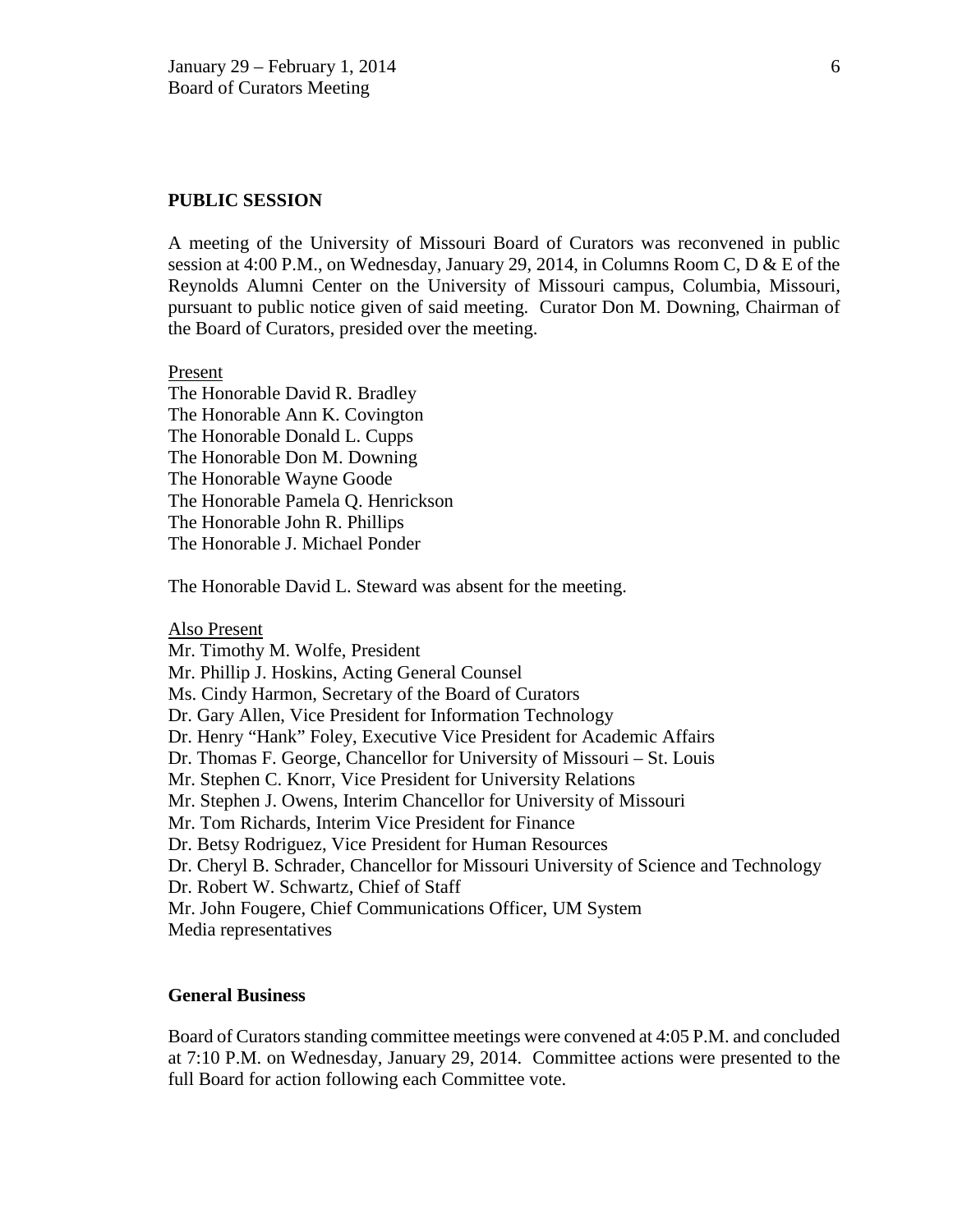## **Finance Committee**

Chairwoman Covington provided time for discussion of committee business.

## Action

- 1. FY 2015 Resident Undergraduate Tuition, UM
- 2. FY 2015 Student Activity, Facility and Health Service Fees, UM
- 3. FY 2015 Residence Hall and Family Student Housing Rates, UM
- 4. FY 2015 Tuition and Other Related Enrollment Fees, UM
- 5. Collected Rules and Regulations 230.060 eLearning and Special Program Tuition and Fees – Exception, MU

Fiscal Year 2015 Resident Undergraduate Tuition, UM – presented by Treasurer and Interim Vice President Richards (information and slides on file)

It was recommended by the respective Chancellors, endorsed by President Wolfe,

recommended by the Finance Committee, moved by Curator Covington and seconded by

Curator Cupps, that the following schedule of rates (as on file with the minutes of this

meeting) for Missouri resident undergraduate tuition be approved, effective beginning with

the 2014 Summer Session.

Effective beginning with the 2014 summer session, the Board of Curators revokes and repeals all previous tuition schedules and adopts the following rates for Missouri resident undergraduate tuition. The Board finds such action to be necessary for the maintenance and operation of the University. These rates are unchanged from FY2014.

|      | FY2015           |
|------|------------------|
|      | Per Credit       |
|      | <b>Hour Rate</b> |
| MU   | \$274.00         |
| UMKC | \$270.10         |
| S&T  | \$274.00         |
| UMSL | \$315.80         |

UMKC and UMSL have Metropolitan undergraduate tuition rates for students from Kansas and Illinois counties in their market area. The Metropolitan tuition rates are the same as Missouri resident rates.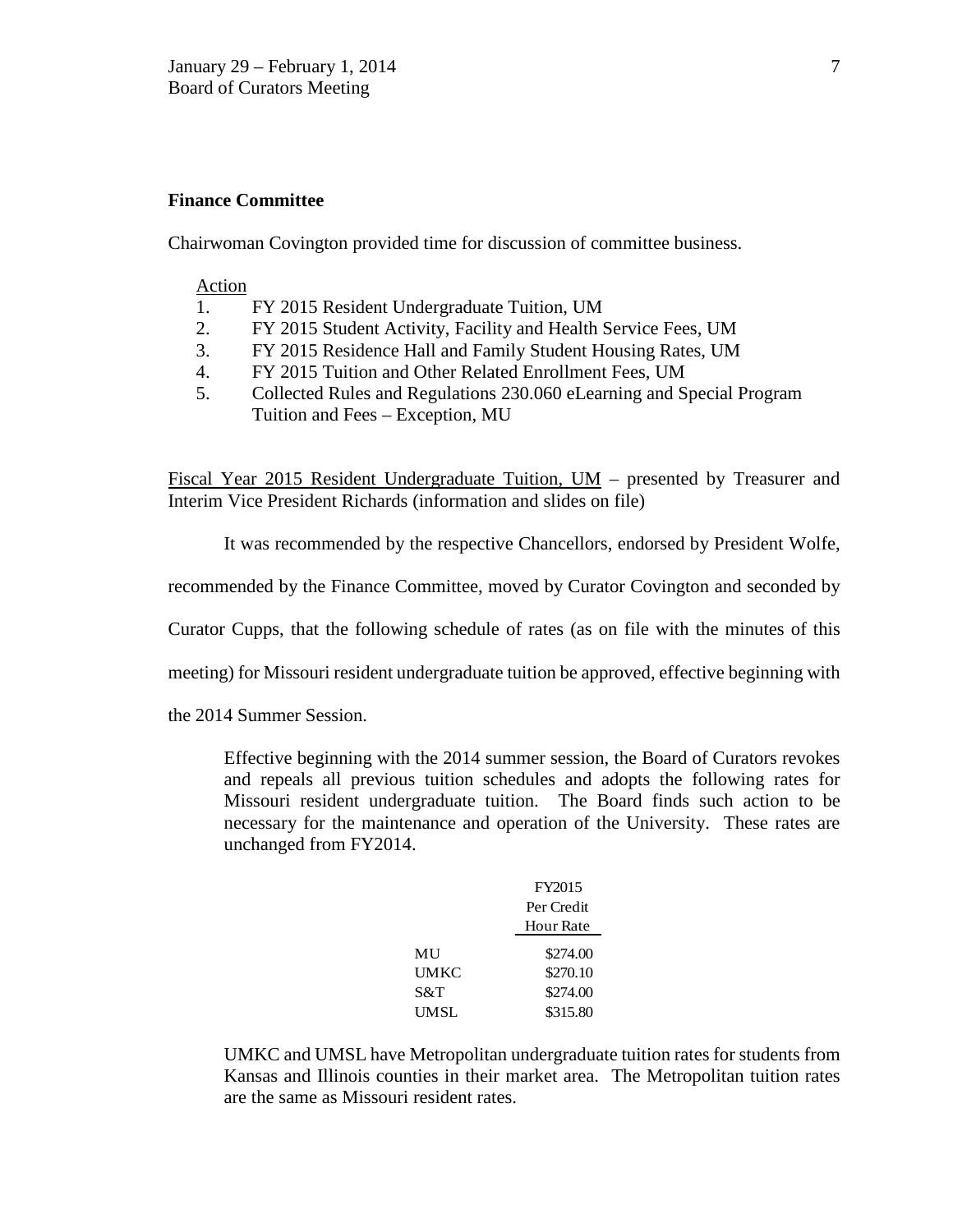Roll call vote of Board of Curators:

Curator Bradley voted yes. Curator Covington voted yes. Curator Cupps voted yes. Curator Downing voted yes. Curator Goode voted yes. Curator Henrickson voted yes. Curator Phillips voted yes. Curator Ponder voted yes. Curator Steward was absent.

The motion carried.

Fiscal Year 2015 Student Activity, Facility, and Health Services Fees, UM – presented by Treasurer and Interim Vice President Richards (information and slides on file)

It was recommended by the respective Chancellors, endorsed by President Wolfe,

recommended by the Finance Committee, moved by Curator Covington and seconded by

Curator Cupps, that the attached schedule of rates for the Student Activity, Facility, and

Health Service fees (as on file with the minutes of this meeting) be approved, effective

beginning with the 2014 Summer Session.

Roll call vote of Board of Curators:

Curator Bradley voted yes. Curator Covington voted yes. Curator Cupps voted yes. Curator Downing voted yes. Curator Goode voted yes. Curator Henrickson voted yes. Curator Phillips voted yes. Curator Ponder voted yes. Curator Steward was absent.

The motion carried.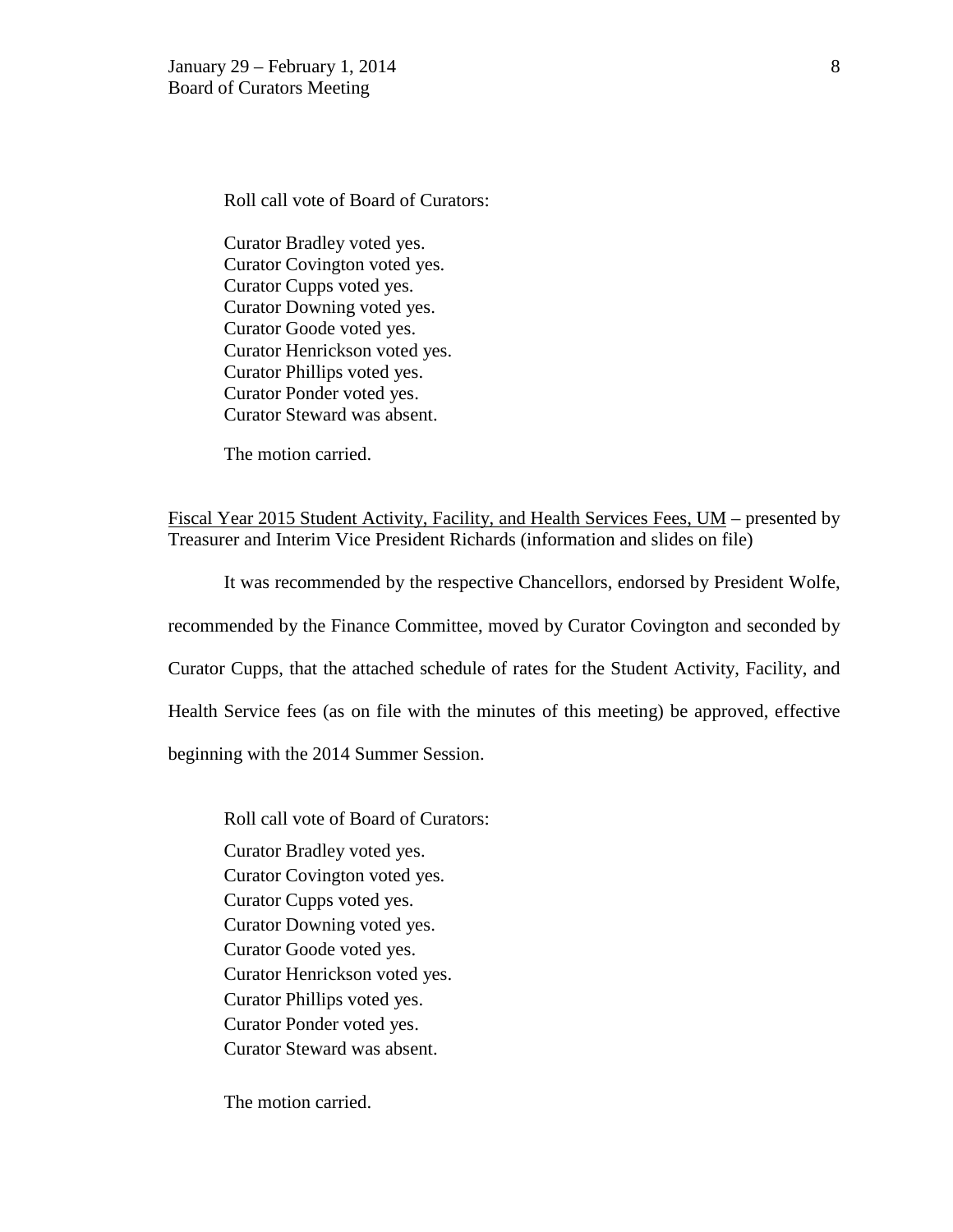#### **Table 1. Changes in Student Activity, Facility, and Health Service Fees for FY2015, UM**

|                                                     |          |                                          |                    |                | Recommended Increase |                          |                                       |                    |                          | Recommended Increase     |
|-----------------------------------------------------|----------|------------------------------------------|--------------------|----------------|----------------------|--------------------------|---------------------------------------|--------------------|--------------------------|--------------------------|
| MU                                                  | FY2014   | FY2015                                   |                    | Amount         | % change             | FY2014                   | FY2015                                |                    | Amount                   | % change                 |
| Maximum Fees per Term                               |          | Semester Rates (12 or more credit hours) |                    |                |                      |                          | Summer Rates (7 or more credit hours) |                    |                          |                          |
| <b>Undergraduate Students</b>                       |          |                                          |                    |                |                      |                          |                                       |                    |                          |                          |
| <b>Student Activity Fee</b>                         | \$167.76 | \$170.40                                 | $\mathcal{S}$      | 2.64           | 1.6%                 | \$83.88                  | \$85.20                               | \$                 | 1.32                     | 1.6%                     |
| Recreation Activity and Facility                    | 138.69   | 140.67                                   |                    | 1.98           | 1.4%                 | 69.35                    | 70.34                                 |                    | 0.99                     | 1.4%                     |
| Health Service Fee                                  | 99.17    | 100.66                                   |                    | 1.49           | 1.5%                 | 80.92                    | 82.14                                 |                    | 1.22                     | 1.5%                     |
| Total                                               | \$405.62 | \$411.73                                 | $\mathbf{\hat{S}}$ | 6.11           | 1.5%                 | \$234.15                 | \$237.68                              | \$                 | 3.53                     | 1.5%                     |
| Graduate and Professional Students                  |          |                                          |                    |                |                      |                          |                                       |                    |                          |                          |
| <b>Student Activity Fee</b>                         | \$147.60 | \$150.57                                 | \$                 | 2.97           | 2.0%                 | \$98.40                  | \$100.38                              | \$                 | 1.98                     | 2.0%                     |
| Recreation Activity and Facility                    | 138.69   | 140.67                                   |                    | 1.98           | 1.4%                 | 69.35                    | 70.34                                 |                    | 0.99                     | 1.4%                     |
| Health Service Fee                                  | 99.17    | 100.66                                   |                    | 1.49           | 1.5%                 | 80.92                    | 82.14                                 |                    | 1.22                     | 1.5%                     |
| Total                                               | \$385.46 | \$391.90                                 | \$                 | 6.44           | 1.7%                 | \$248.67                 | \$252.86                              | \$                 | 4.19                     | 1.7%                     |
|                                                     |          |                                          |                    |                | Recommended Increase |                          |                                       |                    |                          | Recommended Increase     |
| <b>UMKC</b>                                         | FY2014   | FY2015                                   |                    | Amount         | % change             | FY2014                   | FY2015                                |                    | Amount                   | % change                 |
| Maximum Fees per Term                               |          | Semester Rates (12 or more credit hours) |                    |                |                      |                          | Summer Rates (6 or more credit hours) |                    |                          |                          |
| <b>University Center Fee</b>                        | \$80.34  | \$81.95                                  | \$                 | 1.61           | 2.0%                 | \$40.17                  | \$<br>40.97                           | \$                 | 0.80                     | 2.0%                     |
| <b>Student Union Fee</b>                            | 175.49   | 178.13                                   |                    | 2.64           | 1.5%                 | 87.75                    | 89.06                                 |                    | 1.31                     | 1.5%                     |
| <b>Transportation Fee</b>                           | 14.24    | 14.45                                    |                    | 0.21           | 1.5%                 | $\overline{\phantom{a}}$ | $\frac{1}{2}$                         |                    | $\overline{\phantom{a}}$ | $\overline{\phantom{a}}$ |
| <b>Athletic Fee</b>                                 | 56.44    | 57.29                                    |                    | 0.85           | 1.5%                 | 28.22                    | 28.64                                 |                    | 0.42                     | 1.5%                     |
| <b>Student Activity Fee</b>                         | 59.87    | 60.71                                    |                    | 0.84           | 1.4%                 | 30.09                    | 30.50                                 |                    | 0.41                     | 1.4%                     |
| Phys. Facility Fee                                  | 8.73     | 8.73                                     |                    | $\overline{a}$ | 0.0%                 | 4.36                     | 4.36                                  |                    | $\overline{\phantom{a}}$ | 0.0%                     |
| Student Health Fee                                  | 48.96    | 49.70                                    |                    | 0.74           | 1.5%                 | 24.48                    | 24.85                                 |                    | 0.37                     | 1.5%                     |
| Rec. Facility Fee                                   | 31.21    | 31.68                                    |                    | 0.47           | 1.5%                 | 15.60                    | 15.84                                 |                    | 0.24                     | 1.5%                     |
| Total                                               | \$475.28 | \$482.64                                 | $\mathcal{S}$      | 7.36           | 1.5%                 | \$230.67                 | \$234.22                              | $\mathcal{S}$      | 3.55                     | 1.5%                     |
|                                                     |          |                                          |                    |                | Recommended Increase |                          |                                       |                    |                          | Recommended Increase     |
| Missouri S&T                                        | FY2014   | FY2015                                   |                    | Amount         | % change             | FY2014                   | FY2015                                |                    | Amount                   | % change                 |
| Maximum Fees per Term                               |          | Semester Rates (12 or more credit hours) |                    |                |                      |                          | Summer Rates (6 or more credit hours) |                    |                          |                          |
| <b>Undergraduate Students</b>                       |          |                                          |                    |                |                      |                          |                                       |                    |                          |                          |
| <b>Student Activity Fee</b>                         | \$142.00 | \$144.70                                 | \$                 | 2.70           | 1.9%                 | \$45.85                  | \$46.30                               | \$                 | 0.45                     | 1.0%                     |
| <b>Health Service Fee</b>                           | 97.00    | 98.00                                    |                    | 1.00           | 1.0%                 | 43.00                    | 44.00                                 |                    | 1.00                     | 2.3%                     |
| <b>I/Mural Facility Fee</b>                         | 40.80    | 42.50                                    |                    | 1.70           | 4.2%                 | 13.45                    | 14.00                                 |                    | 0.55                     | 4.1%                     |
| <b>University Center Fee</b>                        | 31.50    | 32.90                                    |                    | 1.40           | 4.4%                 | 15.00                    | 15.70                                 |                    | 0.70                     | 4.7%                     |
| University Center Debt                              | 125.00   | 125.00                                   |                    | $\overline{a}$ | 0.0%                 | 62.50                    | 62.50                                 |                    | $\frac{1}{2}$            | $\overline{\phantom{a}}$ |
| Rollamo Year Book **                                | 9.00     | 8.30                                     |                    | (0.70)         | $-7.8%$              |                          |                                       |                    |                          |                          |
| Total                                               | \$445.30 | \$451.40                                 | $\mathbf{\hat{S}}$ | 6.10           | 1.4%                 | \$179.80                 | \$182.50                              | $\mathbf{\hat{S}}$ | 2.70                     | 1.5%                     |
| ** Rollmo Year Book Fee assessed Fall semester only |          |                                          |                    |                |                      |                          |                                       |                    |                          |                          |
| <b>Graduate Students</b>                            |          |                                          |                    |                |                      |                          |                                       |                    |                          |                          |
| <b>Student Activity Fee</b>                         | \$142.00 | \$144.70                                 | \$                 | 2.70           | 1.9%                 | \$45.85                  | \$46.30                               | \$                 | 0.45                     | 1.0%                     |
| Health Service Fee                                  | 97.00    | 98.00                                    |                    | 1.00           | 1.0%                 | 43.00                    | 44.00                                 |                    | 1.00                     | 2.3%                     |
| <b>I/Mural Facility Fee</b>                         | 40.80    | 42.50                                    |                    | 1.70           | 4.2%                 | 13.45                    | 14.00                                 |                    | 0.55                     | 4.1%                     |
| University Center Fee                               | 31.50    | 32.90                                    |                    | 1.40           | 4.4%                 | 15.00                    | 15.70                                 |                    | 0.70                     | 4.7%                     |
| University Center Debt                              | 125.00   | 125.00                                   |                    | $\overline{a}$ | 0.0%                 | 62.50                    | 62.50                                 |                    | $\frac{1}{2}$            | 0.0%                     |
| <b>Graduate Student Fee</b>                         | 3.30     | 3.30                                     |                    |                | 0.0%                 |                          |                                       |                    |                          |                          |
| Total                                               | \$439.60 | \$446.40                                 | $\mathbb{S}$       | 6.80           | 1.5%                 | \$179.80                 | \$182.50                              | $\mathbf{\hat{S}}$ | 2.70                     | 1.5%                     |
|                                                     |          |                                          |                    |                |                      |                          |                                       |                    |                          |                          |

Note: UMSL restructured their tuition & required fees into a single combined tuition rate in FY2014 and will no longer be separately assessing activity, facility & health service fees.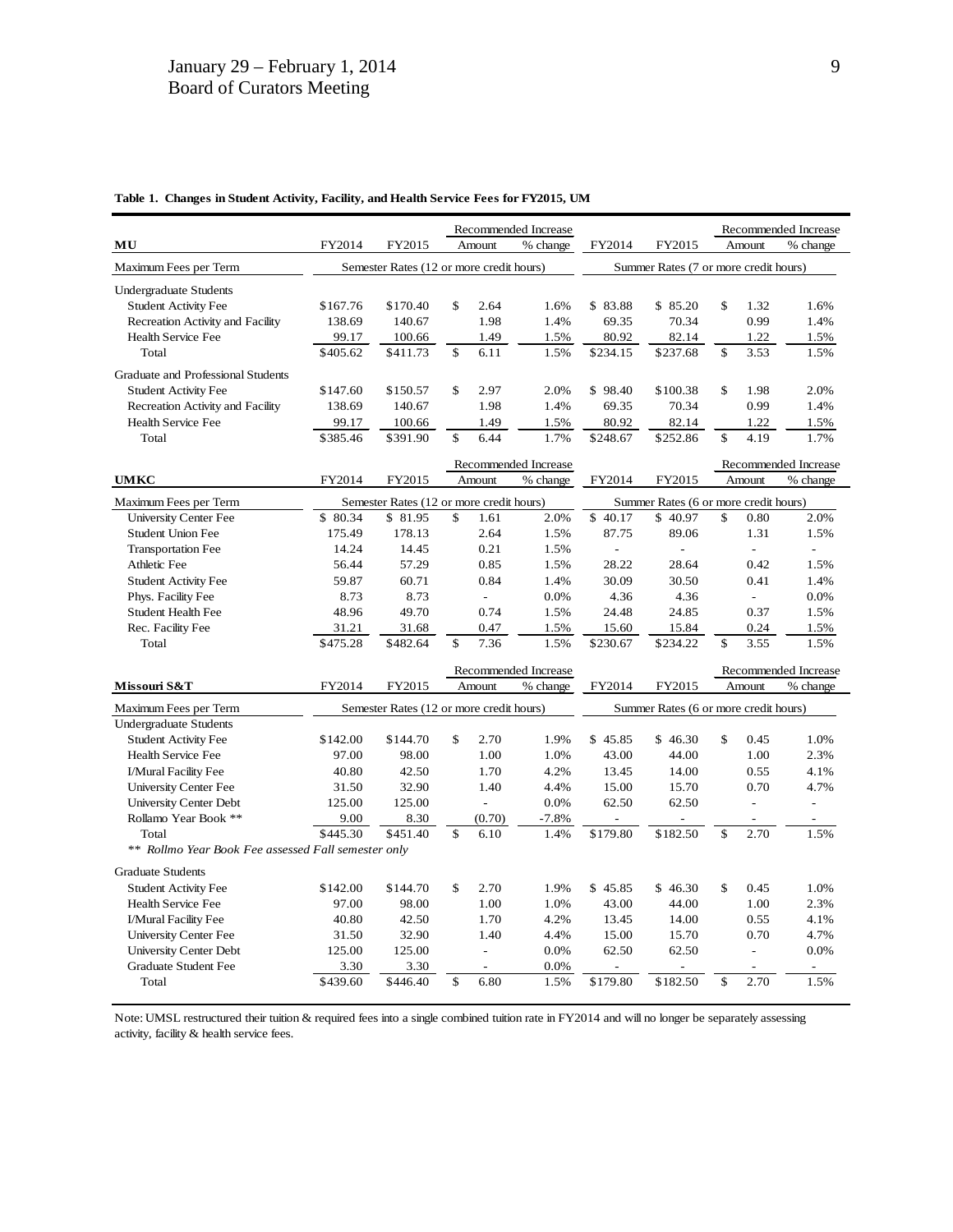Fiscal Year 2015 Residence Hall and Family Student Housing Rates, UM – presented by Treasurer and Interim Vice President Richards (information and slides on file)

It was recommended by the respective Chancellors, endorsed by President Wolfe, recommended by the Finance Committee, moved by Curator Covington and seconded by Curator Phillips, that the attached schedule of rates for the Residence Halls and Family Student Housing at MU, UMKC, Missouri S&T, and UMSL (as on file with the minutes of this meeting) be approved effective beginning with the 2014 Summer Session.

Roll call vote of Board: Curator Bradley voted yes. Curator Covington voted yes. Curator Cupps voted yes. Curator Downing voted yes. Curator Goode voted yes. Curator Henrickson voted yes. Curator Phillips voted yes. Curator Ponder voted yes. Curator Steward was absent.

The motion carried.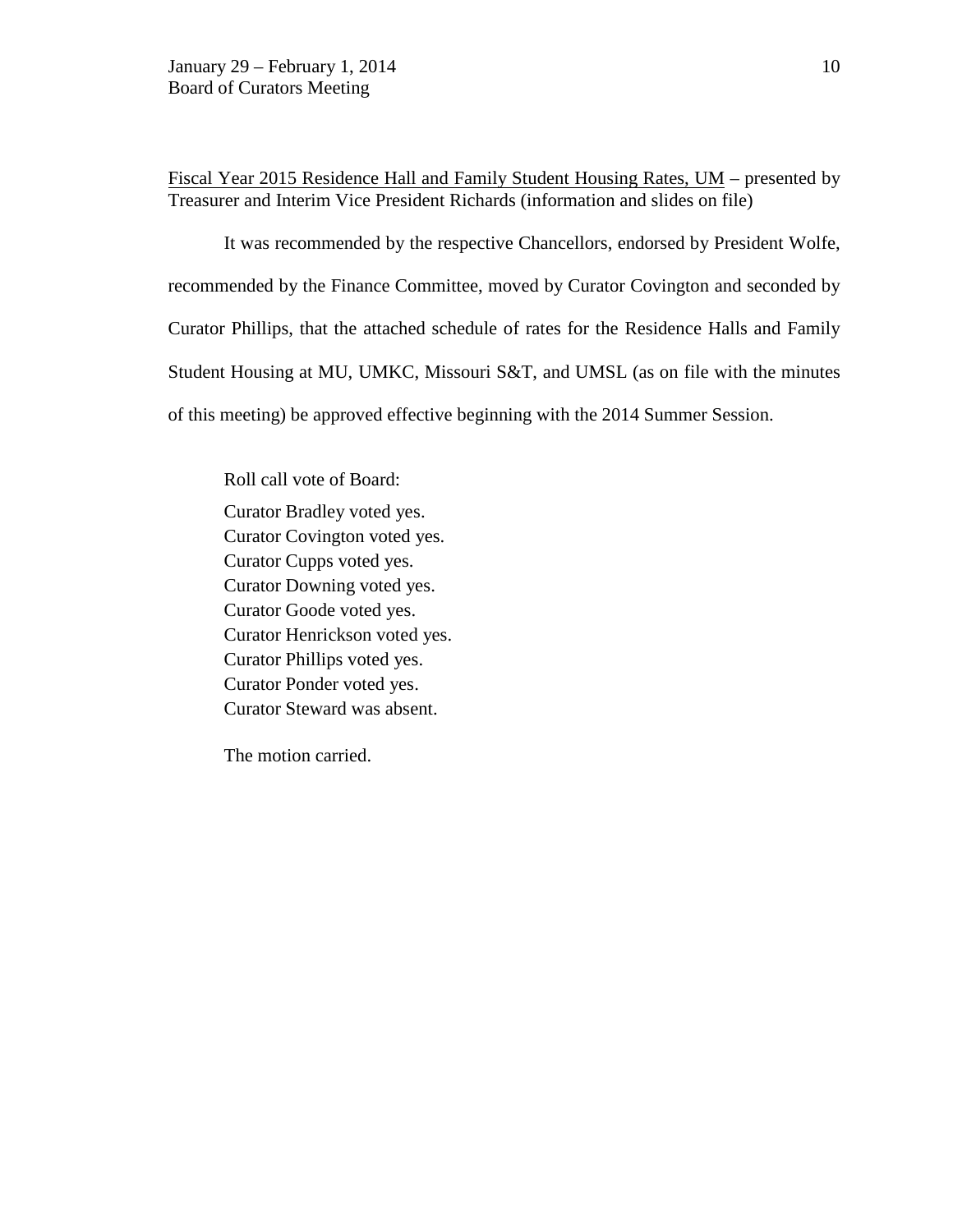|                                                                        |                                                     |                |                | MU              |                                                                    |
|------------------------------------------------------------------------|-----------------------------------------------------|----------------|----------------|-----------------|--------------------------------------------------------------------|
| <b>Room and Board Plans</b>                                            |                                                     |                |                | Increase/       | Percent                                                            |
| <b>Academic Year - 2 Semesters</b>                                     |                                                     | FY2014         | FY2015         | Decrease        | Change                                                             |
| Room and Board - Predominant Plan                                      |                                                     | \$8,780        | \$9,070        | \$290           | 3.3%                                                               |
| Renovated traditional double room                                      |                                                     | 5,750          | 5,980          | 230             | 4.0%                                                               |
|                                                                        | 225 Meal Block per semester (roughly 14 meals/week) | 3,030          | 3,090          | 60              | 2.0%                                                               |
|                                                                        |                                                     |                |                |                 |                                                                    |
| Range of Plan Options                                                  |                                                     |                |                |                 |                                                                    |
| <b>Housing Options</b>                                                 | High                                                | \$8,310        | \$8,640        | Single suite    |                                                                    |
| Housing Options                                                        | Low                                                 | 4,625          | 4,810          |                 | Double room unrenovated                                            |
| Meal Plan Options                                                      | High                                                | 3,450          | 3,520          |                 | 275 Meal Block per semester                                        |
| Meal Plan Options                                                      | Low                                                 | 2,610          | 2,660          |                 | 175 Meal Block per semester                                        |
|                                                                        |                                                     |                |                | <b>UMKC</b>     |                                                                    |
| <b>Room and Board Plans</b>                                            |                                                     |                |                | Increase/       | Percent                                                            |
| <b>Academic Year - 2 Semesters</b>                                     |                                                     | FY2014         | FY2015         | Decrease        | Change                                                             |
| Room and Board - Predominant Plan                                      |                                                     | \$9,267        | \$9,451        | \$184           | 2.0%                                                               |
| Traditional Double A/C                                                 |                                                     | 6,327          | 6,422          | 95              | 1.5%                                                               |
|                                                                        | Meal Plan Block 180 Meal w/\$175 Flex per semester  | 2,940          | 3,029          | 89              | 3.0%                                                               |
|                                                                        |                                                     |                |                |                 |                                                                    |
| Range of Plan Options                                                  |                                                     |                |                |                 |                                                                    |
| Housing Options                                                        | High                                                | \$9,445        | \$9,740        |                 | Single room apartment                                              |
| Housing Options                                                        | Low                                                 | 6,327          | 6,422          |                 | Traditional double room A/C                                        |
| Meal Plan Options                                                      | High                                                | 3,168          | 3,263          |                 | 140 block with \$300 flex/sem                                      |
| Meal Plan Options                                                      | Low                                                 | 2,830          | 2,915          |                 | 12 Meal Plan - \$175 flex/sem                                      |
|                                                                        |                                                     |                |                | S&T             |                                                                    |
| <b>Room and Board Rates</b>                                            |                                                     |                |                | Increase/       | Percent                                                            |
| <b>Academic Year - 2 Semesters</b>                                     |                                                     | FY2014         | FY2015         | Decrease        | Change                                                             |
| Room and Board - Predominant Plan                                      |                                                     | \$8,545        | \$8,810        | \$265           | 3.1%                                                               |
| <b>Renovated Double</b>                                                |                                                     | 5,795          | 5,975          | 180             | 3.1%                                                               |
| Meal Plan $5 - 12$ Meals/Wk + DBD \$167.50/sem                         |                                                     | 2,750          | 2,835          | 85              | 3.1%                                                               |
| Range of Plan Options                                                  |                                                     |                |                |                 |                                                                    |
| Housing Options                                                        | High                                                | \$8,030        | \$8,260        | Single suite    |                                                                    |
| Housing Options                                                        | Low                                                 | 3,320          | 3,420          |                 | Traditional triple room                                            |
| Meal Plan Options                                                      | High                                                | 3,350          | 3,450          |                 | 19 Meals/Wk + DBD $$70$ /sem                                       |
| Meal Plan Options                                                      | Low                                                 | 1,530          | 1,590          |                 | $5$ Meals/Wk + DBD \$167.50/sem                                    |
|                                                                        |                                                     |                |                |                 |                                                                    |
|                                                                        |                                                     |                |                | <b>UMSL</b>     |                                                                    |
| <b>Room and Board Plans</b>                                            |                                                     |                |                | Increase/       | Percent                                                            |
| <b>Academic Year - 2 Semesters</b>                                     |                                                     | FY2014         | FY2015         | Decrease        | Change                                                             |
| Room and Board - Predominant Plan                                      |                                                     | \$9,640        | \$9,788        | \$148           | 1.5%                                                               |
| Single Room                                                            |                                                     | 6,490          | 6,590          | 100             | 1.5%                                                               |
| 100 Block Meals - DBD \$350/sem                                        |                                                     | 3,150          | 3,198          | 48              | 1.5%                                                               |
|                                                                        |                                                     |                |                |                 |                                                                    |
|                                                                        |                                                     |                |                |                 |                                                                    |
|                                                                        |                                                     |                |                |                 |                                                                    |
| Housing Options                                                        | High                                                | \$6,490        | \$6,590        | Oak Hall Single |                                                                    |
| Housing Options                                                        | Low                                                 | 4,384          | 4,450          |                 | Villa Hall Small Single                                            |
| Range of Plan Options<br><b>Meal Plan Options</b><br>Meal Plan Options | High<br>Low                                         | 3,630<br>3,150 | 3,680<br>3,198 |                 | 200 Block Meals - DBD \$150/sem<br>100 Block Meals - DBD \$350/sem |

## **Summary of Housing Contracts, Effective Beginning with the 2014 Summer Session**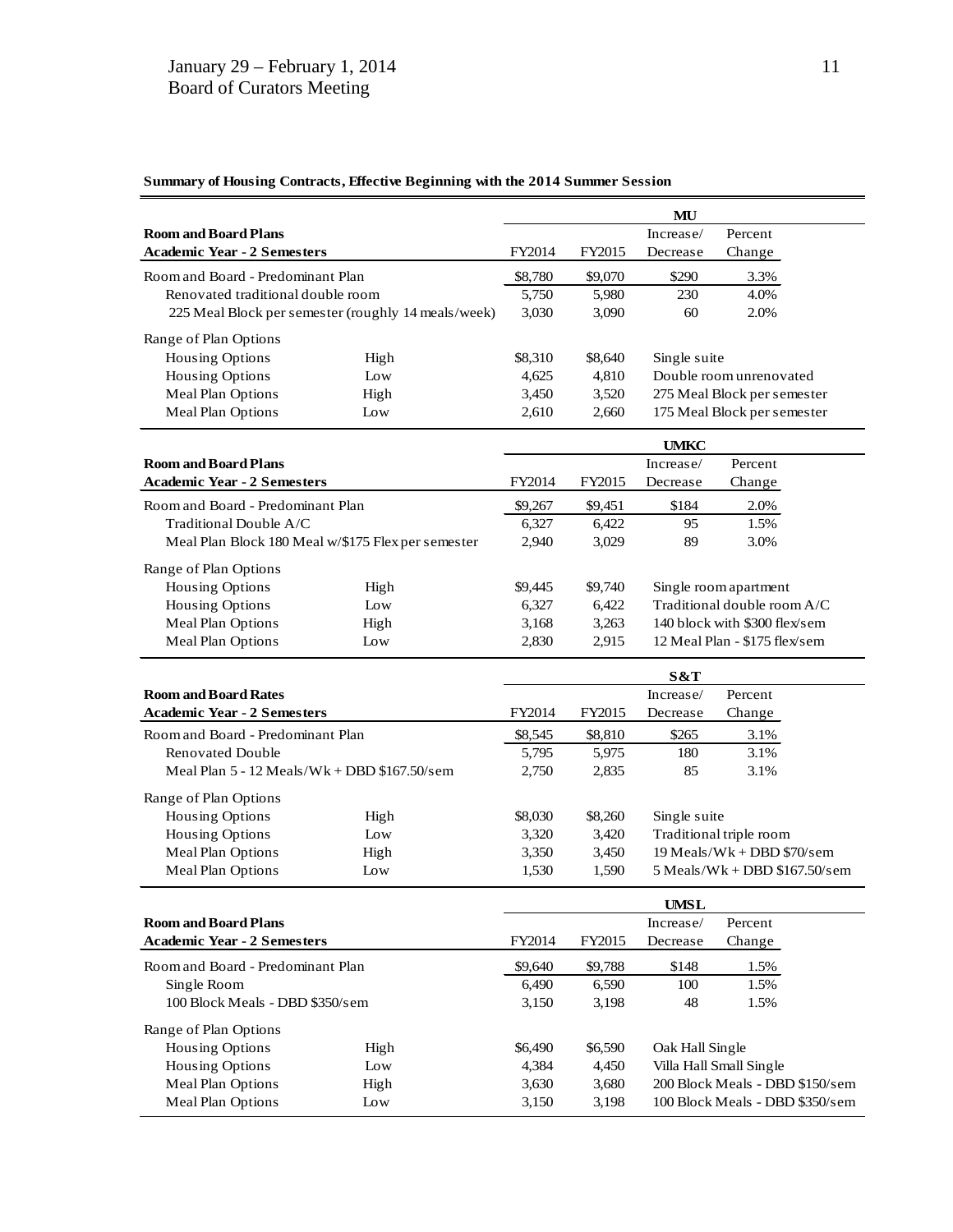January 29 – February 1, 2014 12 Board of Curators Meeting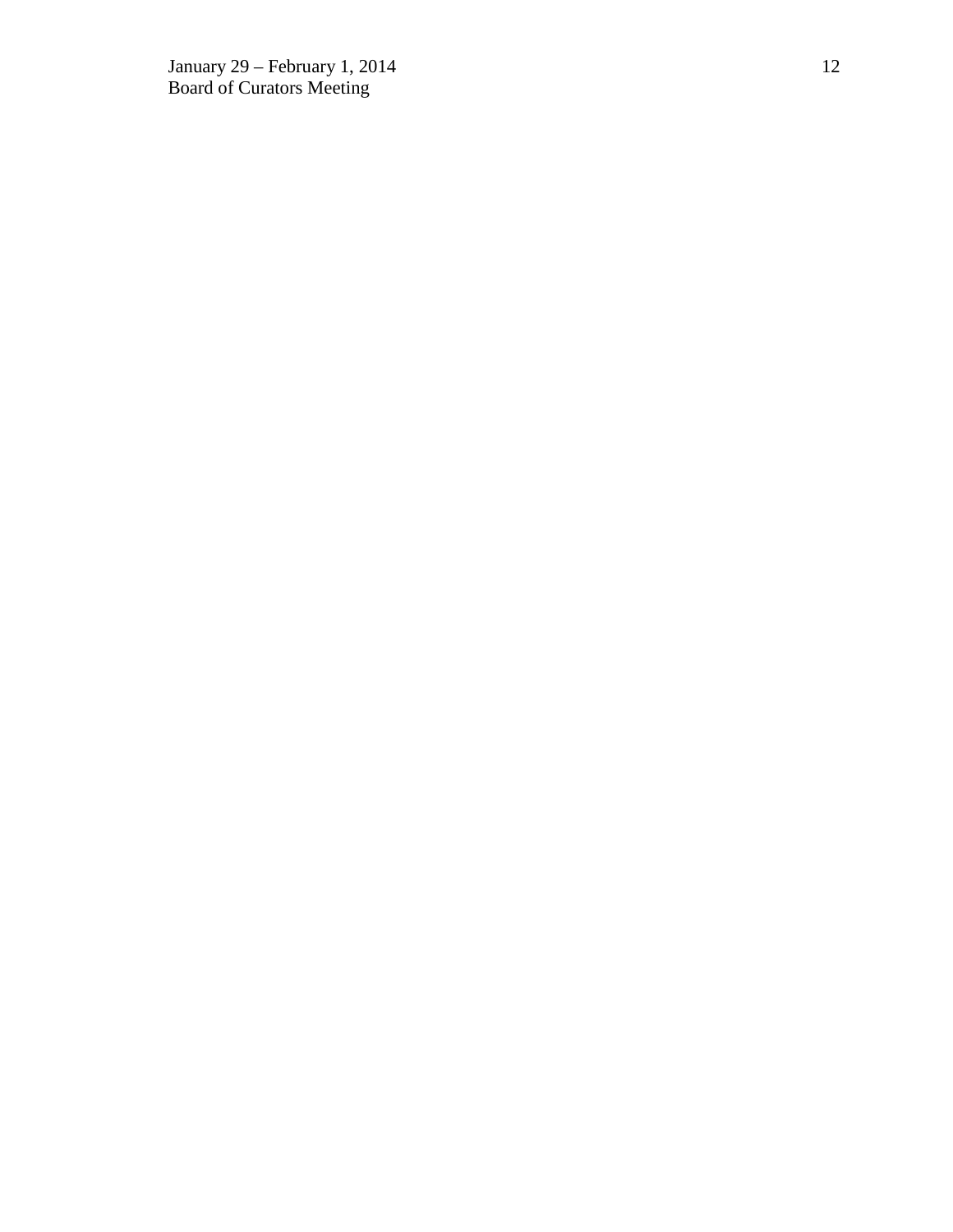|                                             | MU      |         |           |         |
|---------------------------------------------|---------|---------|-----------|---------|
| <b>Room and Board Plans</b>                 |         |         | Increase/ | Percent |
| <b>Academic Year - 2 Semesters</b>          | FY2014  | FY2015  | Decrease  | Change  |
| <b>Predominant Plan</b>                     |         |         |           |         |
| Room and Board                              | \$8,780 | \$9,070 | \$290     | 3.3%    |
| Renovated traditional double room           | 5,750   | 5,980   | 230       | 4.0%    |
| 225 Meal Block per semester                 | 3,030   | 3,090   | 60        | 2.0%    |
| <b>Meal Plans Options</b>                   |         |         |           |         |
| Regular Academic Year (Two Semesters)       |         |         |           |         |
| 275 Meal Block per semester                 | \$3,450 | \$3,520 | \$70      | 2.0%    |
| 225 Meal Block per semester                 | 3,030   | 3,090   | 60        | 2.0%    |
| 175 Meal Block per semester                 | 2,610   | 2,660   | 50        | 1.9%    |
| 125 Meal Block per semester including \$430 | 2,610   | 2,660   | 50        | 1.9%    |
| prepaid EZ charge                           |         |         |           |         |
| Summer Session (Eight Weeks)                |         |         |           |         |
| 140 Meal Block per semester                 | 878     | 896     | 18        | 2.1%    |
| 114 Meal Block per semester                 | 771     | 783     | 12        | 1.6%    |
| 88 Meal Block per semester                  | 664     | 669     | 5         | 0.8%    |
| <b>Housing Options*</b>                     |         |         |           |         |
| Regular Academic Year (Two Semesters)       |         |         |           |         |
| <b>Suite Style</b>                          |         |         |           |         |
| Semi-Suite Single                           | \$8,310 | \$8,640 | \$330     | 4.0%    |
| Single w/bath                               | 8,310   | 8,640   | 330       | 4.0%    |
| Suite Single                                | 8,310   | 8,640   | 330       | 4.0%    |
| Single (traditional)                        | 7,280   | 7,570   | 290       | 4.0%    |
| Double                                      | 6,820   | 7,095   | 275       | 4.0%    |
| Double (traditional)                        | 5,750   | 5,980   | 230       | 4.0%    |
| Semi-Suite Double                           | 6,820   | 7,095   | 275       | 4.0%    |
| Suite Double                                | 7,285   | 7,575   | 290       | 4.0%    |
| <b>Extended Campus</b>                      | 6,315   | 6,570   | 255       | 4.0%    |
| <b>Renovated Traditional</b>                |         |         |           |         |
| Single                                      | \$7,280 | \$7,570 | \$290     | 4.0%    |
| Double                                      | 5,750   | 5,980   | 230       | 4.0%    |
| <b>Unrenovated Traditional</b>              |         |         |           |         |
| Single (Jones, Lathrop, Laws)               | 6,160   | 6,405   | 245       | 4.0%    |
| Double (Jones, Lathrop, Laws)               | 4,625   | 4,810   | 185       | 4.0%    |

# **University of Missouri - Columbia, Proposed Changes in Housing Contracts Effective Beginning with the 2014 Summer Session**

\* Rooms open over breaks cost \$235 more per year.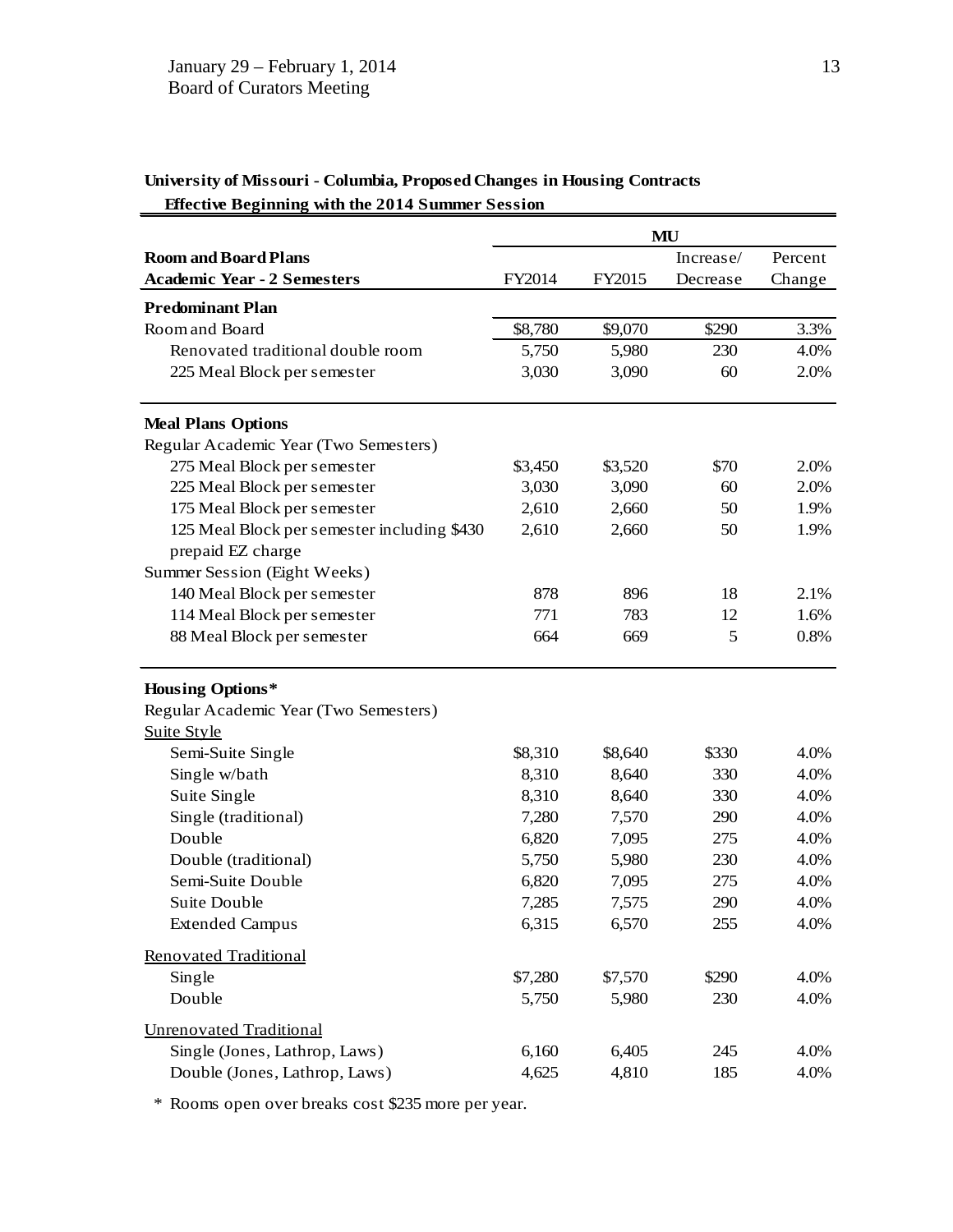# **MU Changes in Housing Contracts (continued)**

|                                           | MU      |         |           |         |
|-------------------------------------------|---------|---------|-----------|---------|
|                                           |         |         | Increase/ | Percent |
| <b>Room and Board Plans (continued)</b>   | FY2014  | FY2015  | Decrease  | Change  |
| Summer Session (Eight Weeks)              |         |         |           |         |
| Single                                    | \$1,495 | \$1,555 | \$60      | 4.0%    |
| Double                                    | 1,065   | 1,105   | 40        | 3.8%    |
|                                           |         |         |           |         |
|                                           |         |         | Increase/ | Percent |
| <b>Family Student Housing (Per Month)</b> | FY2014  | FY2015  | Decrease  | Change  |
|                                           |         |         |           |         |
| University Heights and University Village |         |         |           |         |
| 1 Bedroom (Basic)                         | \$426   | \$440   | \$14      | 3.3%    |
| 2 Bedroom (Basic)                         | 504     | 520     | 16        | 3.2%    |
| 2 Bedroom (Renov.)                        | 588     | 605     | 17        | 2.9%    |
| 2 Bedroom (Enlarged)                      | 614     | 630     | 16        | 2.6%    |
| <b>Manor House Apartments</b>             |         |         |           |         |
| 1 Bedroom Efficiency                      | \$489   | \$505   | \$16      | 3.3%    |
| 1 Bedroom                                 | 572     | 590     | 18        | 3.1%    |
| 2 Bedroom                                 | 697     | 720     | 23        | 3.3%    |
| Tara Apartments                           |         |         |           |         |
| 1 Bedroom (Basic)                         | \$530   | \$545   | \$15      | 2.8%    |
| 1 Bedroom (Basic with Laundry)            | 562     | 580     | 18        | 3.2%    |
| 2 Bedroom (Basic)                         | 567     | 585     | 18        | 3.2%    |
| 2 Bedroom (Basic with Laundry)            | 582     | 600     | 18        | 3.1%    |
| 2 Bedroom (Large)                         | 603     | 620     | 17        | 2.8%    |
| 2 Bedroom (Large with Laundry)            | 640     | 660     | 20        | 3.1%    |
|                                           |         |         |           |         |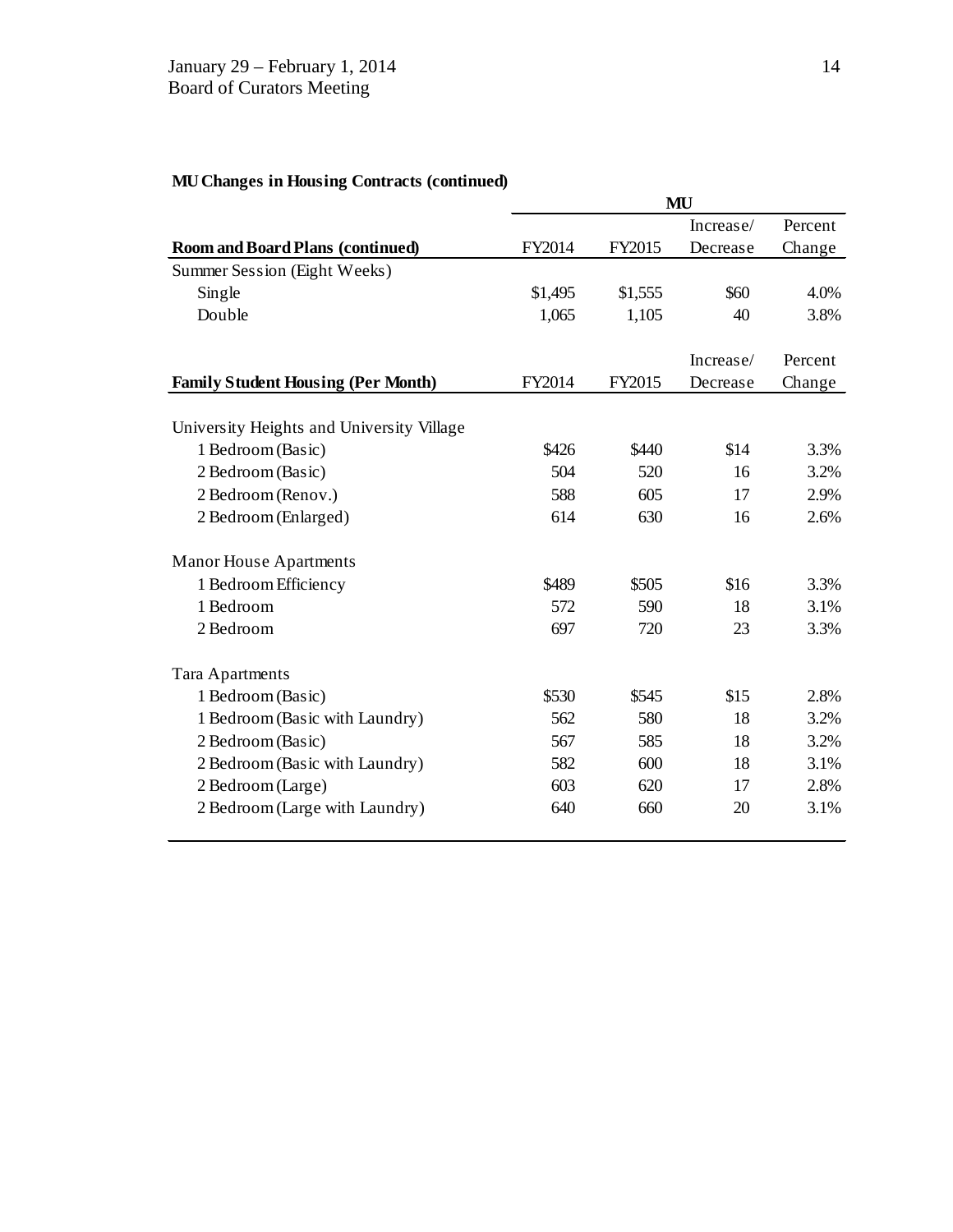# **University of Missouri - Kansas City, Proposed Changes in Housing Contracts Effective Beginning with the 2014 Summer Session**

| <b>Room and Board Plans</b>                                                                                                                                                               |                                    |                                    | Increase/              | Percent                      |
|-------------------------------------------------------------------------------------------------------------------------------------------------------------------------------------------|------------------------------------|------------------------------------|------------------------|------------------------------|
| <b>Academic Year - 2 Semesters</b>                                                                                                                                                        | FY2014                             | FY2015                             | Decrease               | Change                       |
| <b>Predominant Plan</b>                                                                                                                                                                   |                                    |                                    |                        |                              |
| Room and Board                                                                                                                                                                            | \$9,267                            | \$9,451                            | \$184                  | 2.0%                         |
| Traditional Double - A/C                                                                                                                                                                  | \$6,327                            | \$6,422                            | 95                     | 1.5%                         |
| Meal Plan Block 180 Meal w/\$175 Flex per sem                                                                                                                                             | 2,940                              | 3,029                              | 89                     | 3.0%                         |
| Meal Plan 1 - 15 meal - w/\$125 Flex/sem<br>Meal Plan $2 - 12$ meal - w/\$175 Flex/sem<br>Meal Plan 3 - 180 Block Meal w/ \$175 Flex/sem<br>Meal Plan 4 - 160 Block Meal w/\$200 Flex/sem | \$2,957<br>2,830<br>2,940<br>2,940 | \$3,046<br>2,915<br>3,029<br>3,029 | \$89<br>85<br>89<br>89 | 3.0%<br>3.0%<br>3.0%<br>3.0% |
|                                                                                                                                                                                           |                                    |                                    |                        |                              |
| Meal Plan 5 - 140 Block Meal w/\$300 Flex/sem                                                                                                                                             | 3,168                              | 3,263                              | 95                     | 3.0%                         |
|                                                                                                                                                                                           |                                    |                                    |                        |                              |

| Johnson Hall            |         |         |       |      |
|-------------------------|---------|---------|-------|------|
| Double A/C              | \$6,327 | \$6,422 | \$95  | 1.5% |
| Single Private Bath A/C | 8,007   | 8,127   | 120   | 1.5% |
| Single Shared Bath A/C  | 7,832   | 7,949   | 117   | 1.5% |
| Oak Street East         |         |         |       |      |
| Double A/C              | \$6,327 | \$6,422 | \$95  | 1.5% |
| Single Private Bath A/C | 8,007   | 8,127   | 120   | 1.5% |
| Single Shared Bath A/C  | 7,832   | 7,949   | 117   | 1.5% |
| Oak Place Apts          |         |         |       |      |
| Quad Apt                | \$7,375 | \$7,596 | \$221 | 3.0% |
| Double Apt              | 8,560   | 8,817   | 257   | 3.0% |
| Single Apt              | 9,445   | 9,728   | 283   | 3.0% |
| Beacon Hill Apts        |         |         |       |      |
| Quad Apts               |         | \$7,740 |       |      |
| Double Apt              |         | 8,820   |       |      |
| Single Apt              |         | 9,740   |       |      |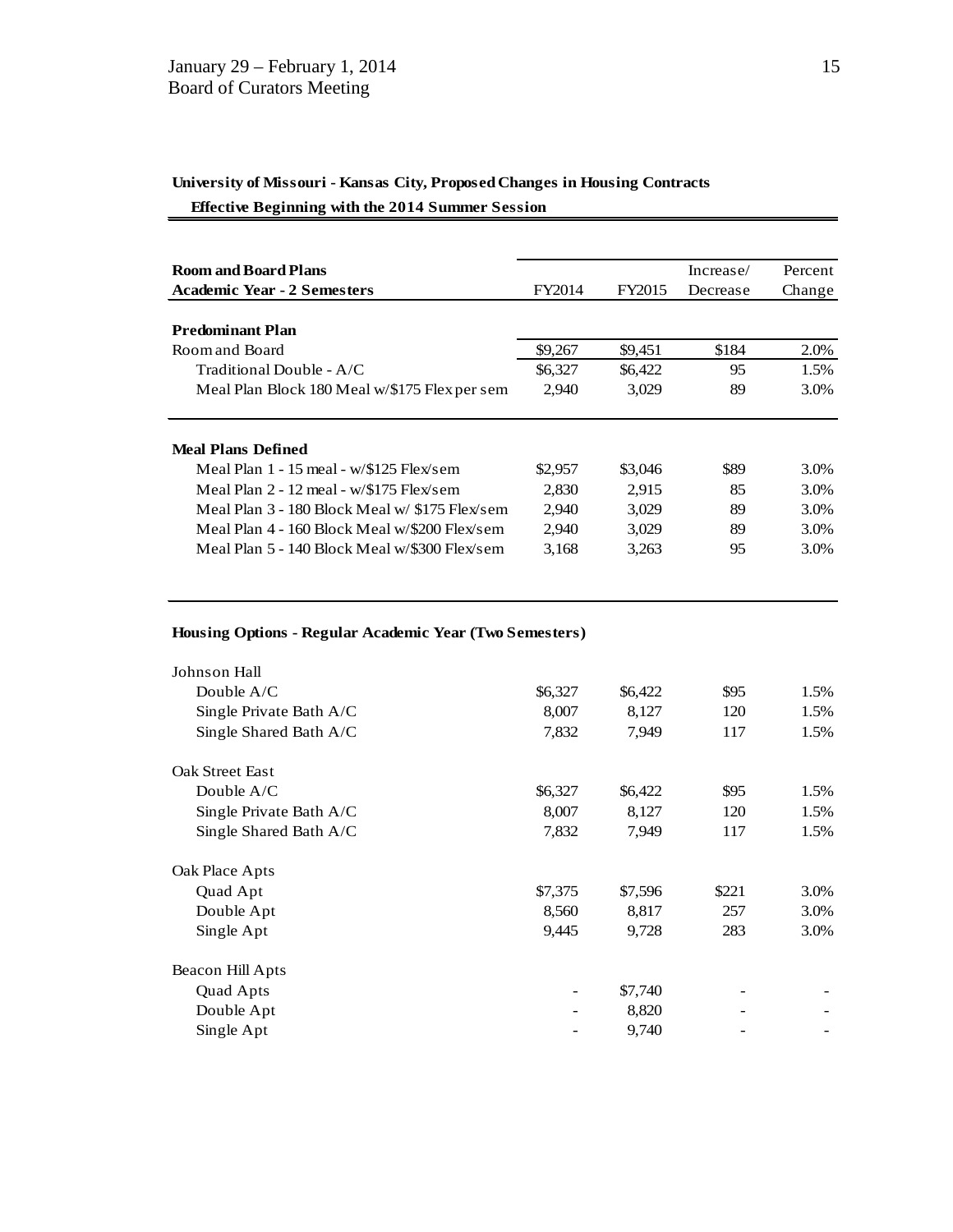|                             |         |         | <b>UMKC</b> |         |
|-----------------------------|---------|---------|-------------|---------|
|                             |         |         | Increase/   | Percent |
| <b>Summer Session</b>       | FY2014  | FY2015  | Decrease    | Change  |
| Oak Street East - Room Only |         |         |             |         |
| Single                      | \$1,745 | \$1,771 | \$26        | 1.5%    |
| Double                      | 1,424   | 1,445   | 21          | 1.5%    |
| Johnson Hall - Room Only    |         |         |             |         |
| Single                      | \$1,745 | \$1,771 | \$26        | 1.5%    |
| Double                      | 1,424   | 1,445   | 21          | 1.5%    |
| Oak Place Apts              |         |         |             |         |
| Quad Apt                    | \$1,432 | \$1,475 | \$43        | 3.0%    |
| Double Apt                  | 1,662   | 1,712   | 50          | 3.0%    |
| Single Apt                  | 1,854   | 1,910   | 56          | 3.0%    |

## **UMKC Changes in Housing Contracts (continued)**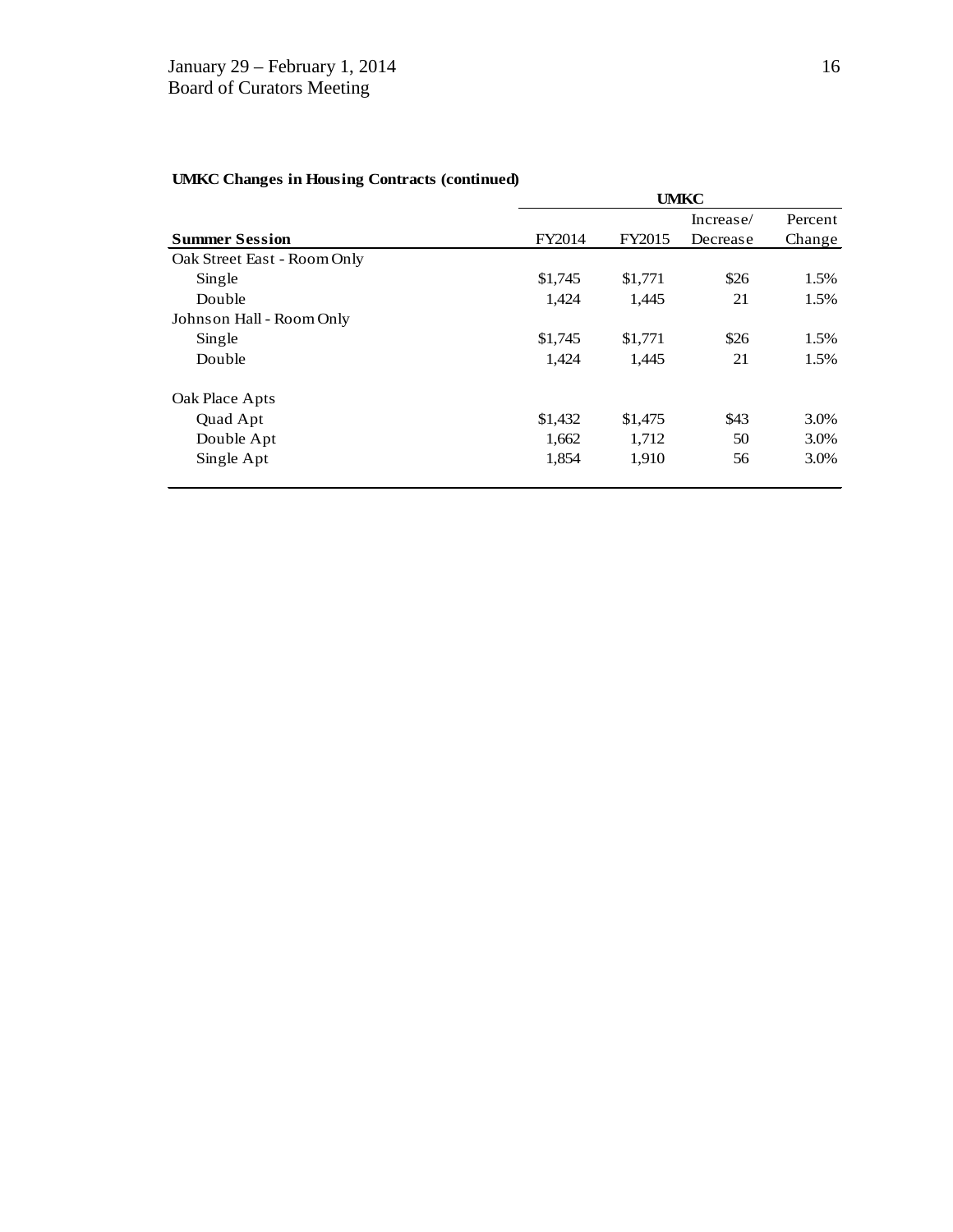|                                                         | Missouri S&T |         |           |         |
|---------------------------------------------------------|--------------|---------|-----------|---------|
| <b>Room and Board Rates</b>                             |              |         | Increase/ | Percent |
| <b>Academic Year - 2 Semesters</b>                      | FY2014       | FY2015  | Decrease  | Change  |
| <b>Predominant Plan</b>                                 |              |         |           |         |
| Room and Board                                          | \$8,545      | \$8,810 | \$265     | 3.1%    |
| Thomas Jefferson North Renovated Double                 | 5,795        | 5,975   | 180       | 3.1%    |
| Meal Plan $5 - 15$ Meals $+ $145$ DBD                   | 2,750        | 2,835   | 85        | 3.1%    |
|                                                         |              |         |           |         |
| <b>Meal Plans Defined</b>                               |              |         |           |         |
| Meal Plan 1 Dec Bal Dollars                             | \$2,635      | \$2,715 | \$80      | 3.0%    |
| Meal Plan $2 \, 300$ Meal Block + \$220 DBD             | 2,980        | 3,070   | 90        | 3.0%    |
| Meal Plan $3$ 19 Meals/Wk + \$140 DBD                   | 3,350        | 3,450   | 100       | 3.0%    |
| Meal Plan $4$ 15 Meals/Wk + \$145 DBD                   | 2,800        | 2,885   | 85        | 3.0%    |
| Meal Plan 5 12 Meals/Wk + \$335 DBD                     | 2,750        | 2,835   | 85        | 3.1%    |
| Meal Plan $6 \cdot 10$ Meals/Wk + \$450 DBD             | 2,750        | 2,835   | 85        | 3.1%    |
| Meal Plan $7.5$ Meals/Wk + \$335 DBD                    | 1,530        | 1,590   | 60        | 3.9%    |
|                                                         |              |         |           |         |
| Housing Options - Regular Academic Year (Two Semesters) |              |         |           |         |
| Quadrangle Rooms                                        |              |         |           |         |
| Triple                                                  | \$3,320      | \$3,420 | \$100     | 3.0%    |
| Double                                                  | 4,815        | 4,960   | 145       | 3.0%    |
| Single                                                  | 6,050        | 6,230   | 180       | 3.0%    |
| Farrar Hall Co-op                                       |              |         |           |         |
| Double                                                  | \$5,890      | \$6,065 | \$175     | 3.0%    |
| Single                                                  | 7,265        | 7,485   | 220       | 3.0%    |
|                                                         |              |         |           |         |
| <b>Residential College Suites</b>                       |              |         |           |         |
| Double                                                  | \$6,760      | \$6,910 | \$150     | 2.2%    |
| Deluxe Double                                           | 7,310        | 7,475   | 165       | 2.3%    |
| Single                                                  | 8,030        | 8,260   | 230       | 2.9%    |
| Single in Triple Suite                                  | 7,400        | 7,565   | 165       | 2.2%    |
| Thomas Jefferson North                                  |              |         |           |         |
| Double Room                                             |              |         | \$180     | 3.1%    |
|                                                         | \$5,795      | \$5,975 |           |         |
| Single Room                                             | 7,145        | 7,360   | 215       | 3.0%    |
| Thomas Jefferson South                                  |              |         |           |         |
| Double Room                                             | \$5,915      | \$6,090 | \$175     | 3.0%    |
| Large Double Room                                       | 6,115        | 6,300   | 185       | 3.0%    |
| Single Room                                             | 7,275        | 7,495   | 220       | 3.0%    |
| Miner Village Apartments                                |              |         |           |         |
| 4 Bedroom Apartments                                    | \$6,550      | \$6,810 | \$260     | 4.0%    |
| 2 Bedroom Apartments                                    | 7,050        | 7,330   | 280       | 4.0%    |
|                                                         |              |         |           |         |

**Missouri University of Science and Technology, Proposed Changes in Housing Contracts Effective Beginning with the 2014 Summer Session**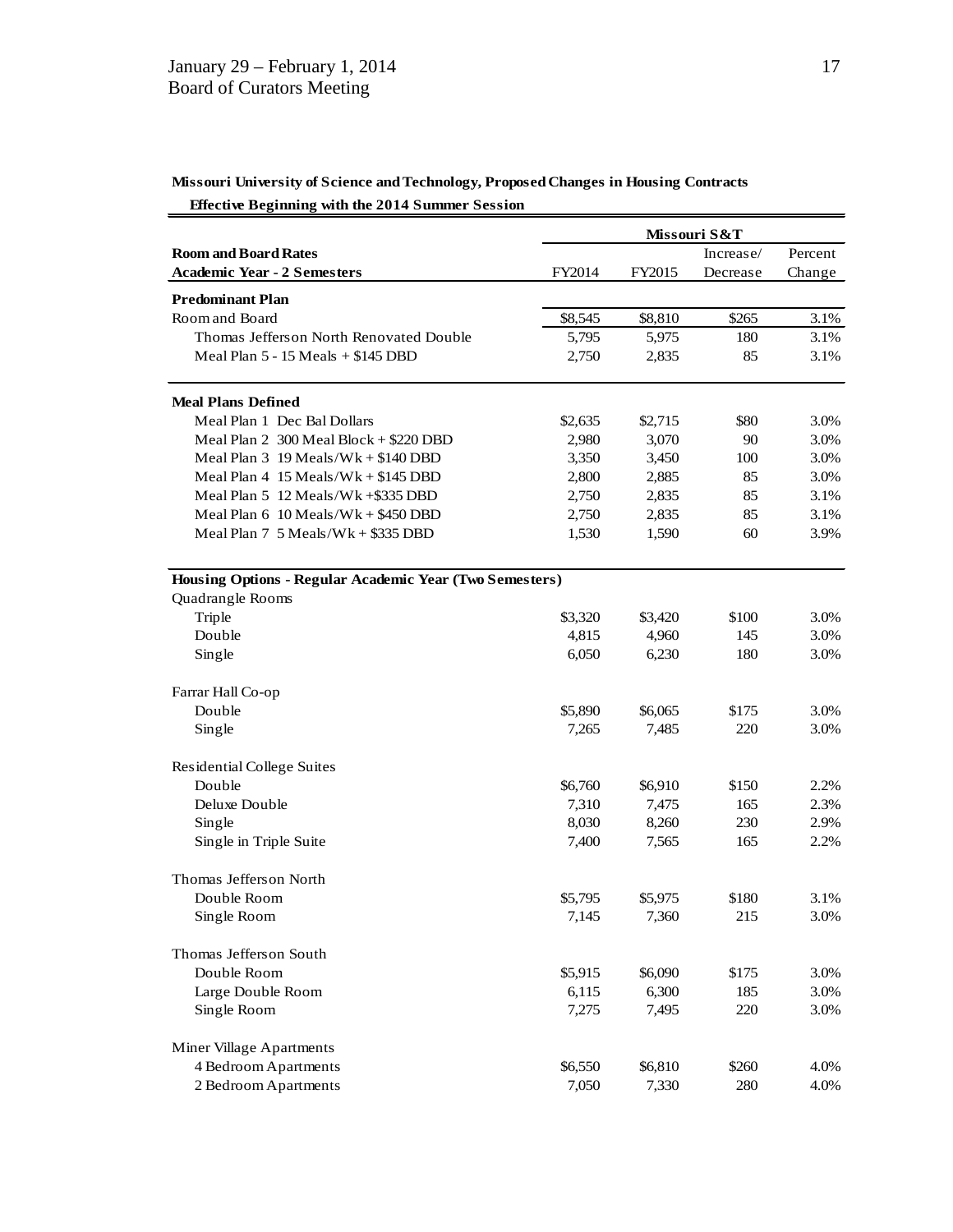## **S&T Changes in Housing Contracts (continued)**

| Missouri S&T |         |           |         |  |
|--------------|---------|-----------|---------|--|
|              |         | Increase/ | Percent |  |
| FY2014       | FY2015  | Decrease  | Change  |  |
|              |         |           |         |  |
| \$1,610      | \$1,660 | \$50      | 3.1%    |  |
| 1,815        | 1,870   | 55        | 3.0%    |  |
|              |         |           |         |  |
| \$1,510      | \$1,555 | \$45      | 3.0%    |  |
| 1,715        | 1,765   | 50        | 2.9%    |  |
|              |         |           |         |  |

|                                           |        |        | Increase/ | Percent |
|-------------------------------------------|--------|--------|-----------|---------|
| <b>Family Student Housing (Per Month)</b> | FY2014 | FY2015 | Decrease  | Change  |
|                                           |        |        |           |         |
| 2 Bedroom (Basic)                         | \$665  | \$685  | \$20      | 3.0%    |
| 2 Bedroom (Furnished)                     | 760    | 785    | 25        | 3.3%    |
| Murry (Furnished)                         | 840    | 865    | 25        | 3.0%    |
| Murry (Furnished Plus)                    | 855    | 880    | 25        | 2.9%    |
|                                           |        |        |           |         |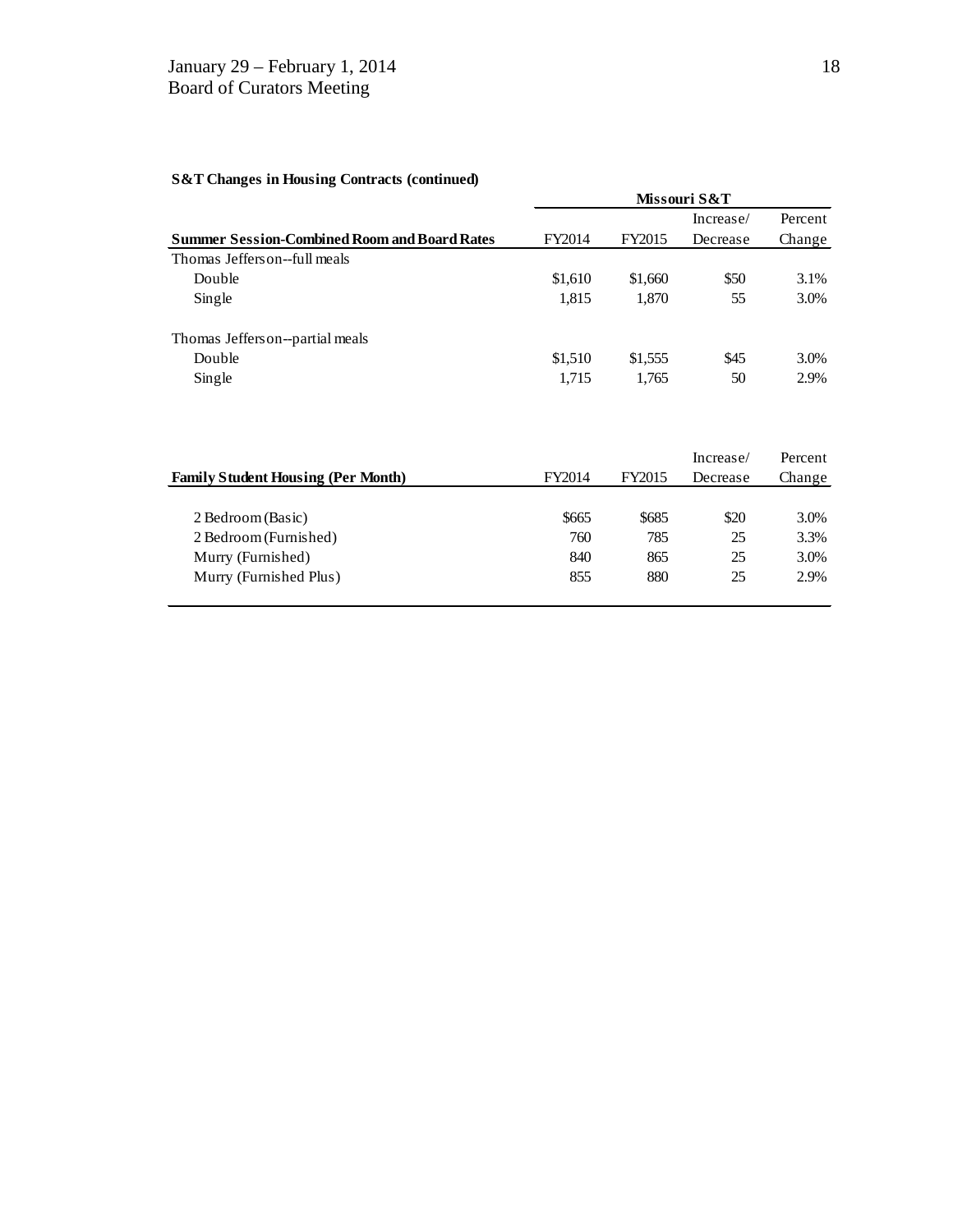|                                                         | UMSL    |                          |           |         |
|---------------------------------------------------------|---------|--------------------------|-----------|---------|
| <b>Room and Board Plans</b>                             |         |                          | Increase/ | Percent |
| <b>Academic Year - 2 Semesters</b>                      | FY2014  | FY2015                   | Decrease  | Change  |
| <b>Predominant Plan</b>                                 |         |                          |           |         |
| Room and Board                                          | \$9,640 | \$9,788                  | \$148     | 1.5%    |
| Oak Single Room                                         | 6,490   | 6,590                    | 100       | 1.5%    |
| 100 Block Meals - \$350 declining balance/sem           | 3,150   | 3,198                    | 48        | 1.5%    |
| <b>Meal Plans Defined</b>                               |         |                          |           |         |
| 100 Block Meals - DBD \$350/sem                         | \$3,150 | \$3,198                  | \$48      | 1.5%    |
| 150 Block Meals - DBD \$250/sem                         | 3,530   | 3,580                    | 50        | 1.4%    |
| 200 Block Meals - DBD \$150/sem                         | 3,630   | 3,680                    | 50        | 1.4%    |
| All Declining Balance Dollars (DBD)                     | 3,300   | 3,350                    | 50        | 1.5%    |
| Housing Options - Regular Academic Year (Two Semesters) |         |                          |           |         |
| Oak Hall                                                |         |                          |           |         |
| Double Room                                             | \$5,200 | \$5,280                  | \$80      | 1.5%    |
| Single Room                                             | 6,490   | 6,590                    | 100       | 1.5%    |
| Villa Hall                                              |         |                          |           |         |
| Double Room                                             | \$4,048 | $-\sqrt{\phantom{a}}(1)$ |           |         |
| <b>Shared Full Bath</b>                                 | 4,294   |                          |           |         |
| Private Full Bath                                       | 4,404   |                          |           |         |
| Small Single Room                                       | \$4,384 | \$4,450                  | \$66      | 1.5%    |
| Private Full Bath                                       | 4,670   | 4,740                    | 70        | 1.5%    |
| Private Half Bath                                       | 4,554   | 4,620                    | 66        | 1.4%    |
| <b>Standard Single Room</b>                             | \$5,310 | \$5,390                  | \$80      | 1.5%    |
| <b>Shared Half Bath</b>                                 | 5,395   | 5,470                    | 75        | 1.4%    |
| <b>Shared Full Bath</b>                                 | 5,445   | 5,520                    | 75        | 1.4%    |
| Private Half Bath                                       | 5,480   | 5,560                    | 80        | 1.5%    |
| Private Full Bath                                       | 5,580   | 5,660                    | 80        | 1.4%    |
| Super Single Room                                       | \$5,766 | \$5,850                  | \$84      | 1.5%    |
| <b>Shared Half Bath</b>                                 | 5,850   | 5,940                    | 90        | 1.5%    |
| Private Full Bath                                       | 6,030   | 6,120                    | 90        | 1.5%    |
| <b>Shared Full Bath</b>                                 | 5,920   | 6,008                    | 88        | 1.5%    |
| Villa Honors & Optometry only                           | \$4,450 | $$4,510$ (2)             | \$60      | 1.3%    |

### **University of Missouri - St. Louis, Proposed Changes in Housing Contracts Effective Beginning with the 2014 Summer Session**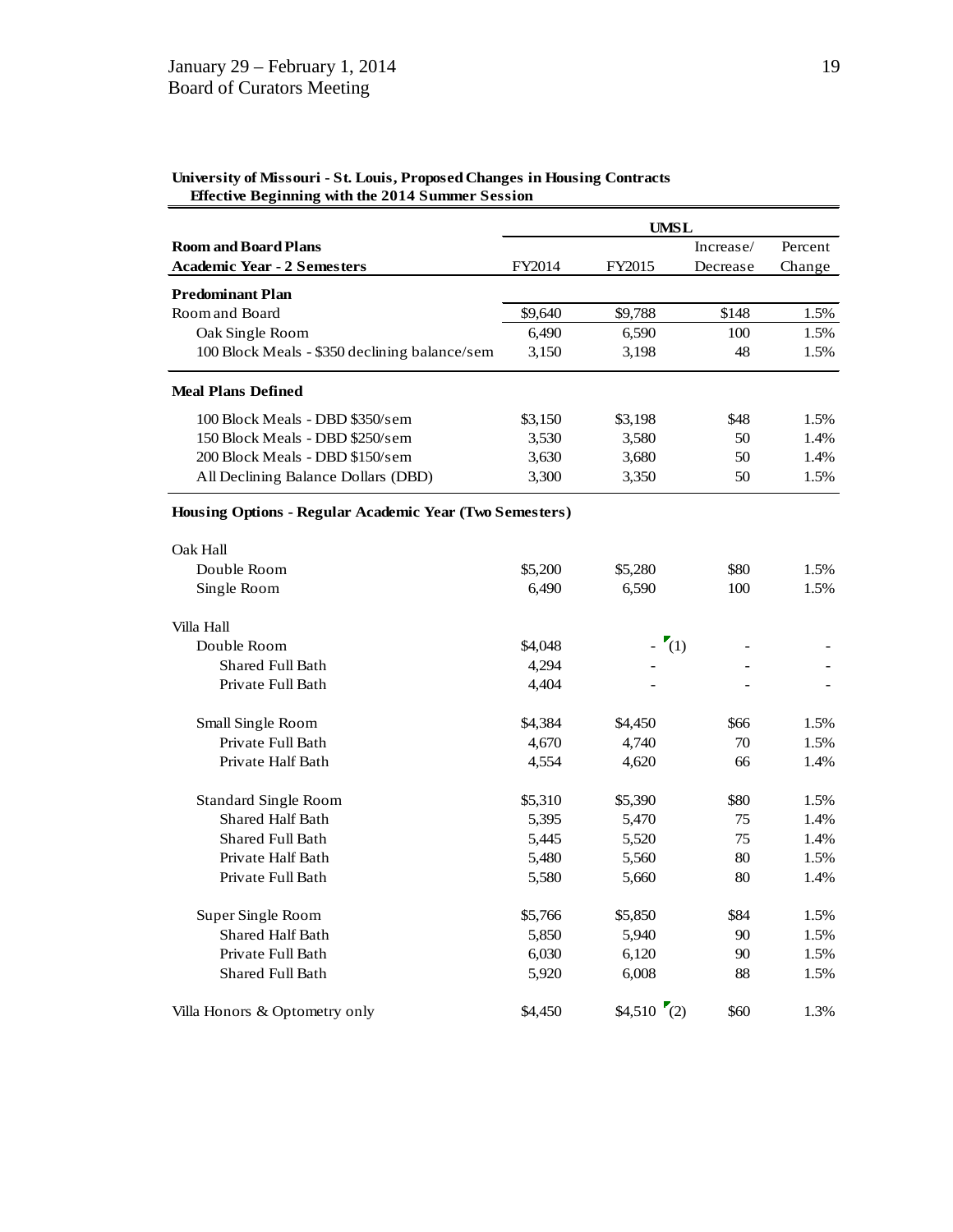|                                              | UMSL    |         |     |           |         |
|----------------------------------------------|---------|---------|-----|-----------|---------|
|                                              |         |         |     | Increase/ | Percent |
| <b>Summer Session - Room Only</b>            | FY2014  | FY2015  |     | Decrease  | Change  |
| Oak Hall Double Room                         | \$1,975 | \$2,005 |     | \$30      | 1.5%    |
| Oak Hall Single Room                         | 2,465   | 2,500   |     | 35        | 1.4%    |
| Small Single Room                            | 1,646   | 1,670   |     | 24        | 1.5%    |
| Private Half Bath                            |         | 1,755   | (3) |           |         |
| <b>Standard Single Room</b>                  | 1,990   | 2,020   |     | 30        | 1.5%    |
| <b>Shared Half Bath</b>                      |         | 2,060   | (3) |           |         |
| <b>Shared Full Bath</b>                      |         | 2,090   | (3) |           |         |
| Private Full Bath                            |         | 2,155   | (3) |           |         |
| Super Single Room                            | 2,160   | 2,190   |     | 30        | 1.4%    |
| <b>Shared Half Bath</b>                      |         | 2,240   | (3) |           |         |
|                                              |         |         |     | Increase/ | Percent |
| <b>Family Student Housing (Per Month)</b>    | FY2014  | FY2015  |     | Decrease  | Change  |
| Mansion Hill 1 Bedroom                       | \$640   | \$645   |     | \$5       | 0.8%    |
| Mansion Hill 2 Bedroom                       | 830     | 840     |     | 10        | 1.2%    |
| Mansion Hill Dept & Student Leader 1 Bedroom |         | 545     | (4) |           |         |
| Mansion Hill Dept & Student Leader 2 Bedroom |         | 740     | (4) |           |         |
| Mansion Hill Efficiency Unit                 | 555     | 555     |     | $\Omega$  | $0.0\%$ |
| Mansion Hill Loft Unit                       | 640     | 645     |     | 5         | 0.8%    |

#### **UM-St. Louis, Changes in Housing Contracts (continued)**

Notes:

(1) Villa Hall double room type will not be an available room option.

(2) Villa North Honors only option is being converted to the Villa Honors & Optometry housing option.

(3) Room types being added for FY2015 as available room options during the summer semester. Rates are consistent with the various bath options during the fall and spring semesters.

(4) FY2015 represents new apartment housing options for student leaders.

Fiscal Year 2015 Tuition and Other Related Enrollment Fees, UM – presented by Treasurer and Interim Vice President Richards (information and slides on file)

At the Board's request, the original recommendation was amended and separated into two motions.

It was recommended by the respective Chancellors, endorsed by President Wolfe, recommended by the Finance Committee, moved by Curator Covington and seconded by Curator Bradley, that the schedule of rates for tuition and supplemental fees presented (as on file with the minutes of this meeting) be approved as amended to include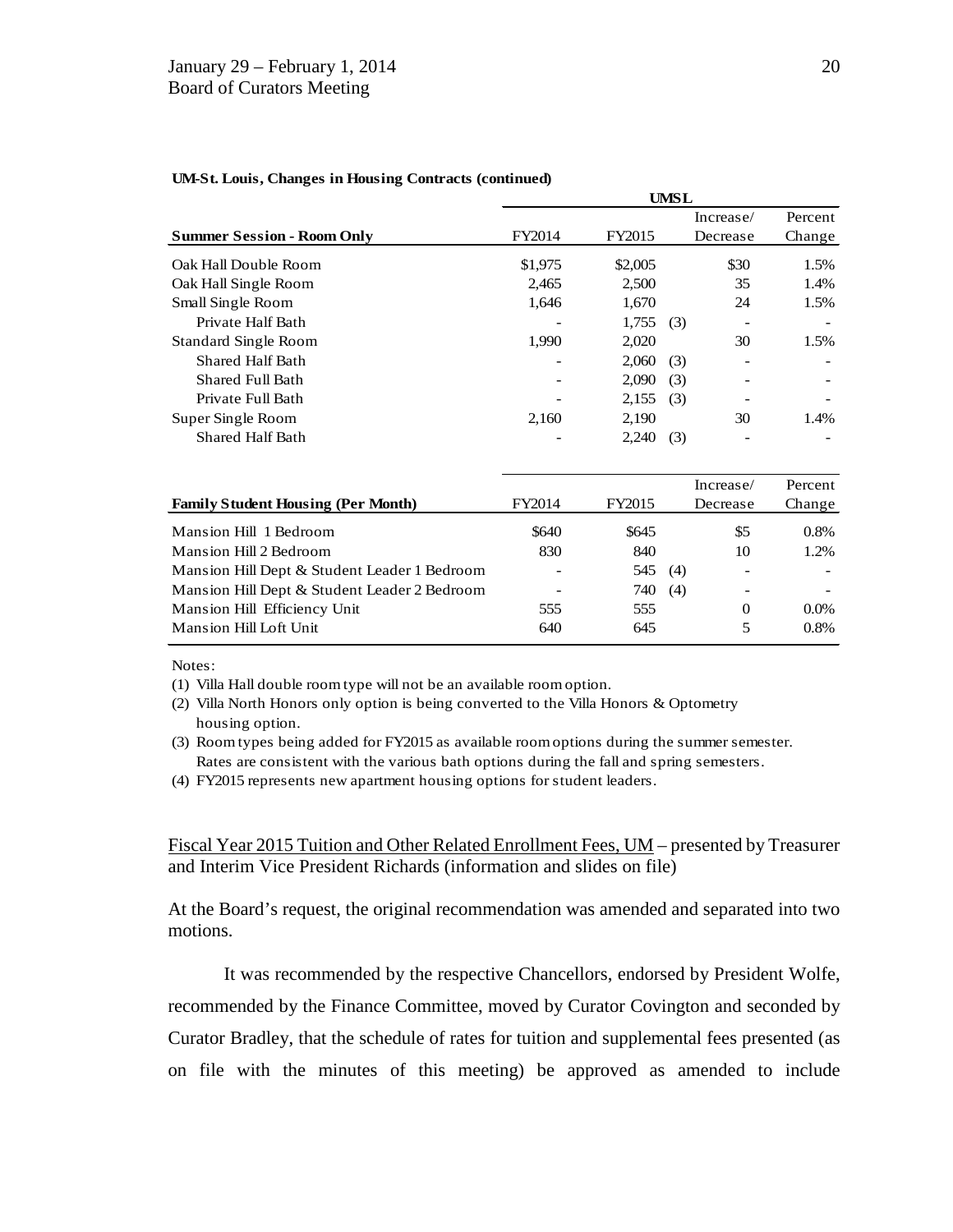recommendations 1.a.i-iv; 1.b.i-ii and 1.c.i, effective beginning with the 2014 Summer Session.

- 1. Tuition, supplemental fees, and eLearning, special program delivery and continuing education fees as shown in the attached schedules and described in the Board materials be approved and become effective beginning with the 2014 summer session. Specifically this includes:
	- a. Tuition rates to increase as follows:
		- i. Nonresident undergraduate tuition to increase 1.5% at UMKC and UMSL, and 3% at MU and S&T.
		- ii. Resident graduate tuition to increase 1.5%.
		- iii. Nonresident graduate tuition to increase 1.5% at UMKC and UMSL, 3% at MU and 6% at S&T.
		- iv. Professional school tuition to increase from 0-6% with declines in two graduate programs in UMKC medical school for nonresidents of 20%.
	- b. eLearning, Special Program Delivery and Continuing Education Fees will increase at inflation or remain flat with the following exceptions:
		- i. MU CE instructional Fee Maximum will increase to \$1,000.
		- ii. Restructure CE Distance Learning Fee at UMSL as proposed.
	- c. Supplemental fees will increase at the rate of inflation rounded to the nearest \$0.10 will the exceptions described below.
		- i. Multiyear increases approved by the Board last year.

It was recommended by the respective Chancellors, endorsed by President Wolfe, recommended by the Finance Committee, moved by Curator Phillips and seconded by Curator Cupps, that the schedule of rates for tuition and supplemental fees presented (as on file with the minutes of this meeting) be approved as amended to include recommendations 1.c.ii-xiii; 1.d.i-iv and 2 with the MU Arts and Science supplemental fee approved only at the \$25 level and not approving increases in subsequent years, effective beginning with the 2014 Summer Session.

- 1.
- c. Supplemental fees will increase at the rate of inflation rounded to the nearest \$0.10 will the exceptions described below.
	- ii. College of Ag, Food and Natural Resources course fee will increase to \$48.70 per credit hour.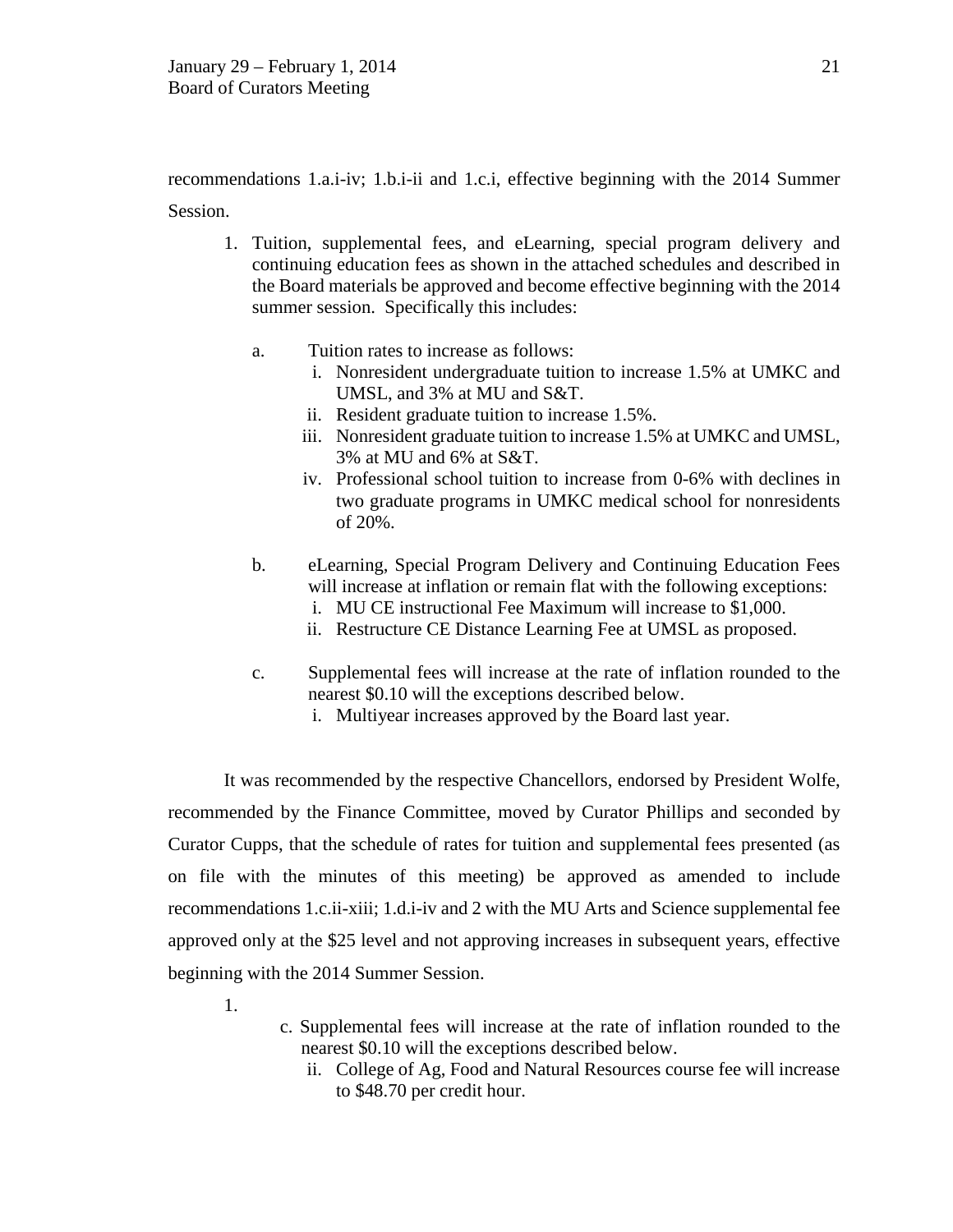- iii. College of Education course fee at MU will increase to \$47.60 per credit hour.
	- iv. School of Health Professions course fee at MU will increase to \$92.40 per credit hour.
	- v. MU School of Journalism course fee will increase to \$74 per credit hour.
	- vi. MU Sinclair School of Nursing undergraduate course fee will increase to \$70 and graduate clinical nursing fee will increase to \$190 per credit hour.
- vii. UMKC School of Education course fee will increase to \$15.50 per credit hour.
- viii. UMKC Engineering course fee will increase to \$72.20 per credit hour.
- ix. Supplemental course fees at S&T for Engineering will increase to \$90.50 per credit hour.
- x. S&T Science supplemental fee for Biological Sciences and Chemistry will increase to \$88 per credit hour.
- xi. S&T Science supplemental fee for Computer Science, Geology, and Geophysics will increase to \$86.50 per credit hour.
- xii. S&T Science supplemental fee Physics will increase to \$43.10 per credit hour.
	- xiii. S&T Business, IS&T and M&IS course fee will increase to \$44 per credit hour.
- d. New supplemental course fees will be approved as follows:
	- i. MU College of Arts & Science course fee of \$25 per credit hour in FY15 increasing to \$40 over four years for 2000 level and above A&S courses as well as 2000 level and above science courses taught by the School of Medicine (see amendment above).
	- ii. MU Engineering Excellence course fee of \$30 per credit hour for resident students and \$70 for nonresident students increasing over the following four years in a similar manner.
	- iii. Health Management and Informatics graduate course fee of \$30 per credit hour at MU.
	- iv. MU Truman School graduate course fee of \$40 per credit hour.
- 2. Effective beginning with the 2014 summer session, the Board of Curators revokes and repeals all previous tuition and fee schedules and adopts the attached tuition and other related enrollment fee schedules. The Board finds such action to be necessary for the maintenance and operation of the University.

Roll call vote of Board of Curators:

Curator Bradley voted yes.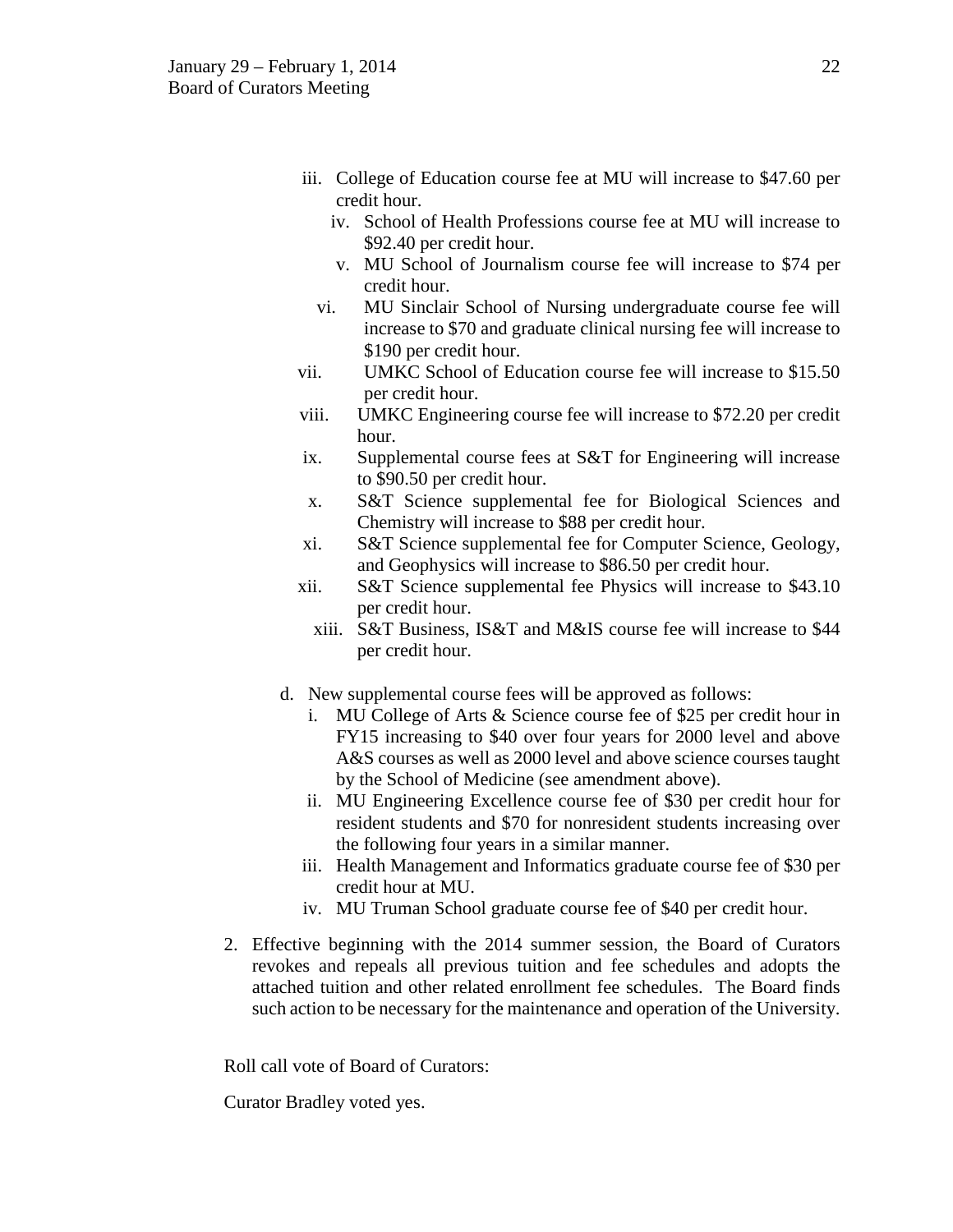Curator Covington voted yes. Curator Cupps voted yes. Curator Downing voted yes. Curator Goode voted yes. Curator Henrickson voted yes. Curator Phillips voted yes. Curator Ponder voted yes. Curator Steward was absent.

The motion carried.

Collected Rules and Regulations 230.060 eLearning and Special Program Tuition and Fees, Exception – MU – presented by Treasurer and Interim Vice President Richards (information on file)

It was recommended by Interim Chancellor Owens, endorsed by President Wolfe, recommended by the Finance Committee, moved by Curator Covington and seconded by

Curator Phillips, that the following be approved:

the eLearning tuition rate for MU undergraduate nonresident distance students shall be set at \$350 per credit hour, as an exception to CRR 230.060 (A)(1), with the understanding that the terms of CRR 230.060 will be revisited by the Board of Curators no later than the June 2014 board meeting.

Roll call vote of Board of Curators:

Curator Bradley voted yes.

Curator Covington voted yes.

Curator Cupps voted yes.

Curator Downing voted yes.

Curator Goode voted yes.

Curator Henrickson voted yes.

Curator Phillips voted yes.

Curator Ponder voted yes.

Curator Steward was absent.

The motion carried.

The public session of the Board of Curators meeting recessed at 7:10 P.M.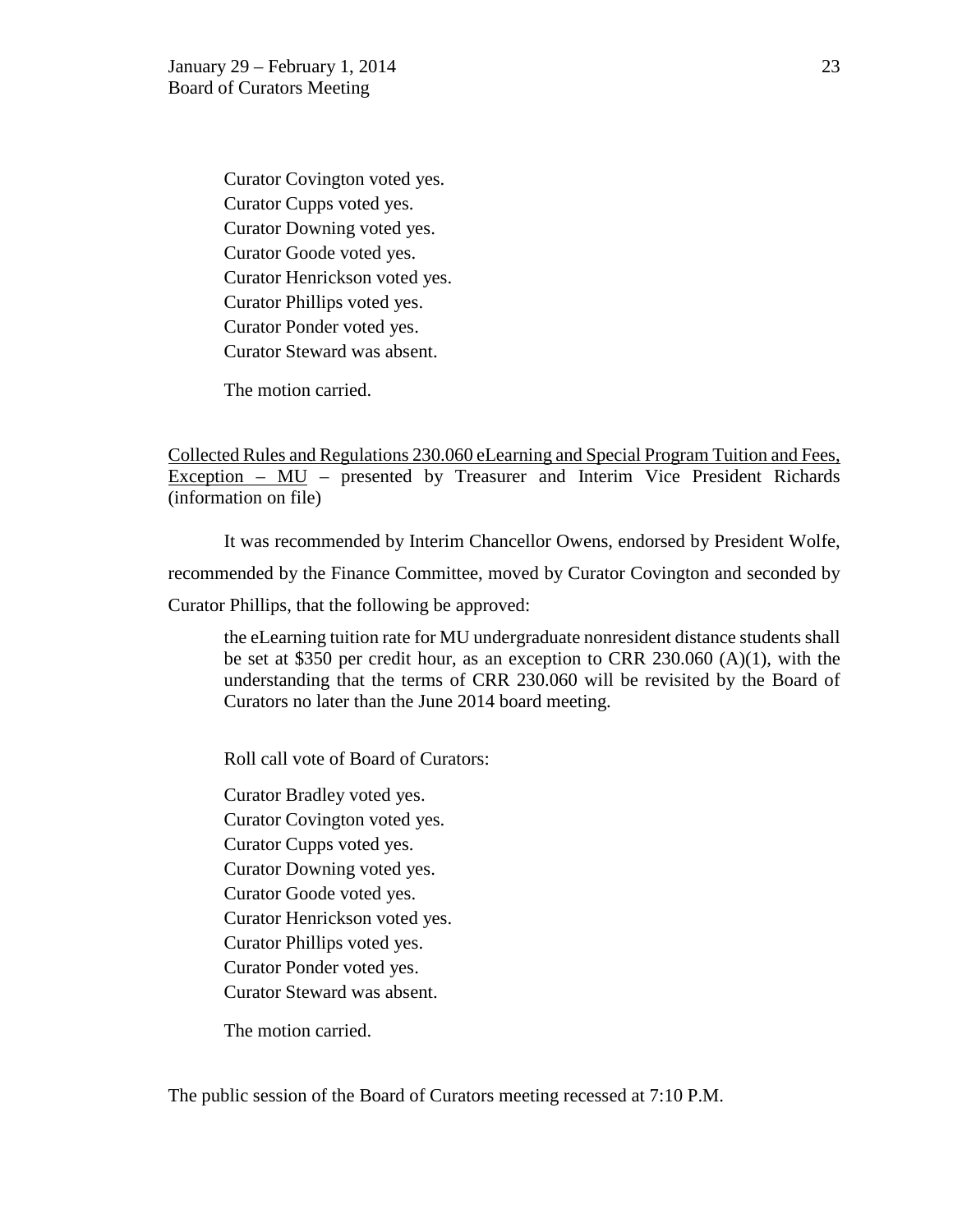## **BOARD OF CURATORS MEETING – EXECUTIVE SESSION**

A meeting of the University of Missouri Board of Curators was reconvened in executive session at 7:15 P.M., on Wednesday, January 29, 2014, in Columns Room C, D & E of the Reynolds Alumni Center on the University of Missouri campus, Columbia, Missouri, pursuant to public notice given of said meeting. Curator Don M. Downing, Chairman of the Board of Curators, presided over the meeting.

### Present

The Honorable David R. Bradley The Honorable Ann K. Covington The Honorable Donald L. Cupps The Honorable Don M. Downing The Honorable Wayne Goode The Honorable Pamela Q. Henrickson The Honorable John R. Phillips The Honorable J. Michael Ponder

The Honorable David L. Steward was absent for the meeting.

Also Present Mr. Timothy M. Wolfe, President Mr. Phillip J. Hoskins, Acting General Counsel Ms. Cindy Harmon, Secretary of the Board of Curators Miss Amy G. Johnson, Student Representative to the Board of Curators Mr. Stephen J. Owens, Interim Chancellor, University of Missouri

## **Compensation and Human Resources Committee – Executive Session**

Report on personnel – presented by Chairman Phillips

No action taken by the Board.

### **General Business**

Report on personnel and legal advice – presented by President Wolfe and Acting General Counsel Hoskins.

No action taken by the Board.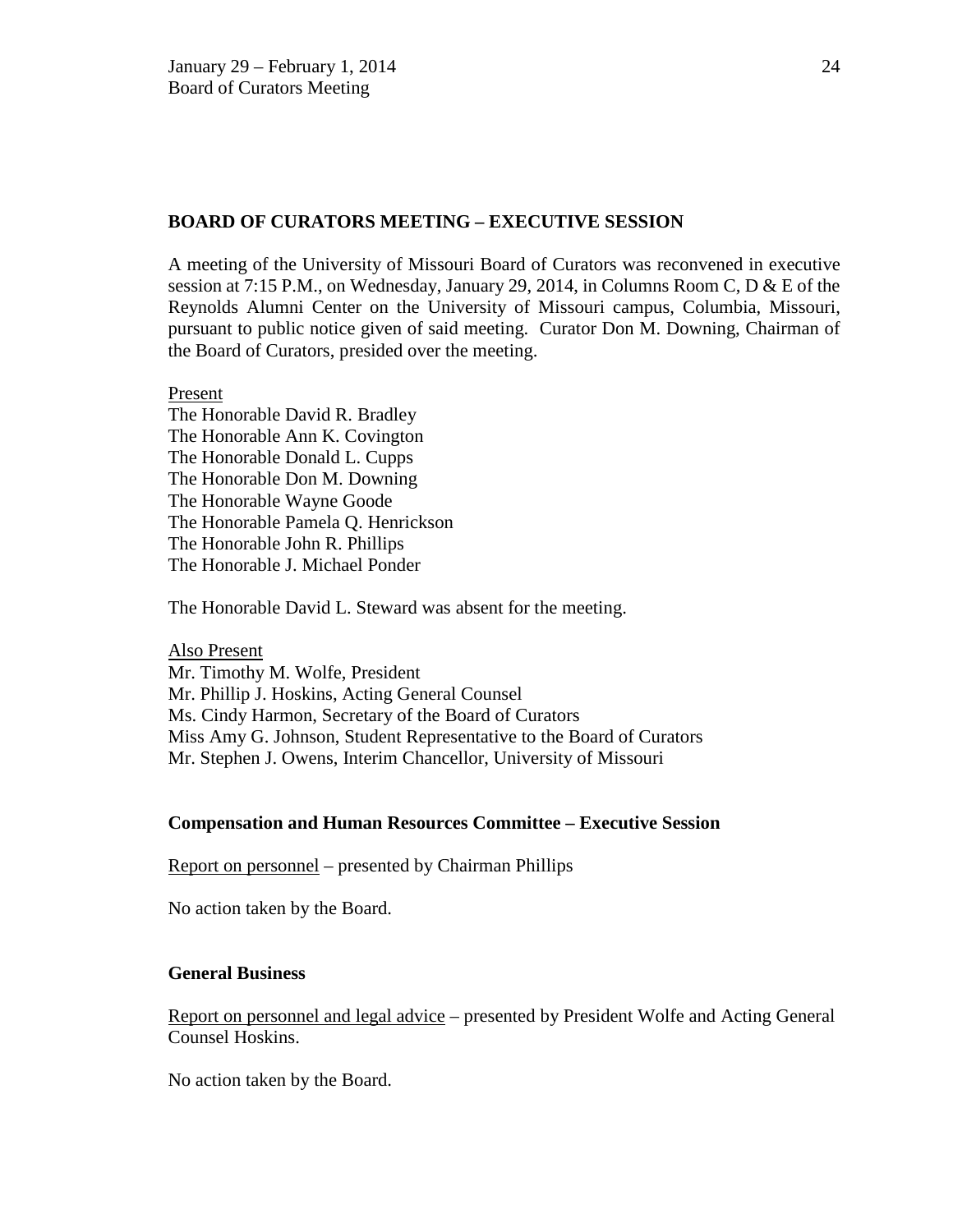President Wolfe, Acting General Counsel Hoskins and Interim Chancellor Owens excused themselves from the meeting.

### Independent External Investigation – presented by Chairman Downing

It was recommended by President Wolfe, endorsed by Chairman Downing*,* moved

by Curator Henrickson and seconded by Curator Bradley, that the following be approved:

That the Board of Curators direct the Executive Committee of the University of Missouri System Board of Curators to retain outside legal counsel, independent of the University of Missouri, to conduct an investigation to determine the facts related to the allegations of sexual assault or rape of Ms. Sasha Menu Courey, and to determine whether University employees acted consistent with law and University policy; and

That the Executive Committee direct the independent counsel to commence the investigation immediately, but do nothing to impair or impede any ongoing criminal investigation; and

That all University employees cooperate fully with the investigation; and

That the Board of Curators direct the Chancellors to follow the directive of the President for a comprehensive review of the campus' respective policies, training and procedures concerning the prevention and reporting of sexual assaults and the availability of mental health services; and

That the independent counsel communicates at least monthly with the Executive Committee on the progress of the investigation; and

That the independent counsel report back to the full Board of Curators no later than April 11, 2014 with findings and conclusions or, if additional time is needed, provide an explanation as to why additional time is needed; and

That the Board of Curators may order additional reviews as deemed necessary.

Roll call vote of the Board of Curators:

Curator Bradley voted yes. Curator Covington voted yes. Curator Cupps voted yes. Curator Downing voted yes. Curator Goode voted yes. Curator Henrickson voted yes.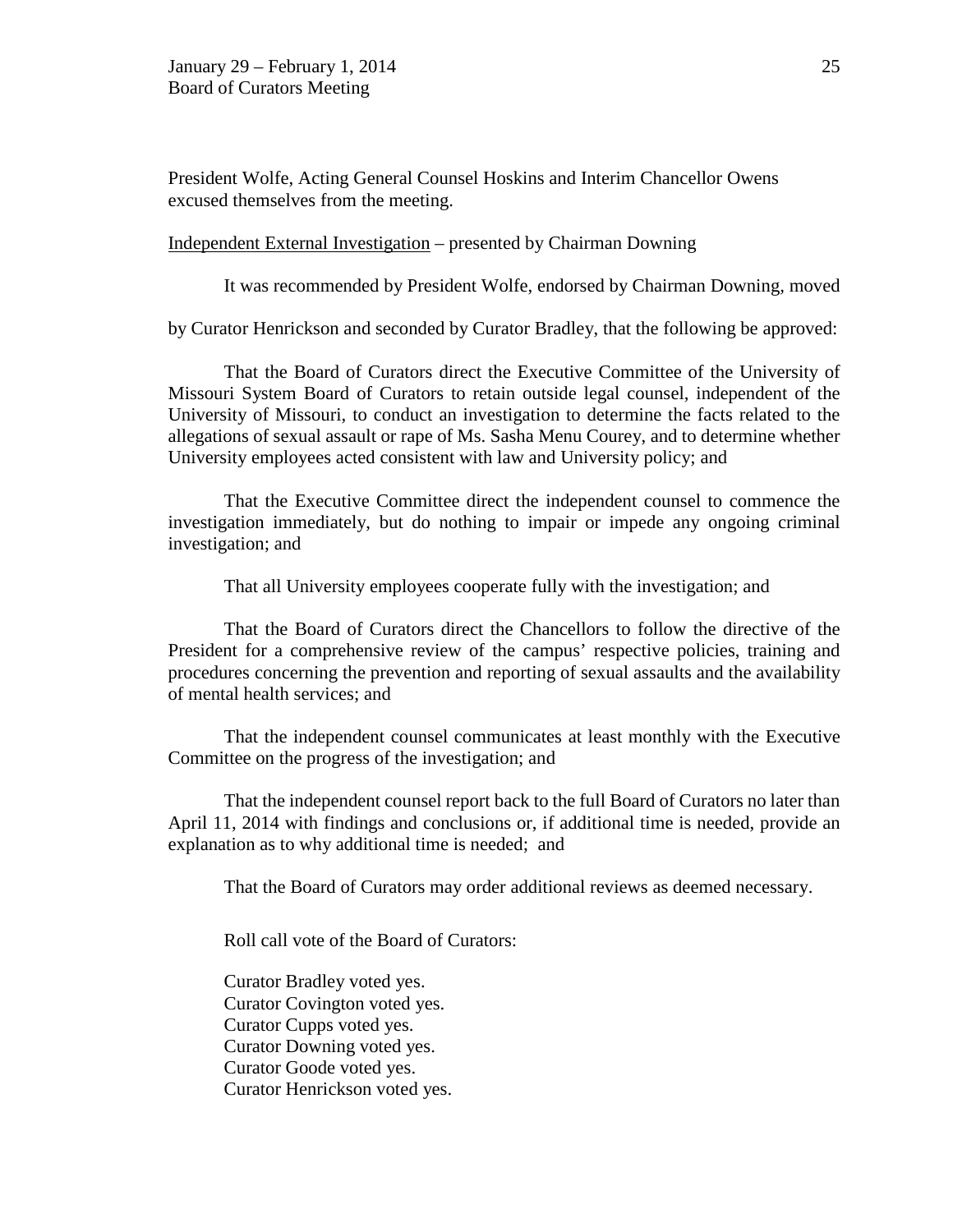Curator Phillips voted yes. Curator Ponder voted yes. Curator Steward was absent.

The motion carried.

The Board of Curators executive session meeting recessed at 9:15 P.M. on Wednesday, January 29, 2014.

## **BOARD OF CURATORS MEETING – PUBLIC SESSION**

A meeting of the University of Missouri Board of Curators reconvened in public session at 8:30 A.M., on Thursday, January 30, 2014, in Rooms 2205 A&B and 2206 of the Student Center on the University of Missouri campus, Columbia, Missouri, pursuant to public notice given of said meeting. Curator Don M. Downing, Chairman of the Board of Curators, presided over the meeting.

Present

The Honorable David R. Bradley The Honorable Ann K. Covington The Honorable Donald L. Cupps The Honorable Don M. Downing The Honorable Wayne Goode The Honorable Pamela Q. Henrickson The Honorable John R. Phillips The Honorable J. Michael Ponder

The Honorable David L. Steward was absent for the meeting.

#### Also Present

Mr. Timothy M. Wolfe, President Mr. Phillip J. Hoskins, Acting General Counsel Ms. Cindy Harmon, Secretary of the Board of Curators Miss Amy G. Johnson, Student Representative to the Board of Curators Dr. Henry "Hank" Foley, Executive Vice President for Academic Affairs Dr. Thomas F. George, Chancellor for University of Missouri – St. Louis Mr. Stephen C. Knorr, Vice President for University Relations Mr. Stephen J. Owens, Interim Chancellor, University of Missouri Mr. Tom Richards, Interim Vice President for Finance Dr. Cheryl B. Schrader, Chancellor for Missouri University of Science and Technology Dr. Robert W. Schwartz, Chief of Staff Mr. John Fougere, Chief Communications Officer, UM System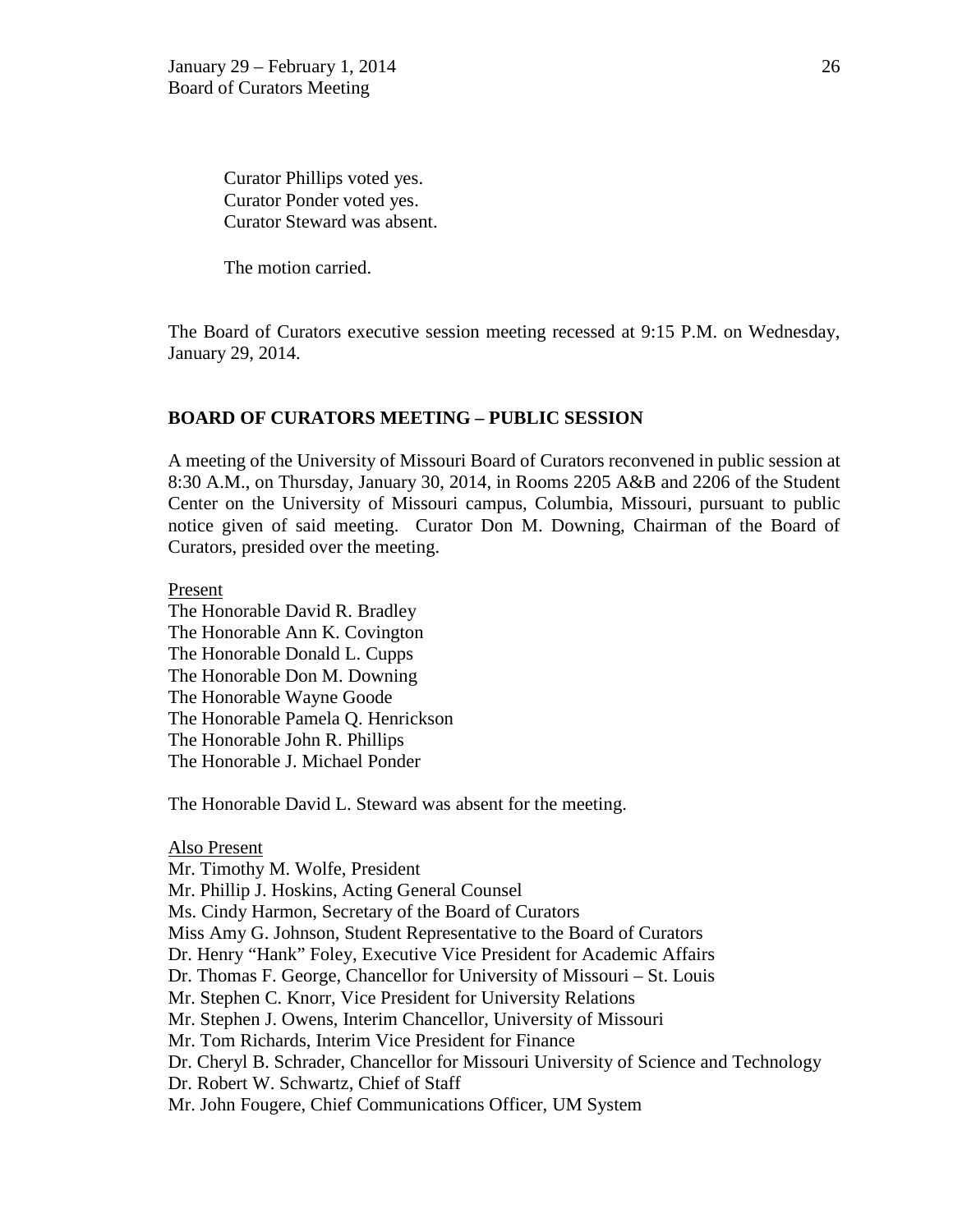Ms. Joan Nesbitt, Vice Chancellor for University Advancement, Missouri University of Science and Technology Mr. Tom Hiles, Vice Chancellor for Development and Alumni Affairs, University of Missouri Mr. Murray Blackwelder, UMKC Foundation President Mr. Curt Crespino, Vice Chancellor for University Advancement, University of Missouri-Kansas City Mr. Martin Leifeld, Vice Chancellor for University Advancement, University of Missouri-St. Louis Media representatives

**Board Development Session**– facilitation and presentation by Dr. Carol Cartwright with Association of Governing Boards (AGB) (slides on file)

Dr. Cartwright and attendees discussed principles of fund-raising at public universities and roles of the campuses, System and Board of Curators.

The public session of the Board of Curators meeting recessed at 5:00 p.m.

Dinner was held for the Board of Curators, President, General Officers, Vice Chancellors and Consultant. Hosted by President Wolfe at Providence Point, Columbia, Missouri.

## **BOARD OF CURATORS MEETING – PUBLIC SESSION**

## **MU Faculty Council Breakfast**

Friday, January 31, 2014  $8:00 - 8:45$  AM Columns Room 208 A & B, Reynolds Alumni Center University of Missouri Campus, Columbia, Missouri Program: Thinking Right in Sport: Missouri Volleyball Presenter: Ms. Scotta Morton

A meeting of the University of Missouri Board of Curators reconvened in public session at 9:00 A.M., on Friday, January 31, 2014, in Columns Rooms C, D & E of the Reynolds Alumni Center on the University of Missouri campus, Columbia, Missouri, pursuant to public notice given of said meeting. Curator Don M. Downing, Chairman of the Board of Curators, presided over the meeting.

Present The Honorable David R. Bradley The Honorable Ann K. Covington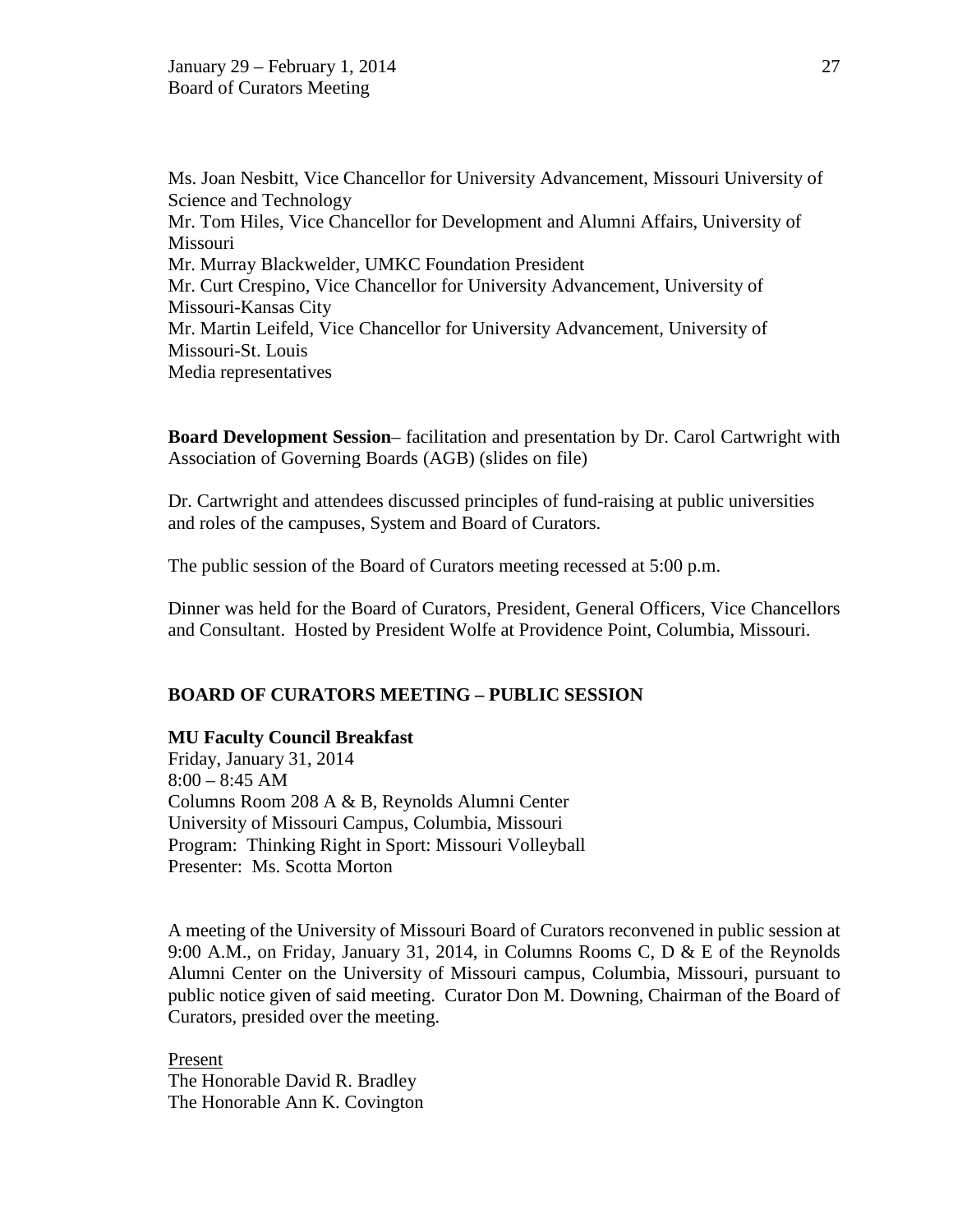The Honorable Donald L. Cupps The Honorable Don M. Downing The Honorable Wayne Goode The Honorable Pamela Q. Henrickson The Honorable John R. Phillips The Honorable J. Michael Ponder

The Honorable David L. Steward was absent for the meeting.

Also Present Mr. Timothy M. Wolfe, President Mr. Phillip J. Hoskins, Acting General Counsel Ms. Cindy Harmon, Secretary of the Board of Curators Miss Amy G. Johnson, Student Representative to the Board of Curators Dr. Gary Allen, Vice President for Information Technology Dr. Henry "Hank" Foley, Executive Vice President for Academic Affairs Dr. Thomas F. George, Chancellor for University of Missouri – St. Louis Mr. Stephen C. Knorr, Vice President for University Relations Mr. Leo E. Morton, Chancellor, University of Missouri-Kansas City Mr. Stephen J. Owens, Interim Chancellor, University of Missouri Mr. Tom Richards, Interim Vice President for Finance Dr. Betsy Rodriguez, Vice President for Human Resources Dr. Cheryl B. Schrader, Chancellor for Missouri University of Science and Technology Dr. Robert W. Schwartz, Chief of Staff Mr. John Fougere, Chief Communications Officer, UM System Media representatives

## **General Business**

Review Consent Agenda – No discussion.

## **Academic, Student and External Affairs Committee**

Chairman Ponder provided time for discussion of committee business.

## Information

- 1. Financial Aid Report, UM (information and slides on file)
- 2. Dashboard Demo Strategic Plan
- 3. University Relations Report (slides on file)
- 4. Upcoming Committee Meeting Topics (slide on file)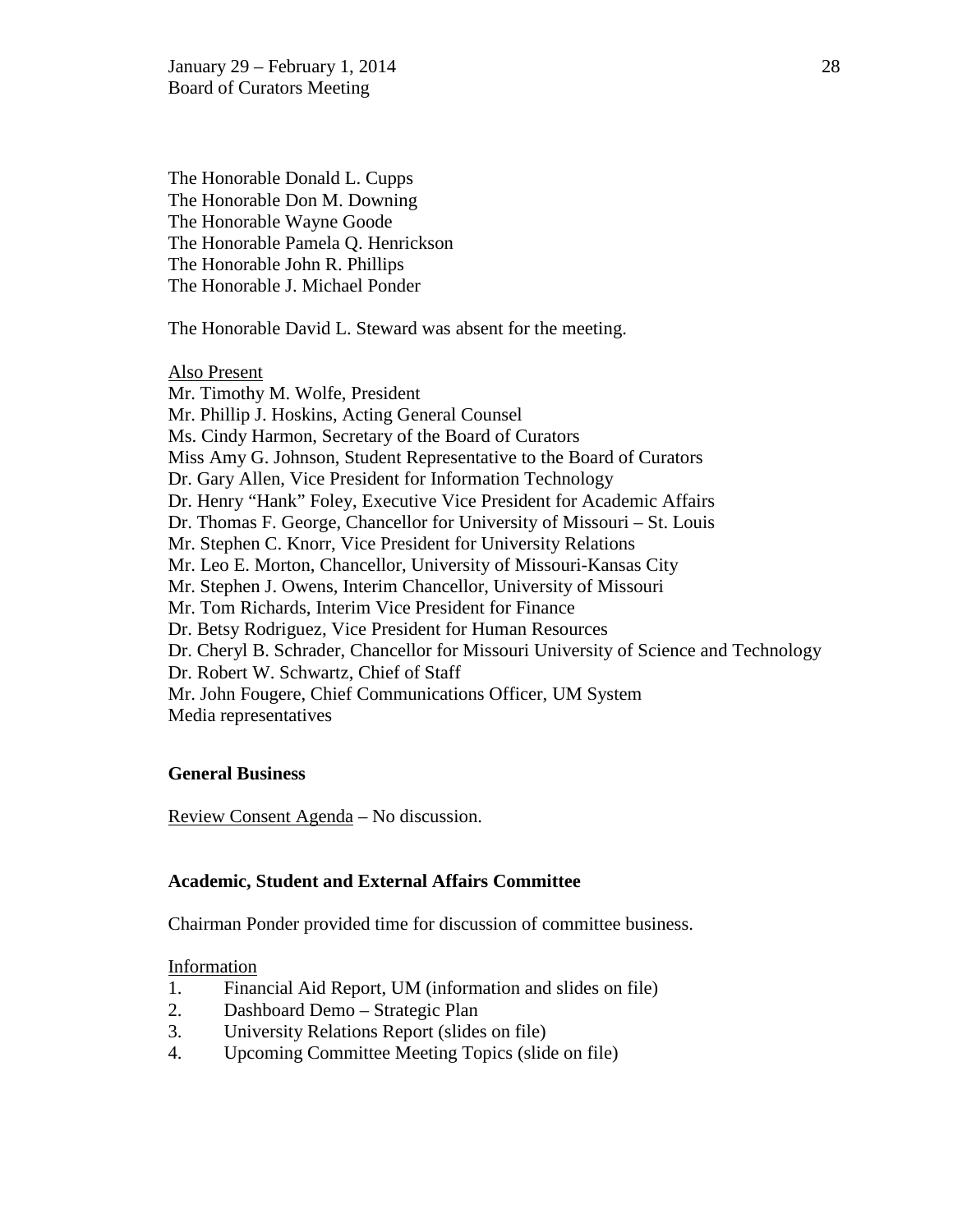## **Finance Committee**

Chairwoman Covington provided time for discussion of committee business.

Information

- 1. Strategic Investment in our Facilities, UM (slides on file)
- 2. Upcoming Committee Meeting Topics (slides on file)

## Action

6. Project Approval and Supplemental Student Fee Approval, Optometry and Nursing Building Project Phase One – Optometry Clinic, UMSL

Project Approval and Supplemental Student Fee Approval, Optometry and Nursing Building Project Phase One – Optometry Clinic, UMSL – presented by Treasurer and Interim Vice President Richards and Chancellor George (information on file)

It was recommended by Chancellor George, endorsed by President Wolfe, recommended by the Finance Committee, moved by Curator Covington and seconded by Curator Phillips, that the following action be approved:

> the project approval and supplemental student fee approval for the Optometry and Nursing Building Project Phase One – Optometry Clinic, for the University of Missouri-St. Louis. The supplemental student fee of \$450/semester will be charged to each student enrolled in the College of Optometry beginning with Fall 2014. This fee will increase to \$900/semester per student once construction begins.

Funding of the Phase One project budget is from:

| Debt Financing                       | \$12,000,000 |
|--------------------------------------|--------------|
| <b>College of Optometry Reserves</b> | 5,000,000    |
| Total Funding                        | \$17,000,000 |

Roll call vote Full Board:

Curator Bradley voted yes. Curator Covington voted yes. Curator Cupps voted yes. Curator Downing voted yes. Curator Goode voted yes. Curator Henrickson voted yes. Curator Phillips voted yes.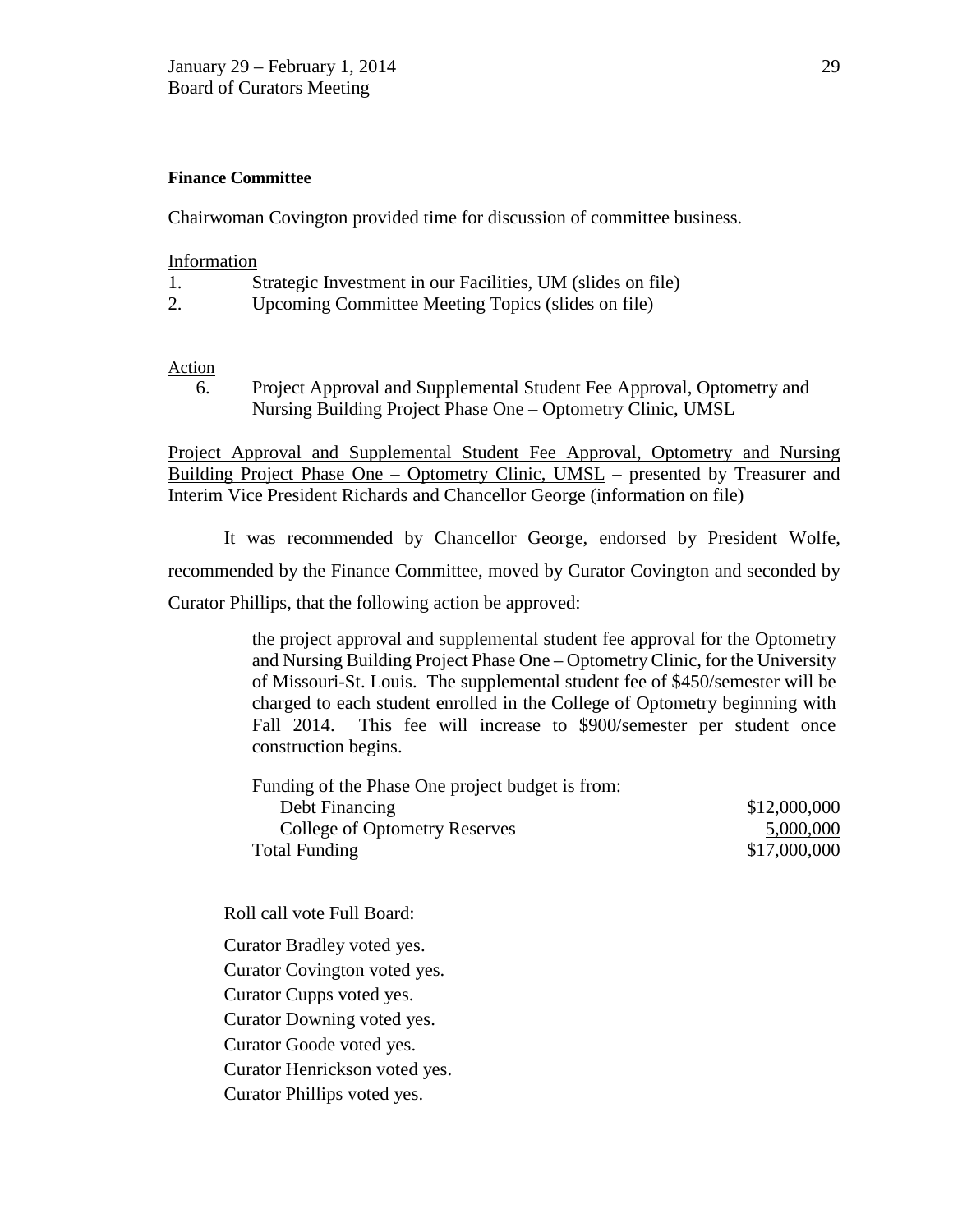Curator Ponder voted yes. Curator Steward was absent.

The motion carried.

## **Audit Committee**

Chairwoman Henrickson provided time for discussion of committee business.

Information

- 1. Internal Audit Quarterly Report, UM (information and slides on file)
- 2. Ethics and Compliance Hotline, Annual Report 2013, UM (information on file)
- 3. University of Missouri Code of Conduct Review, UM (information on file)
- 4. Upcoming Committee Meeting Topics (slides on file)

## Action

1. Engagement of Independent Auditors and Related Fees, UM

Engagement of Independent Auditors and Related Fees, UM – presented by Treasurer and Interim Vice President Richards (information on file)

It was recommended by Interim Vice President Richards, endorsed by President

Wolfe, recommended by the Audit Committee, moved by Curator Henrickson, seconded

by Curator Goode, that the following action be approved:

that the Interim Vice President for Finance be authorized to employ the firm of KPMG LLP to provide audit services to the University of Missouri for fiscal year ending June 30, 2014 for fees of \$778,059 plus expenses not to exceed \$68,577.

Roll call vote of the Board:

Curator Bradley voted yes.

Curator Covington voted yes.

Curator Cupps voted yes.

Curator Downing voted yes.

Curator Goode voted yes.

Curator Henrickson voted yes.

Curator Phillips voted yes.

Curator Ponder voted yes.

Curator Steward was absent for meeting.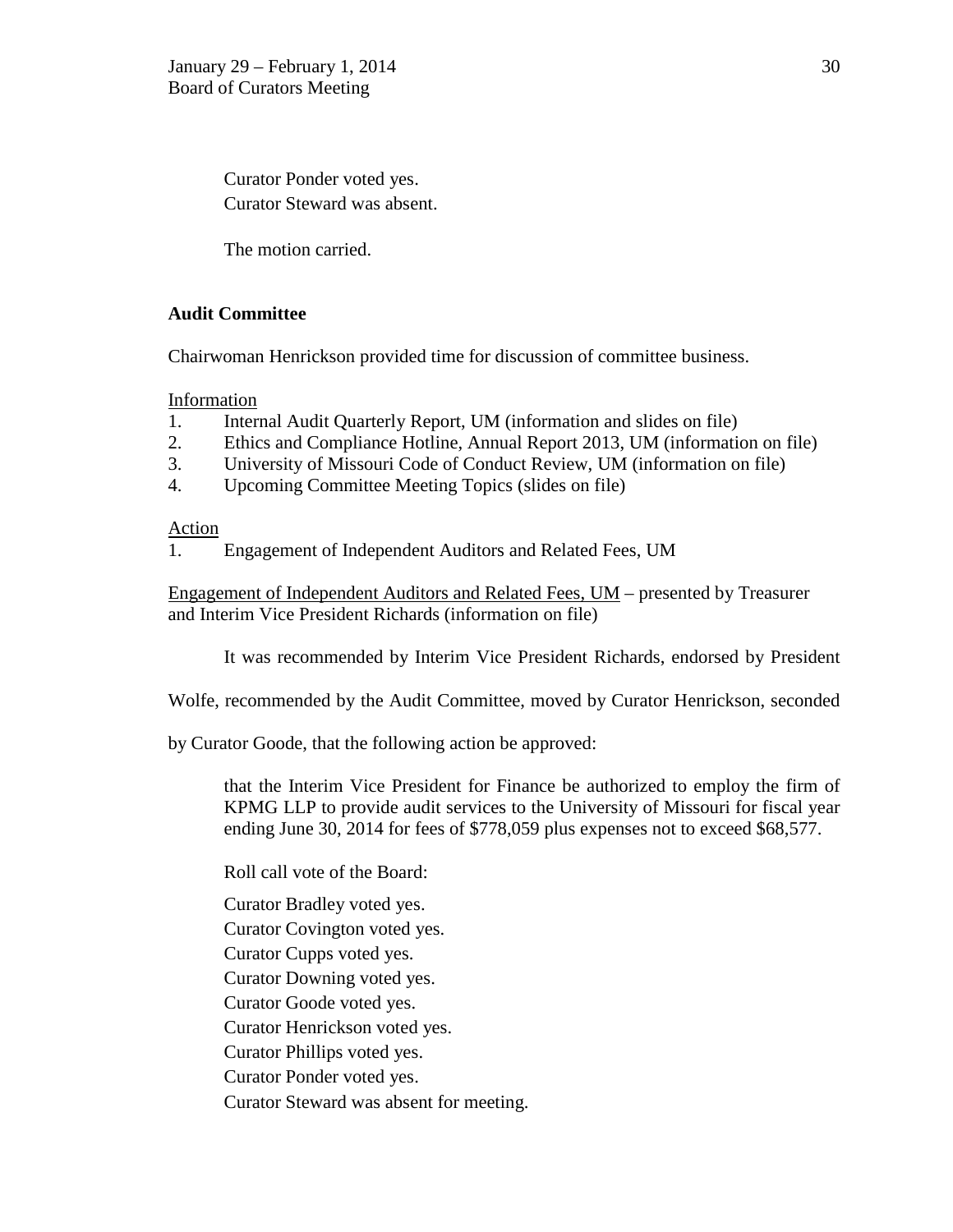The motion carried.

The public session of the Board of Curators meeting recessed at 12:40 p.m.

## **BOARD OF CURATORS – PUBLIC SESSION**

A meeting of the University of Missouri Board of Curators reconvened in public session at 1:20 P.M., on Friday, January 31, 2014, in Columns Rooms C, D & E of the Reynolds Alumni Center on the University of Missouri campus, Columbia, Missouri, pursuant to public notice given of said meeting. Curator Don M. Downing, Chairman of the Board of Curators, presided over the meeting.

Present

The Honorable David R. Bradley The Honorable Ann K. Covington The Honorable Donald L. Cupps The Honorable Don M. Downing The Honorable Wayne Goode The Honorable Pamela Q. Henrickson The Honorable John R. Phillips The Honorable J. Michael Ponder

The Honorable David L. Steward was absent for the meeting.

Also Present Mr. Timothy M. Wolfe, President Mr. Phillip J. Hoskins, Acting General Counsel Ms. Cindy Harmon, Secretary of the Board of Curators Miss Amy G. Johnson, Student Representative to the Board of Curators Dr. Gary Allen, Vice President for Information Technology Dr. Henry "Hank" Foley, Executive Vice President for Academic Affairs Dr. Thomas F. George, Chancellor for University of Missouri – St. Louis Mr. Stephen C. Knorr, Vice President for University Relations Mr. Leo E. Morton, Chancellor, University of Missouri-Kansas City Mr. Stephen J. Owens, Interim Chancellor, University of Missouri Mr. Tom Richards, Interim Vice President for Finance Dr. Betsy Rodriguez, Vice President for Human Resources Dr. Cheryl B. Schrader, Chancellor for Missouri University of Science and Technology Dr. Robert W. Schwartz, Chief of Staff Mr. John Fougere, Chief Communications Officer, UM System Media representatives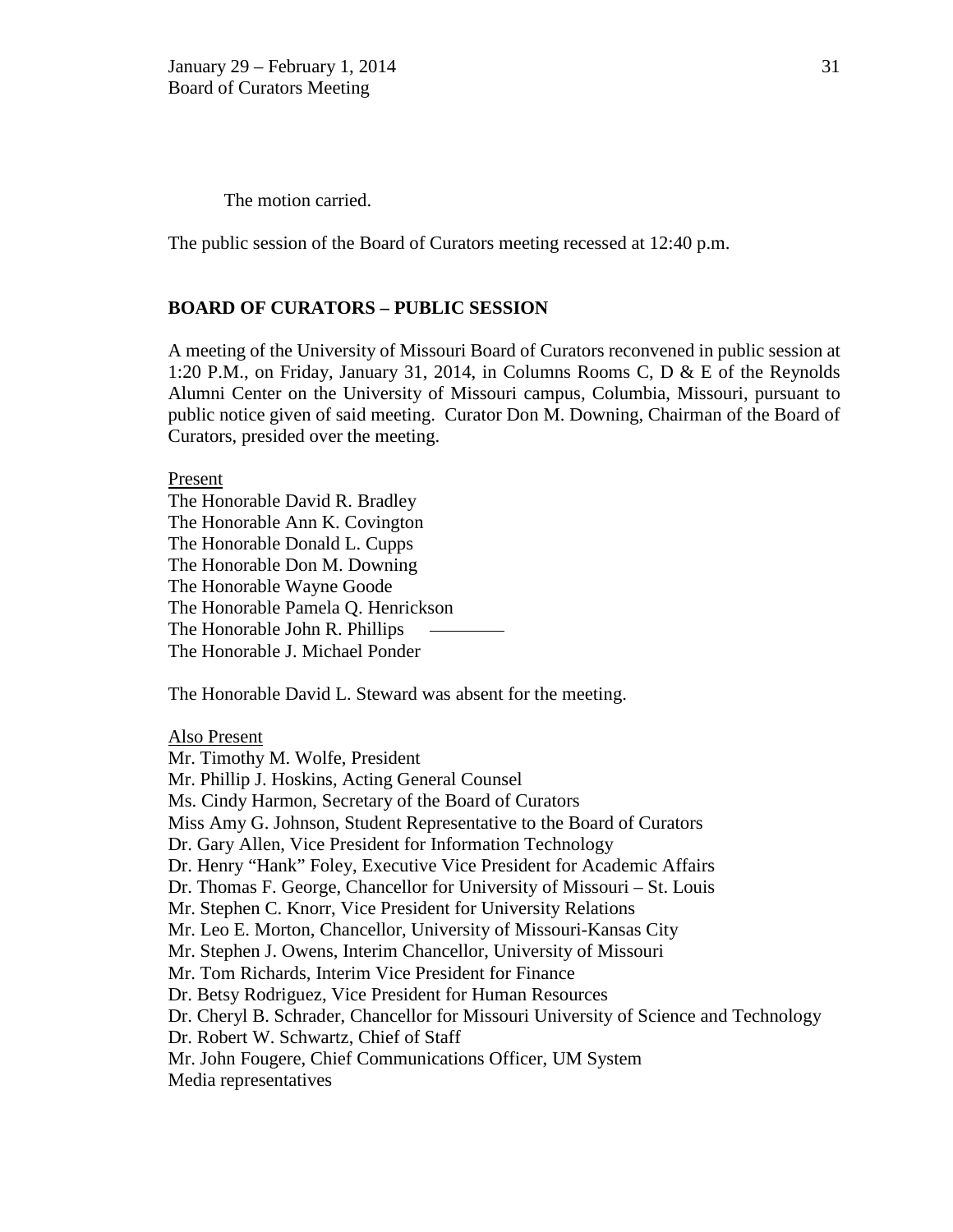## **Compensation and Human Resources Committee**

Chairman Phillips provided time for discussion of committee business.

## Information

- 1. Annual Total Rewards Update (slides on file)
- 2. Upcoming Committee Meeting Topics (slide on file)

## **General Business**

Board Chairman's Report – presented by Chairman Downing

Chairman Downing presented remarks reflecting changes within the University of Missouri System and his theme for the year, alternative sources of revenue.

UM System President's Report – presented by President Wolfe (slides on file)

President Wolfe presented remarks regarding affordable education and higher education funding.

## **Consent Agenda**

- 1. Minutes, November 21-22, 2013 Board of Curators Meeting
- 2. Minutes, November 21-22, 2013 Board of Curators Committee Meetings
- 3. Minutes, November 17, 2013 Special Board of Curators Meeting
- 4. Minutes, November 27, 2013 Board of Curators Executive Committee Meeting
- 5. Security Resolution, 2014
- 6. Amendment to Collected Rules and Regulations Section 490.020 Medical, Professional and Patient General Liability, UM

Roll call vote of the Board:

Curator Bradley voted yes. Curator Covington voted yes. Curator Cupps voted yes. Curator Downing voted yes. Curator Goode voted yes. Curator Henrickson voted yes. Curator Phillips voted yes. Curator Ponder voted yes.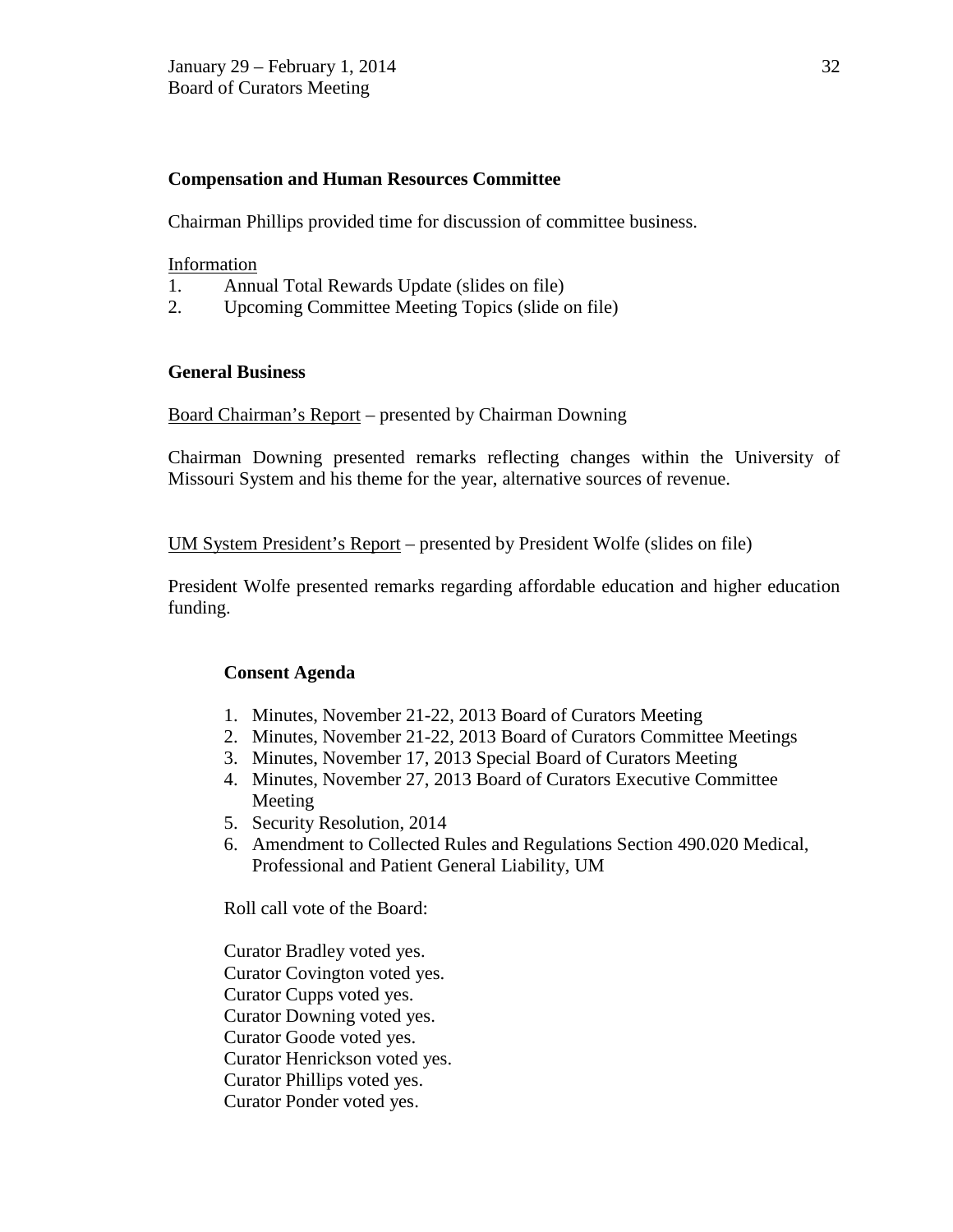Curator Steward was absent.

The motion carried.

- 1. Minutes, November 21-22, 2013 Board of Curators meeting as provided to the curators for review and approval.
- 2. Minutes, November 21-22, 2013 Board of Curators Committee meetings as provided to the curators for review and approval.
- 3. Minutes, November 17, 2013 Special Board of Curators meeting as provided to the curators for review and approval.
- 4. Minutes, November 27, 2013 Board of Curators Executive Committee meeting as provided to the curators for review and approval.
- 5. Security Resolution

## Resolution

The Curators of the University of Missouri agree that the following individuals occupying the designated offices shall constitute a Security Executive Committee with full authority and responsibility for the negotiation, execution and administration of Department of Defense, or User Agency classified contracts as described in DoD 5520.22-M, "National Industrial Security Program":

President, University of Missouri System, Timothy M. Wolfe Executive Vice President for Academic Affairs, Henry C. Foley, Ph.D. Facility Security Officer, University of Missouri System and University of Missouri-Columbia, Leon M. Hoffsette

The members of this Security Executive Committee have been processed for a personnel security clearance for access to classified information to the level of the facility security clearance granted to this institution, as provided for under the aforementioned security program.

Once Chancellor, University of Missouri-Columbia, Richard B. Loftin, Ph.D. completes all the requirements for a Department of Defense Top Secret personnel security clearance, he too will become a full voting member of the Security Executive Committee.

The said Security Executive Committee is hereby delegated all of the Board's duties and responsibilities pertaining to the protection of classified information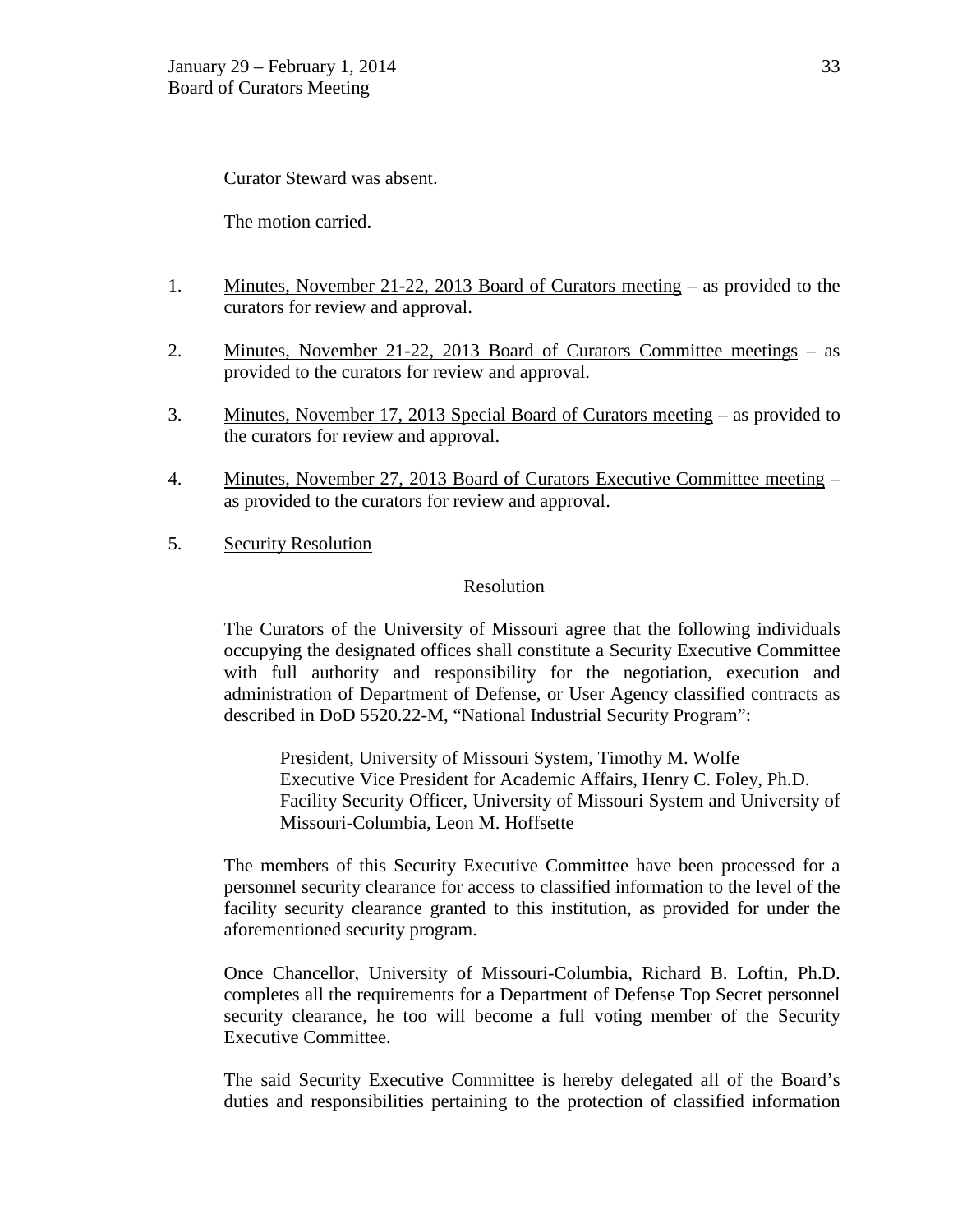under classified contracts of the Department of Defense or User Agencies awarded to the Curators of the University of Missouri.

The following officers and members of the University of Missouri Board of Curators shall not be required, shall not have, and can be effectively excluded from access to all classified information in the possession of the Curators of the University of Missouri, and do not occupy positions that would enable them to affect adversely the policies and practices of the Curators of the University of Missouri in the performance of classified contracts for the Department of Defense or User Agencies awarded to the Curators of the University of Missouri, and need not be processed for a personnel security clearance:

All nine members of the Board of Curators: [David R. Bradley](http://www.umsystem.edu/curators/members/bradleyd) Ann K. Covington [Donald L. Cupps](http://www.umsystem.edu/curators/members/cuppsd) [Don M. Downing](http://www.umsystem.edu/curators/members/downingd) [Wayne Goode](http://www.umsystem.edu/curators/members/goodew) Pamela Q. Henrickson John R. Phillips J. Michael Ponder [David L. Steward](http://www.umsystem.edu/curators/members/stewardd)

Acting General Counsel, Phillip J. Hoskins Interim Vice President for Finance and Treasurer, Thomas F. Richards Vice President for Information Technology, Gary K. Allen, DVM, Ph.D. Vice President for Human Resources, Elizabeth A. Rodriguez, Ph.D. Vice President for University Relations, Stephen C. Knorr Interim Chancellor, University of Missouri-Columbia, Stephen J. Owens, J.D. Chancellor, University of Missouri-Kansas City, Leo E. Morton Chancellor, University of Missouri-St. Louis, Thomas F. George, Ph.D. Chancellor, Missouri University of Science and Technology, Cheryl B. Schrader, Ph.D. Chief of Staff, Robert W. Schwartz

6. Amendment to Collected Rules and Regulations Section 490.020 Medical, Professional and Patient General Liability, UM

**Collected Rules and Regulations 490.020, Medical, Professional and Patient General Liability Chapter 490: Defense and Protection**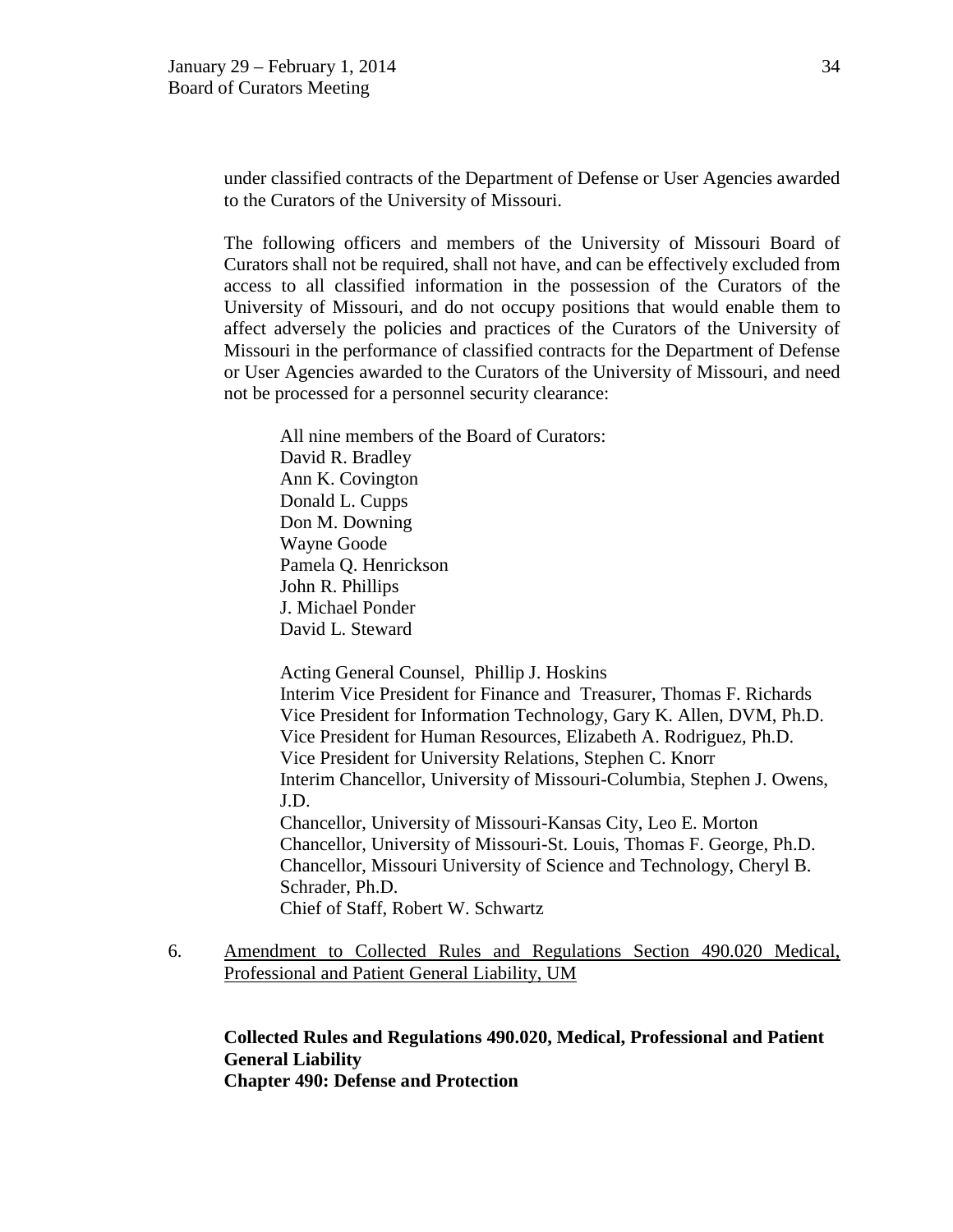Bd. Min. 2-24-78, Amended Bd. Min. 5-26-78, Amended Bd. Min. 7-27-79; Revised 1-21-98; Revised 10-1-98, Amended Bd. Min. 11-22-02, Amended Bd. Min. 01-31-14.

## **Article I: Definitions -- As used herein:**

- 1. **Plan** -- The term "Plan" shall mean the University of Missouri Medical Professional and Patient General Liability Plan.
- 2. **Employer** -- The term "Employer" shall mean The Curators of the University of Missouri, a public corporation, including all its campuses, divisions, branches and parts.
- 3. **Injury** -- The term "injury" shall mean physical damage to or destruction of tangible property, bodily or mental injury, sickness or disease, including death, to which the Plan applies and resulted from an "occurrence" while the Plan was in effect. The term "injury" shall not be deemed to mean intentional torts.
- 4. **Damages** -- The term "damages" shall mean any monetary consideration due a claimant, including but not limited to money, services, waiver of amounts payable from patients and any other similar consideration approved pursuant to the Plan or the amount of a final judgment awarded by a court of competent jurisdiction.
- 5. **Covered Person** -- The term "covered person" shall mean any person or organization designated in the Covered Persons provision of the Plan.
- 6. **Occurrence** -- The term "occurrence" shall mean an "incident", including continuous or repeated exposure to conditions, which results in an "injury" neither expected nor intended from the standpoint of the covered person and/or neither expected nor intended from the standpoint of the claimant.
- 7. **Incident** -- The term "incident" shall mean any happening which is not consistent with the routine or commonly practiced care of a patient, including an accident or a situation which might result in an accident. An incident is also an actual or alleged injury arising out of the rendering or failure to render professional services by a "covered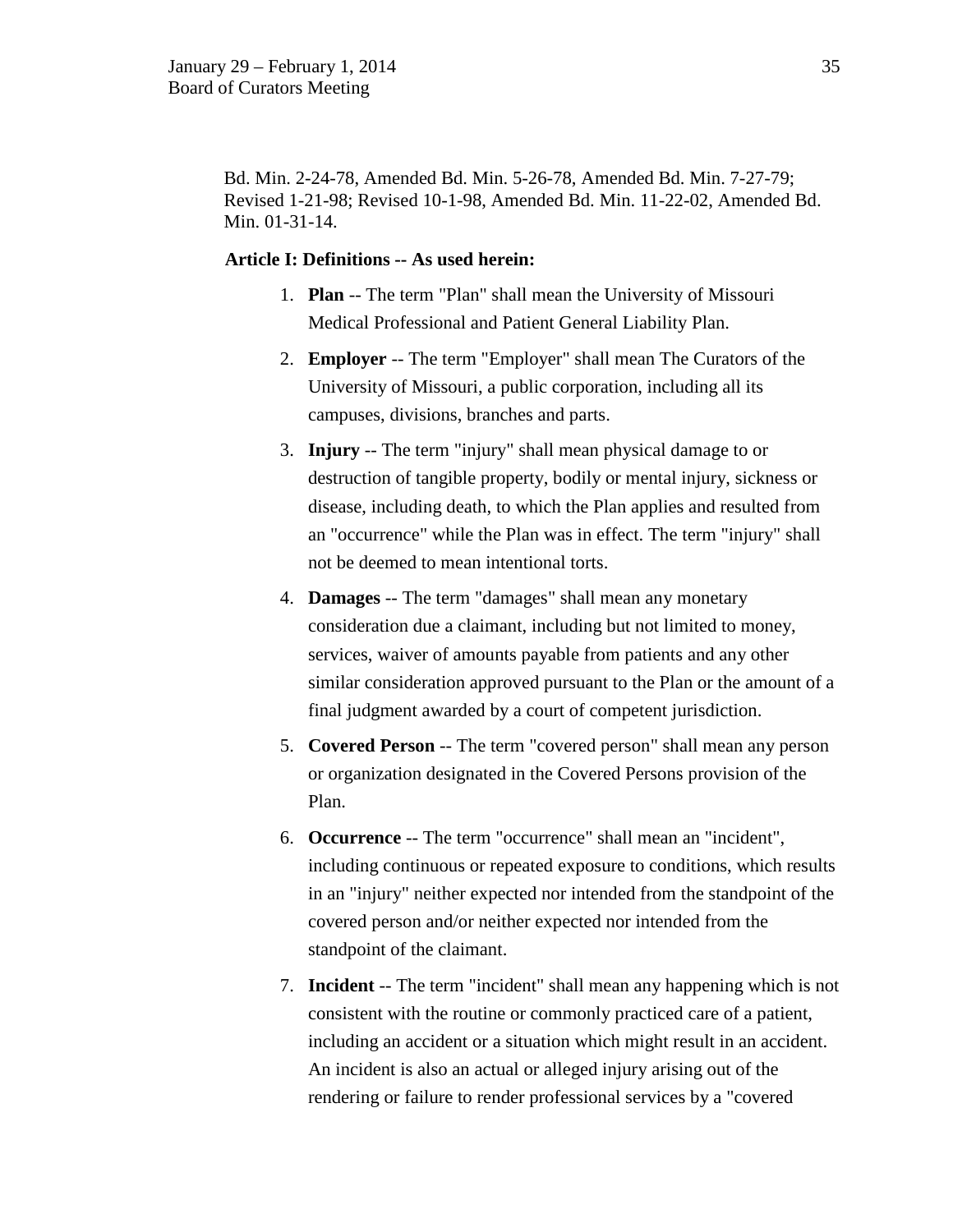person" or by any person for whose acts or omissions the "covered person" is legally responsible, which resulted from or was attendant to a therapeutic or diagnostic procedure. Also included as an incident is a claim by or on behalf of a "patient" that there was a failure to obtain an informed consent from a person or entity with the legal authority to provide such consent. An incident shall also include a claim of negligence in regard to the handling of or performing post-mortem examinations on human bodies or animal bodies.

- 8. **Director** -- The term "Director" shall mean the Director of Insurance and Risk Management, or the successor position thereto by whatever name it is entitled, a UM position.
- 9. **Medical Facility** -- The term "medical facility" shall mean any hospital, Student Health Service, School of Medicine, School of Dentistry, School of Pharmacy, School of Nursing, College of Veterinary Medicine and any other similar facilities owned or operated by the "Employer" approved for coverage by the "Assistant Vice President" or a facility to which "covered persons" have been assigned by the "Employer" or at which "covered persons" rendered professional services with the permission of the "Employer" where the health care and treatment of persons or animals are performed.
- 10. **Employee** -- Except as otherwise provided in this paragraph, the term "employee" shall mean a person whose services are secured by written agreement by "Employer" at a "medical facility" or a person employed by "Employer" at a "medical facility" or who has administrative or supervisory authority with respect to a "medical facility" or personnel thereof and at the time of an "occurrence" was in the performance of his or her regularly assigned duties as determined by the appropriate person having supervisory authority of the employee, including the performance of attending to emergency medical care (commonly known as Good Samaritan Service) and incidental and non-continuing medical service with the permission of the appropriate person having supervisory authority of the employee and shall also include non-employee volunteers rendering service at such "medical facility" as well as enrolled students of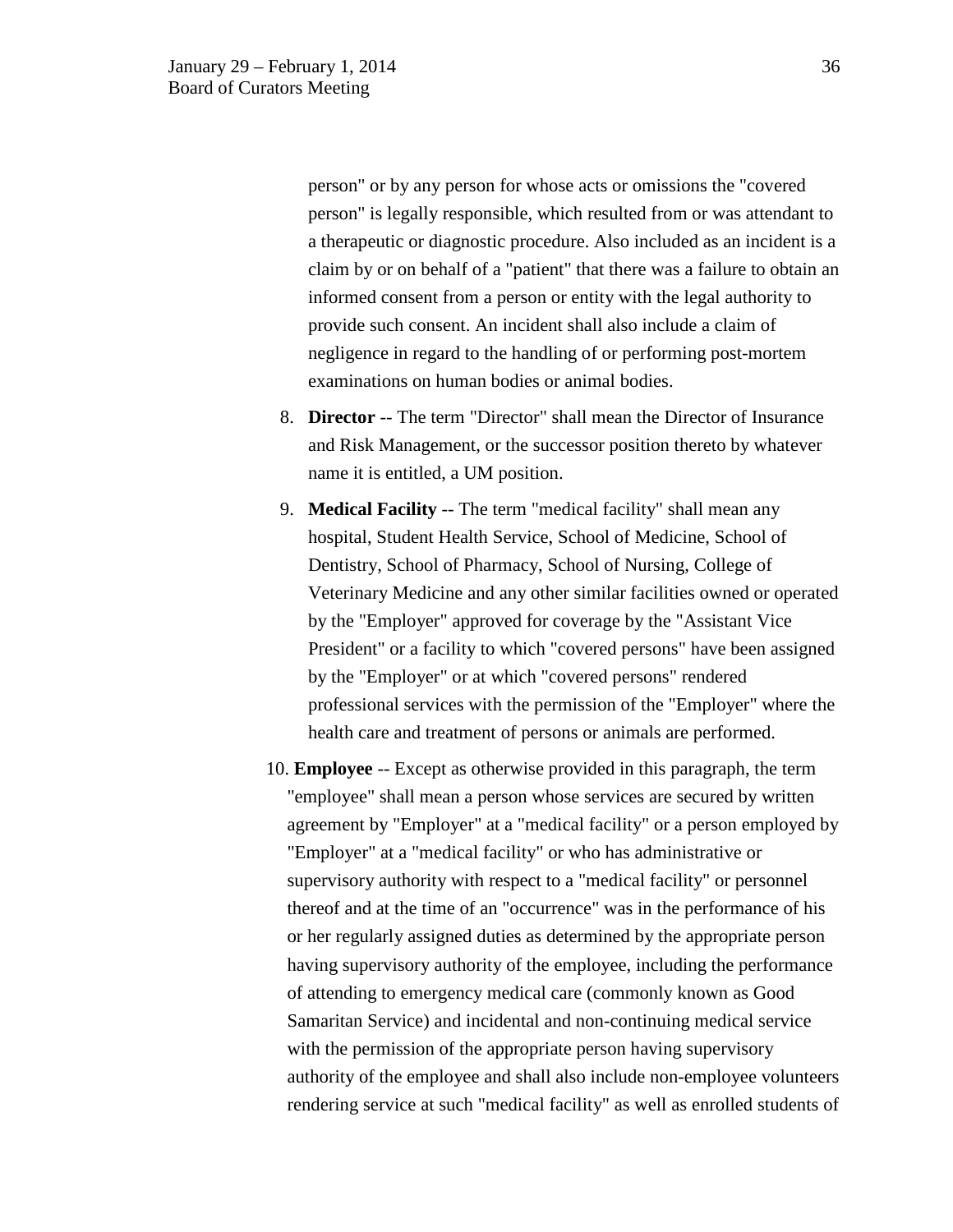the University of Missouri pursuing courses of instruction at or under the direction or auspices of the "medical facility". The term "employee" shall not include medical residents employed by Employer as part of the residency program at the University of Missouri - Kansas City School of Medicine so long as professional liability coverage is provided to those medical residents by an entity other than the Employer or health care professionals jointly employed by Employer at the University of Missouri-Kansas City School of Medicine and any entity other than Employer.

- 11. **Plan Territory** -- The term "Plan Territory" shall mean:
	- a. the United States of America (including its territories and possessions), Puerto Rico and Canada;
	- b. international water or airspace, provided the injury or damage does not occur in the course of travel or transportation to or from any place not included in a. above, or
	- c. anywhere in the world if:
		- i. the injury or damage arises out of:

(1) goods or products made or sold by the University or covered persons in the territory described in a. above, or (2) the activities of any covered person permanently domiciled in the territory described in a. above, though temporarily outside such territory, and

- ii. the original suit for damages because of any such injury or damage is brought within the United States of America (including its territories and possessions), Puerto Rico or Canada.
- 12. **Incident and Claim Review Committee** -- The term "Incident and Claim Review Committee" (ICRC) shall mean any group or committee established at or for a "medical facility" and whose responsibilities under the "Plan" are to review incidents occurring at a "medical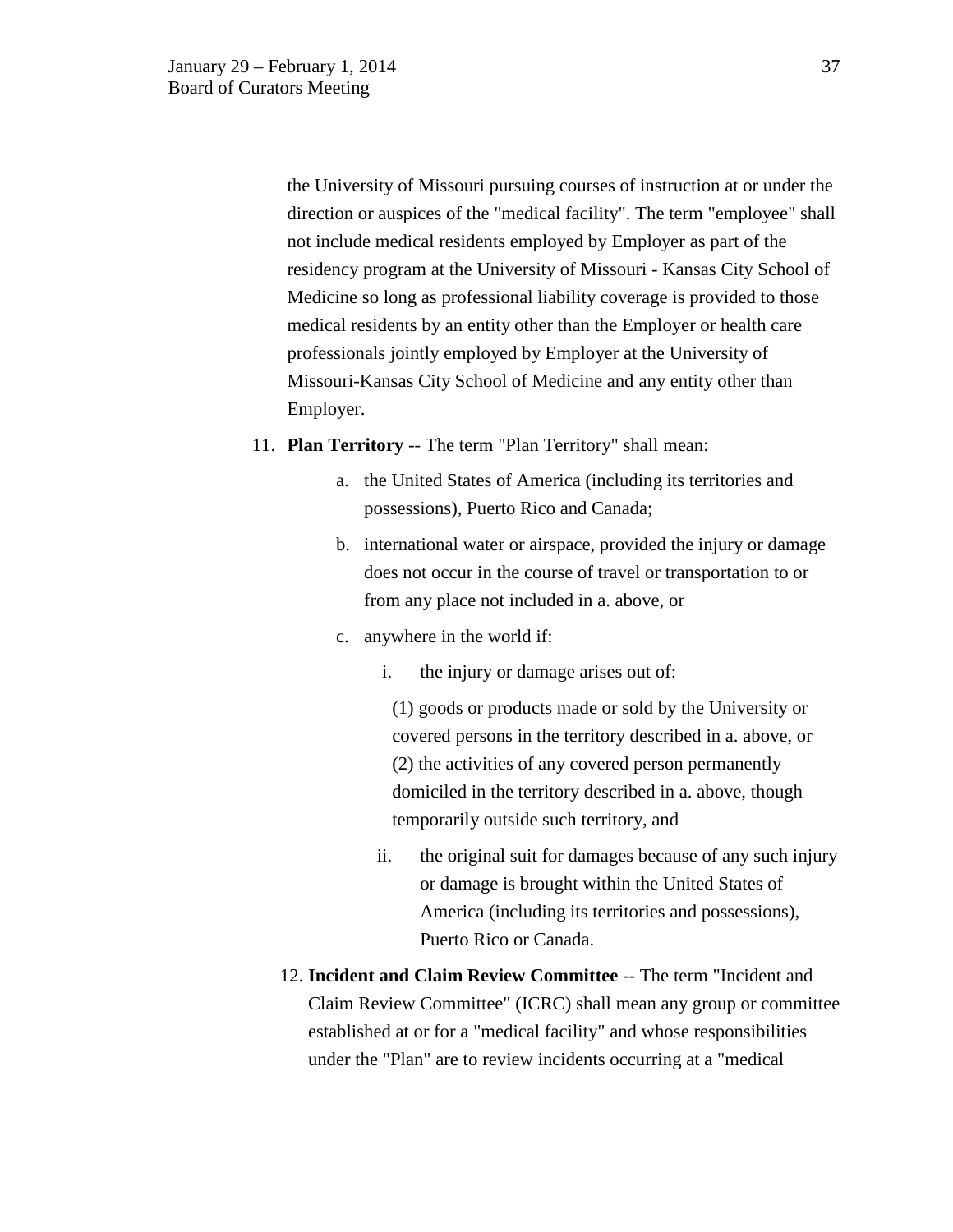facility", resulting claims or suits brought, including recommendations on settlements of such claims or suits.

- 13. **Gender** -- Persons described or referred to in the masculine gender include females and persons described or referred to in the feminine gender include males.
- 14. **Patient** -- The term "patient" shall mean an animal or a natural person who is in or on the premises of a "medical facility" or in transit when in the care of a "covered person", for the purpose of receiving professional care or services rendered directly or indirectly by the "medical facility" or by a "covered person".
- 15. **Assistant Vice President** -- The term "Assistant Vice President" shall mean the Assistant Vice President for Management Services, or the successor position thereto by whatever name it is entitled, a UM System position.
- B. **Article II: Effective Date** -- The effective date of the Plan shall be July 1, 1978.
- C. **Article III: Covered Persons** -- Each of the following is a covered person under the Plan to the extent set forth below:
	- o The Employer and any of Employer's administrative personnel;
	- o Individual members of the Board of Curators of the University of Missouri and the Board of Curators of the University of Missouri; and
	- o All employees.
	- 1. Coverage shall not extend to a covered person while in the exercise of his duties where an occurrence is within the provisions of the Federal Tort Claims Act as provided in 38 USC4116 or any other federal legislation or program. In the event the covered person does not come under the provisions of said Federal Tort Claims Act, the covered person shall come under the provisions of the Plan.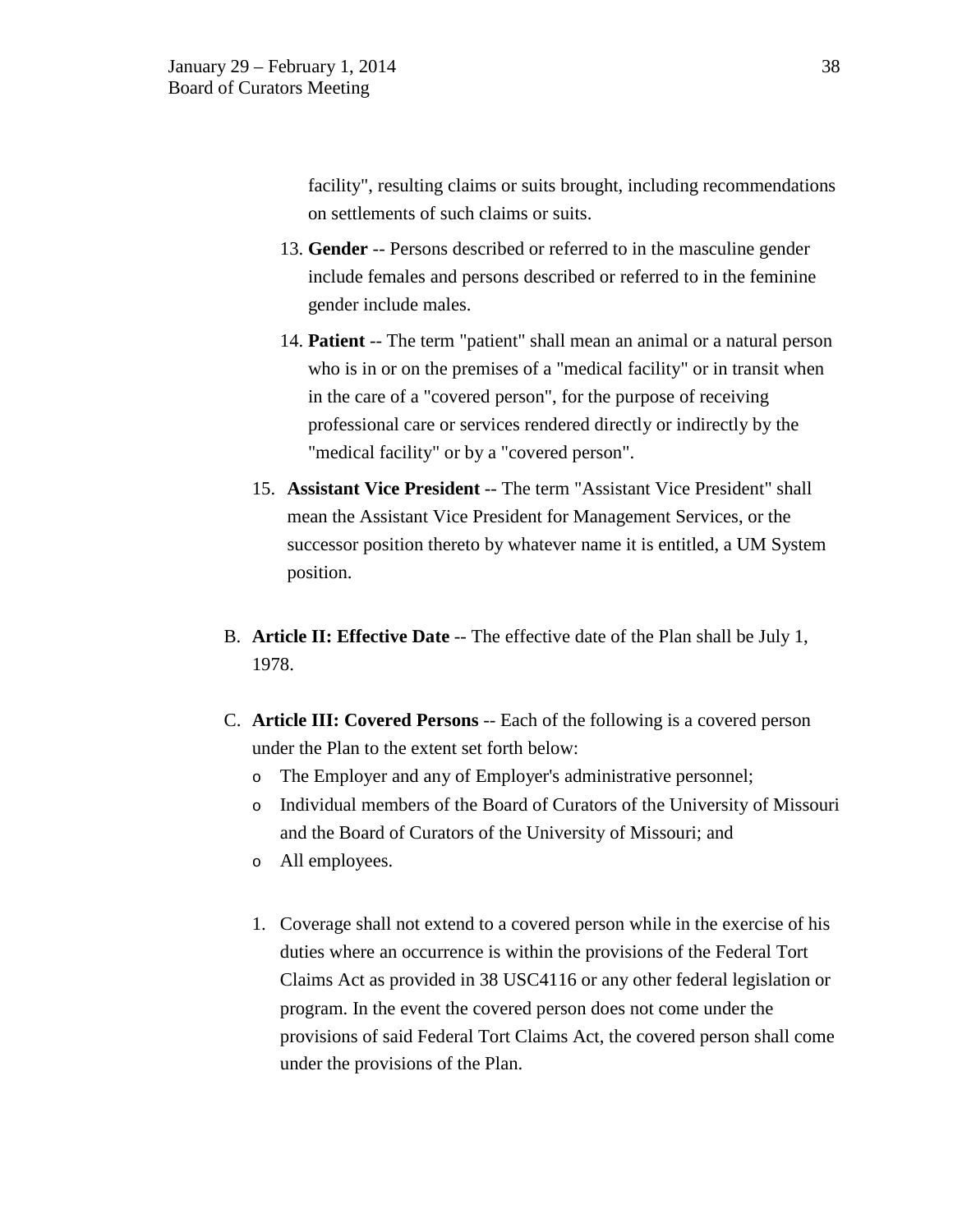- 2. Coverage shall not extend to medical residents employed by Employer as part of the residency program at the University of Missouri - Kansas City School of Medicine so long as professional liability coverage is provided to those medical residents by an entity other than the Employer or to health care professionals jointly employed by Employer at the University of Missouri-Kansas City School of Medicine and any entity other than Employer.
- 3. The coverage afforded applies separately to each covered person against whom claim is made or suit is brought, except with respect to the limits of the Plan's liability.

### D. **Article IV: Coverage Agreement**

- 1. The Employer, based on the provisions of the Plan and from the Plan Trust will pay on behalf of the covered person all sums which the covered person shall become legally obligated to pay as damages because of injury to the person or property of a patient arising out of the operations of a medical facility or because of injury arising out of the rendering of or failure to render, while the Plan is in effect, professional services by the covered person, or by any person for whose acts or omissions such covered person is legally responsible, performed in the practice of the individual covered person's profession including service by the individual covered person as a member of a formal accreditation or similar professional board or committee of a medical facility or professional society.
- 2. The Employer shall have the right and duty to defend any suit seeking such damages against the covered person, even if any or all of the allegations of the suit are groundless, false or fraudulent, and may make such investigation and such settlement of any claim or suit as it deems expedient, but the Employer shall not be obligated to pay any claims or judgment or to defend any suit after the applicable limit of the Plan's liability has been exhausted by payment of judgments or settlements. In the event that a claim or suit is being defended at the time the applicable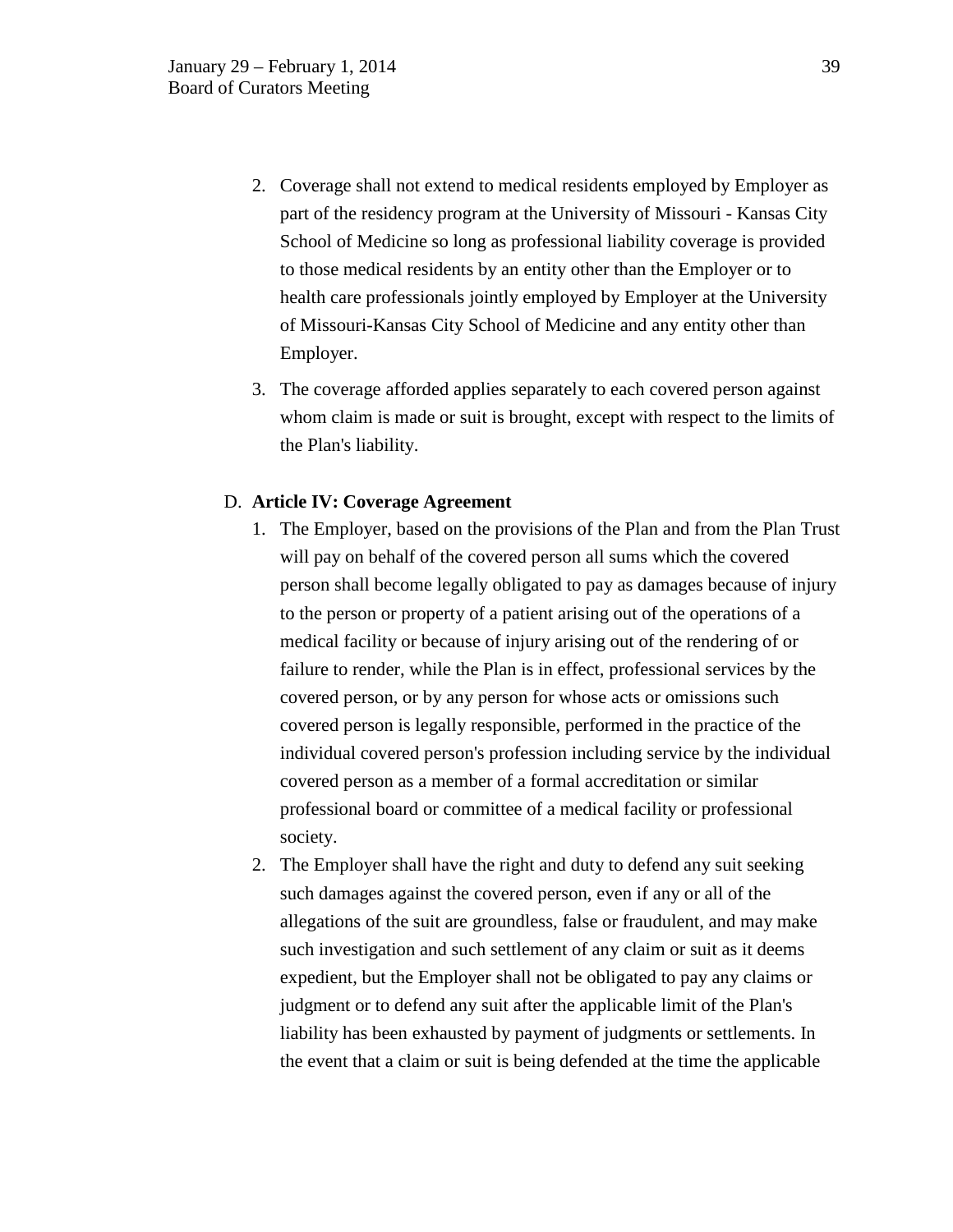limit of the Plan's liability becomes exhausted, such defense shall continue as provided by Employer.

3. In the event that any covered person elects to employ his own legal counsel (see ARTICLE VI below) and declines legal counsel provided by Employer, there is no obligation under the Plan to pay any sum such covered person may become legally obligated pay, unless payment of settlement or judgment is approved by the Assistant Vice President (see ARTICLE VII below).

## E. **Article V: Exclusions** -- The Plan does not apply:

- 1. To bodily injury to any employee of the Employer arising out of and in the course of his employment by the Employer;
- 2. To any obligation for which the Employer or any carrier as his insurer may be held liable under any workmen's compensation law, unemployment compensation law or disability benefits law, or under any similar law;
- 3. To medical residents employed by Employer as part of the residency program at the University of Missouri - Kansas City School of Medicine so long as professional liability coverage is provided to those medical residents by an entity other than the Employer or to health care professionals jointly employed by Employer at the University of Missouri-Kansas City School of Medicine and any entity other than Employer.
- 4. To the Nuclear Energy hazard as follows:
	- a. Under any Liability coverage, to bodily injury or property damage;

(1) With respect to which a covered person under the Plan is also an insured under a nuclear energy liability policy issued by Nuclear Energy Liability Insurance Association, Mutual Atomic Energy Liability Underwriters or Nuclear Insurance Association of Canada, or would be an insured under any such policy but for its termination upon exhaustion of its limit of liability; or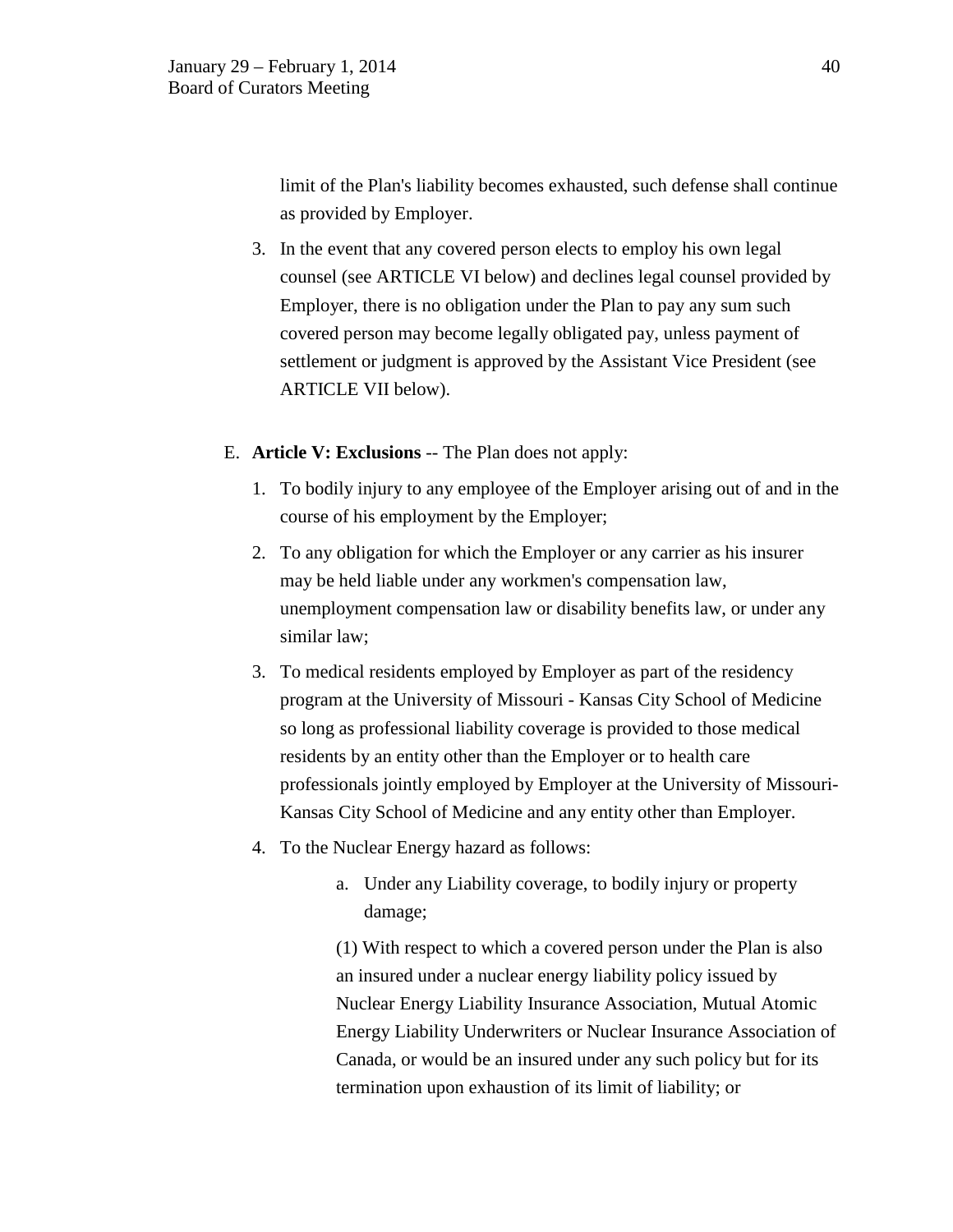(2) Resulting from the hazardous properties of nuclear material and with respect to which (a) any person or organization is required to maintain financial protection pursuant to the Atomic Energy Act of 1954, or any law amendatory thereof, or (b) the covered person is, or had the Plan not been established, would be, entitled to indemnity from the United States of America, or any agency thereof, under any agreement entered into by the United States of America, or any agency thereof, with any person or organization.

- b. Under any Medical Payments Coverage, or under any Supplementary Payments provision relating to first aid, to expenses incurred with respect to bodily injury resulting from the hazardous properties of nuclear material and arising out of the operation of a nuclear facility by any person or organization.
- c. Under any Liability Coverage, to bodily injury or property damage resulting from the hazardous properties of nuclear material, if

(1) The nuclear material (a) is at any nuclear facility owned by, or operated by or on behalf of, a covered person or (b) has been discharged or dispersed therefrom;

(2) The nuclear material is contained in spent fuel or waste at any time possessed, handled, used, processed, stored, transported or disposed of by or on behalf of a covered person; or (3) The bodily injury or property damage arises out of the furnishing by a covered person of services, materials, parts or equipment in connection with the planning, construction, maintenance, operation or use of any nuclear facility, but if such facility is located within the United States of America, its territories or possessions or Canada, this exclusion (3) applies only to property damage to such nuclear facility and any property thereat.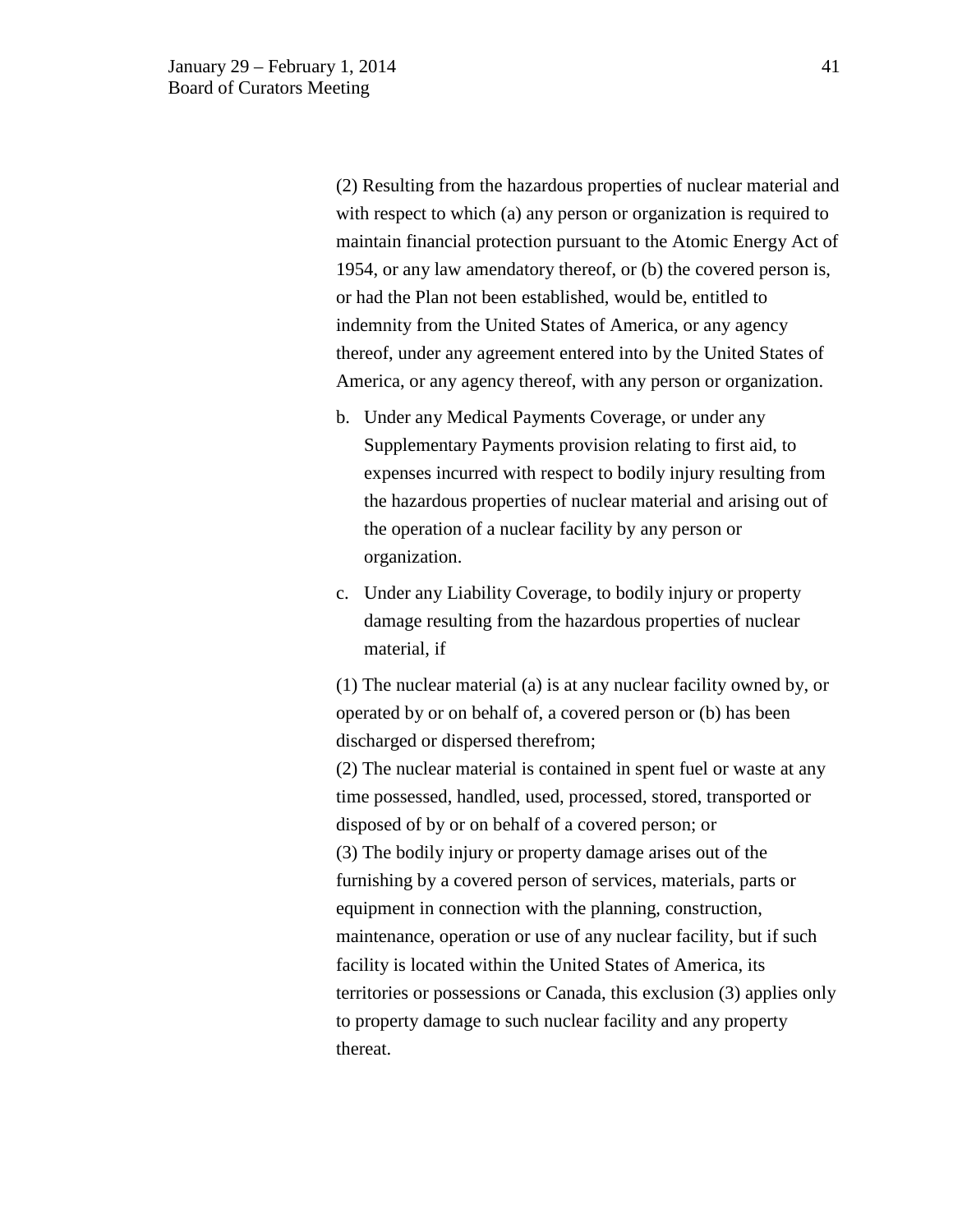d. The provisions of Section 490.020 E.4.a, b and c above notwithstanding, this exclusion shall not apply to any covered person as respects his liability for injury arising from the treatment in a medical facility; provided however, this exclusion shall apply if such injury is otherwise covered by any other policy of insurance of the Employer and such other policy of insurance was in effect and the covered person under the Plan was a covered person under such other policy of insurance at the time of the occurrence.

## 5. **As used in this exclusion:**

- a. **"Hazardous properties"** include radioactive, toxic or explosive properties;
- b. **"Nuclear material"** means source material, special nuclear material or byproduct material;
- c. **"Source material"**, "special nuclear material", and "byproduct material" have the meanings given them in the Atomic Energy Act of 1954 or in any law amendatory thereof;
- d. **"Spent fuel"** means any fuel element or fuel component, solid or liquid, which has been used or exposed to radiation in a nuclear reactor;
- e. **"Waste"** means any waste material (1) containing byproduct material and (2) resulting from the operation by any person or organization of any nuclear facility included within the definition of nuclear facility under paragraph (1) or (2) thereof;
- f. **"Nuclear facility"** means
- (1) Any nuclear reactor,

(2) Any equipment or device designed or used for (a) separating the isotopes of uranium or plutonium, (b) processing or utilizing spent fuel, or (c) handling, processing or packaging waste,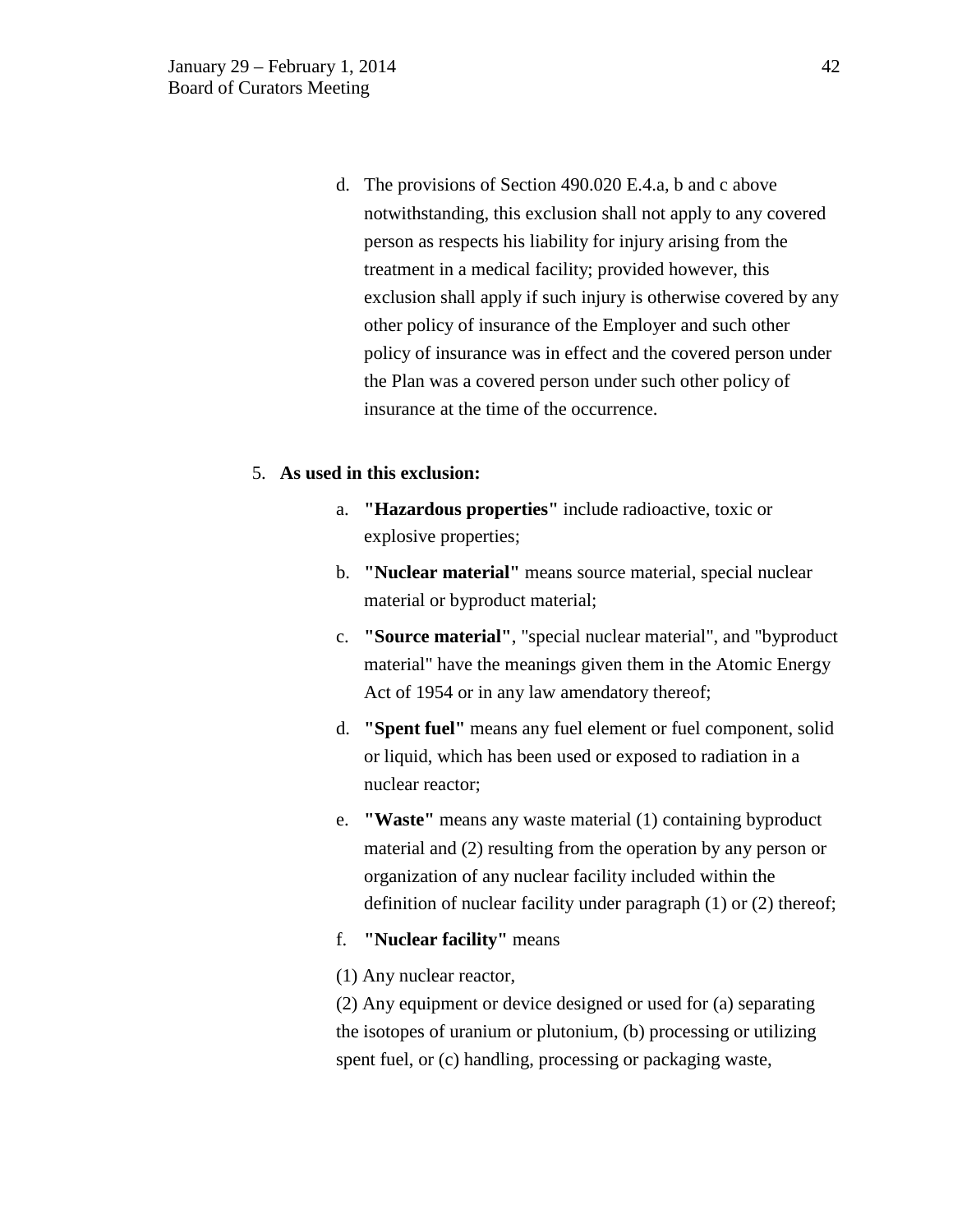(3) Any equipment or device used for the processing, fabricating or alloying of special nuclear material if at any time the total amount of such material in the custody of the insured at the premises where such equipment or device is located consists of or contains more than 25 grams of plutonium or uranium 233 or any combination thereof, or more than 250 grams of uranium 235,

(4) Any structure, basin, excavation, premises or place prepared or used for the storage or disposal of waste,

(5) And includes the site on which any of the foregoing is located, all operations conducted on such site and all premises used for such operations.

- g. **"Nuclear reactor"** means any apparatus designed or used to sustain nuclear fission in a self-supporting chain reaction or to contain a critical mass of fissionable material;
- h. **"Property damage"** includes all forms of radioactive contamination of property.

## F. **Article VI: Legal Services**

- 1. The furnishings of all legal services, including legal defense, shall be the responsibility of the Employer through its General Counsel. Required legal services may be provided by the General Counsel and his staff, or if outside legal counsel and services are needed, such may be engaged by the General Counsel.
- 2. Any covered person may request the employment of outside counsel, including recommending the desired counsel or law firm. Such request must be made in writing and forwarded through the ICRC to the General Counsel for consideration.
- 3. In the event a covered person desires, in addition to the legal services provided above through the General Counsel to employ legal counsel of his choice, such employment of legal counsel shall be at the covered person's expense. In the event that the covered person elects to employ his own legal counsel to assist the General Counsel or counsel hired by the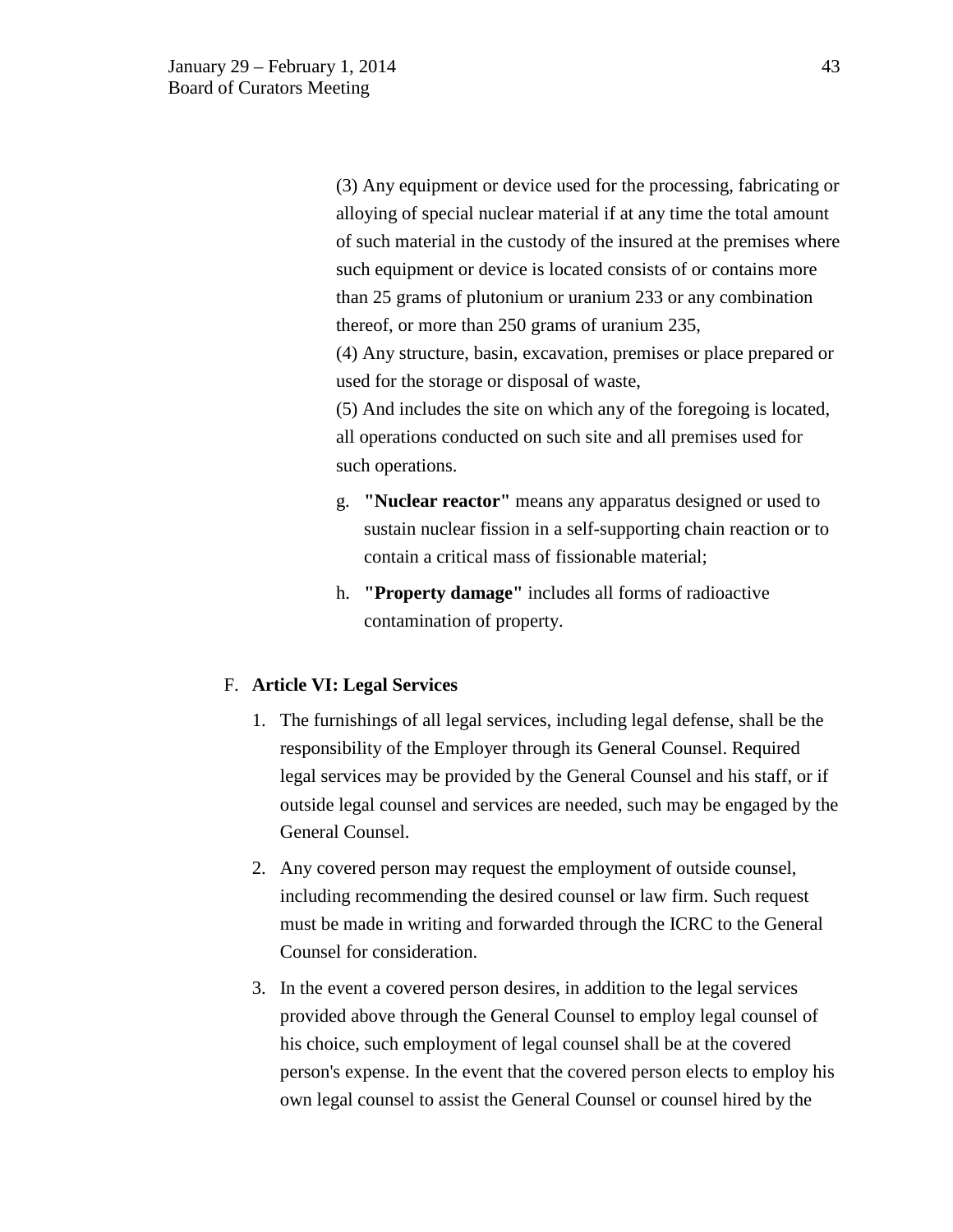General Counsel, the right to make all decisions in regard to the defense of the claim or suit shall remain the rights and the duty of the Employer and its General Counsel.

## G. **Article VII: Claims Adjustment**

- 1. All claims adjustment activities shall be deemed to be carried out for the sole and only purpose of assisting the Office of the General Counsel in defending potential legal action, causes of action or litigation against the Employer or any covered person, and shall be closed meetings, records and votes.
- 2. Procedures for claims adjustment, including claim payments, denials and suit settlements shall be as determined by the Assistant Vice President and shall include the duties of a medical facility Risk Manager of the ICRC and the Office of the General Counsel.
- 3. Since under the Plan written consent or approval in claim or suit settlement will not be required from an employee, input from any employee should be made to the ICRC.
- 4. The Assistant Vice President and the Director, shall after consultation with the General Counsel or his designee, notify the Director of the disposition to be made of each claim or suit. The Director will notify the medical facility Risk Manager of the disposition. The Risk Manager will be responsible for notifying the ICRC and other appropriate parties.

### H. **Article VIII: Payment of Claims and Suits**

- 1. Subject to the provisions of ARTICLE VII and IX, the payment of the claims and suit judgments from the Trust Fund will be on certification to the Trustee by the Director.
- 2. Payments from a Trust Fund will be made in the order that claims or suit final judgments become payable, without regard to claim reserves previously established, date of incident, date of claim demand or date suit was filed.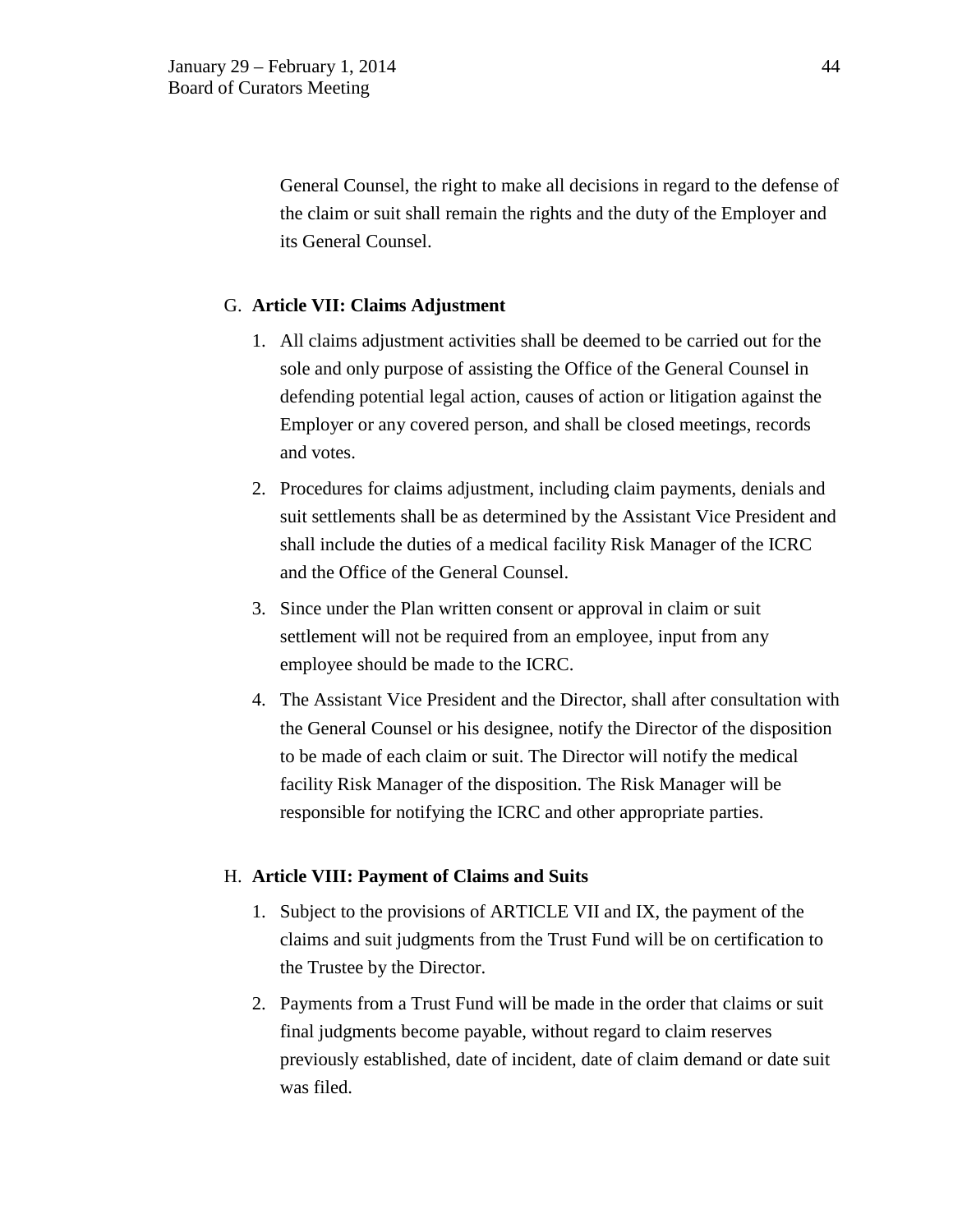3. The amount for a specific claim or suit judgment that can be paid from the Trust Fund will be determined by the Director based on the balance of the Trust Fund on the day such claim or suit judgment is payable. Any deficiency in the Trust Funds which would not permit full payment of such claim or suit judgment shall not impose any liability on the Employer.

## I. **Article IX: Limits of Liability**

- 1. The Plan's Limits of Liability are as follows:
	- \$7,500,000 per occurrence and \$15,000,000 annual aggregate;
	- or the balance of the Trust Fund (see ARTICLE XI) as of the day a claim or suit final payment is due, whichever is less. Claim reserves will not be encumbered against the Trust Fund.
- J. **Article X: Plan Funding** -- The Board of Curators instructs the administration to fund the Plan under the following guidelines:
	- 1. The funding of the Plan shall be determined by the Board of Curators based on actuarial projections of an independent actuary employed by the Employer.
	- 2. The level of amount of funding shall be sufficient to support or pay for actuarially projected costs of claims and Plan expenses such as claims adjustment, loss prevention and legal defense.
	- 3. The amount of contribution to the fund will, within applicable fiscal constraints of HEW reimbursement regulations, consider the lag between the time a claim arises and when payment is to be made.
	- 4. To the extent that it can be actuarially projected, the level of funding for each medical facility for the period July 1, 1978 through June 30, 1979, shall be based on each facility's previous claim experience as modified and trended to account for anticipated current year incidents and cost, including shock-losses as actuarially determined.
	- 5. Second and subsequent year funding levels determination shall include, where appropriate, the factors outlined in Section 490.020 J.4, but in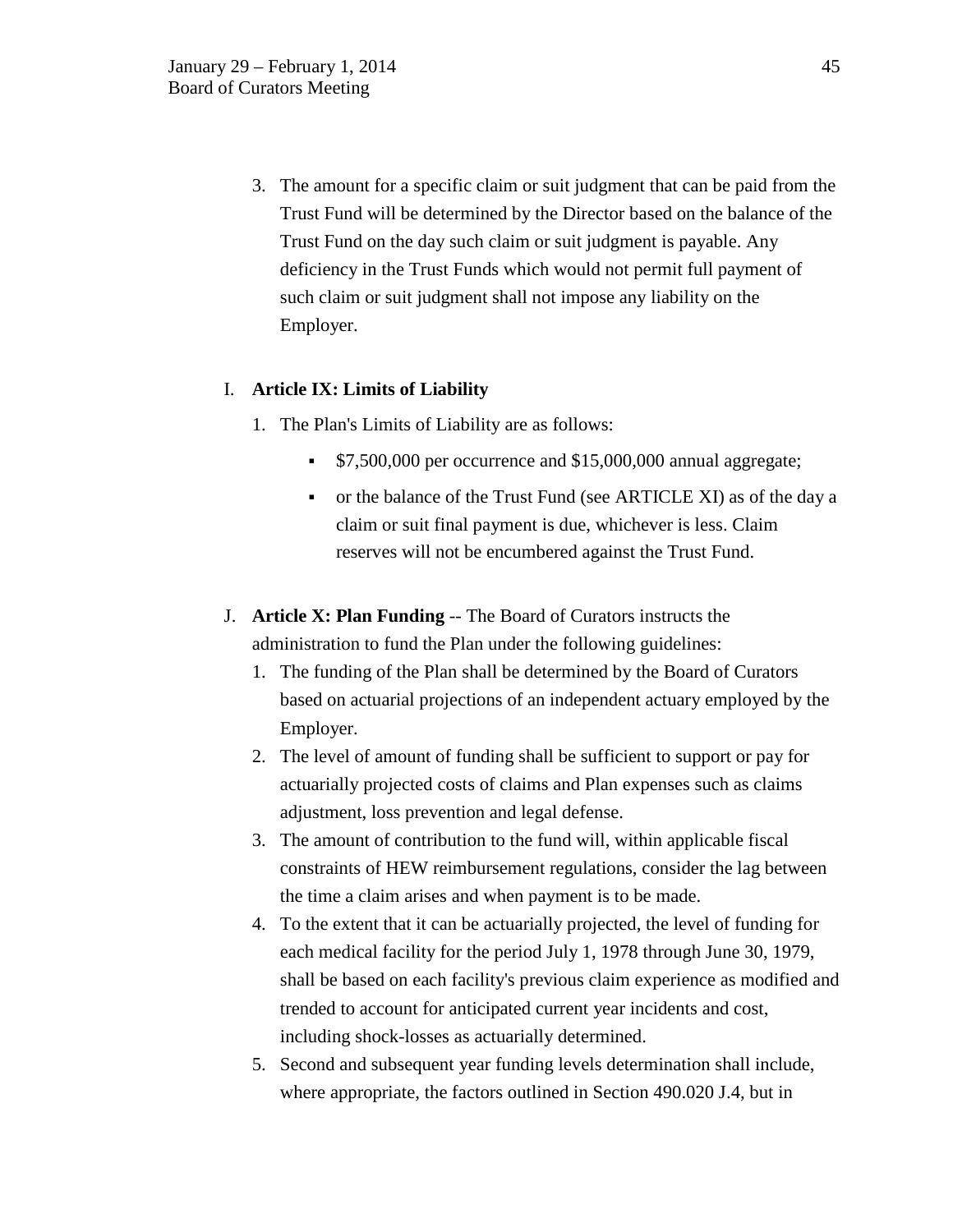addition will include the actuarial review of claim reserves established for each medical facility. Based on this review and the cost-trending to determine the estimated ultimate claim cost of each reserve and the anticipated year(s) in which payment or payments would be due, the level of funding for each medical facility will be determined.

- 6. The Director will advise the appropriate fiscal office(s) of the required level of funding, as determined above, for each medical facility in order that such amounts can be transferred to the Trust Fund.
- 7. To the extent that it can be determined by means of the above procedures, each medical facility will be ultimately charged only for its share of Plan expenses and the claim costs for which each medical facility is responsible and incurs.
- 8. The Medical Practice Income Plan, as the same has been approved and adopted by the Board of Curators, shall for the sole and only purpose of contributions and level of funding under this ARTICLE X and the possible return of contributions under paragraph 1 of ARTICLE XI (Section 490.020 K.1), be considered as a medical facility.

## K. **Article XI: Trust Fund**

- 1. The Plan fund and all additions thereto shall be set aside and dedicated as a Trust Fund and so shall remain as long as any claim or expense payable under the Plan or any changes adopted thereto prior to its termination, may be outstanding and may become payable. Such Trust Fund shall be use solely for the purpose of payment of such claims and expenses and not be subject to diversion for any other purpose by the Board of Curators so long as said Trust shall exist. It is the intent of the Board of Curators that upon termination of the trust all funds not needed as specified above shall be returned proportioned to the various accounts of the University from which contributions were made.
- 2. The Plan fund shall be held by the Employer as Trustee or a bank or other financial institution as Trustee. Selection of the Trustee shall be by the Vice President for Finance and Administration, upon the recommendation of the General Counsel and approved by the Board of Curators.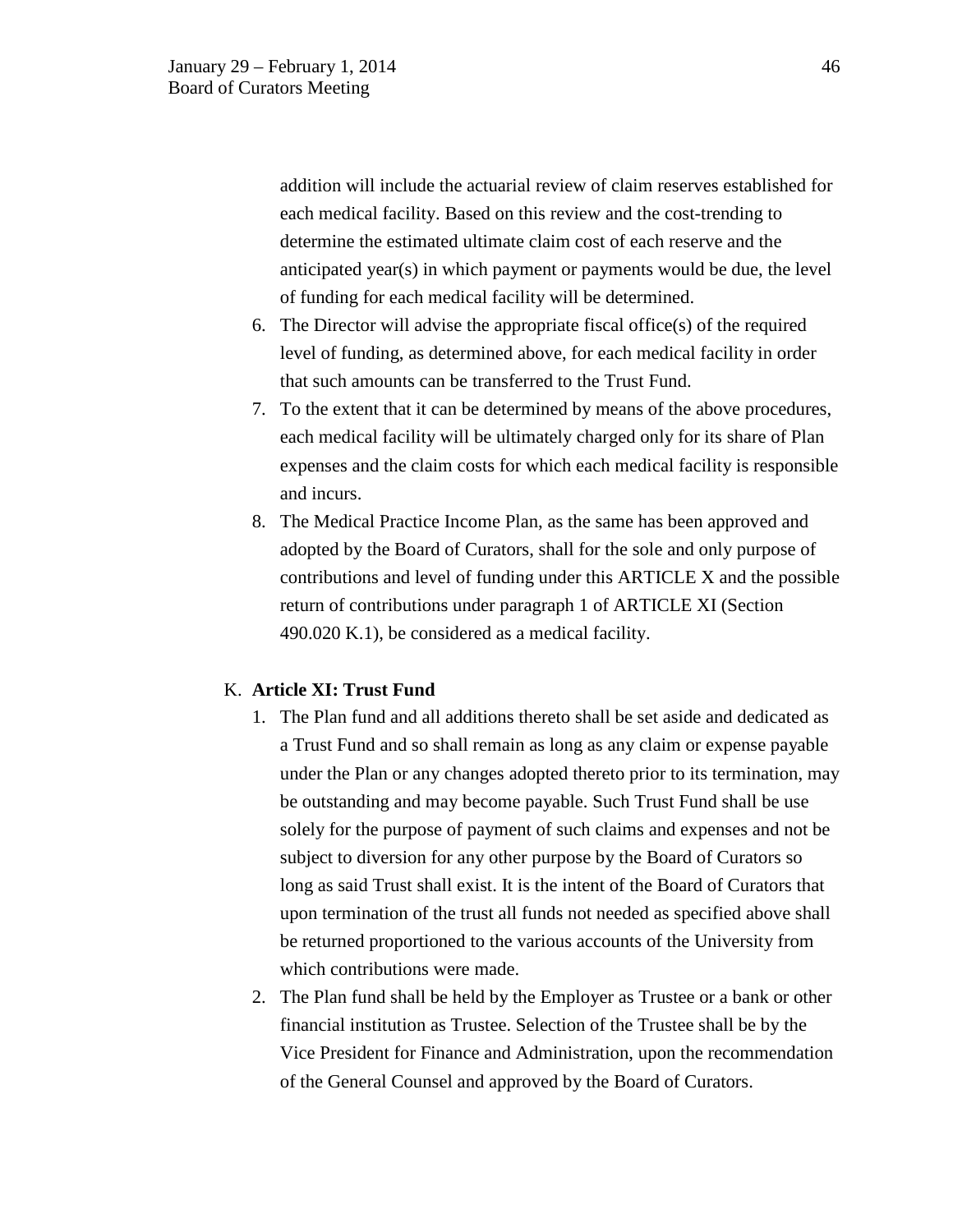- 3. The Plan Trust Fund shall be the sole source of all payments authorized by the Plan and in no circumstances shall any other funds of the Employer, any member of the Board of Curators individually, employees of the Employer or any other covered persons of the Plan be liable or responsible therefor.
- 4. Employer's General Counsel shall prepare the required Trust Agreement and shall have same properly executed after the approval of the Board of Curators.

## L. **Article XII: Miscellaneous Provisions**

1. **Covered Person's Duties in the Event of Occurrence, Claim or Suit** -- Upon the covered person becoming aware of an incident in which the covered person is involved resulting in any alleged injury to which the Plan applies, written notice containing particulars sufficient to identify the injured person and covered person and also reasonable obtainable information with respect to the time, place and circumstances thereof, and the names and addresses of the injured and of available witnesses, shall be given by or for the covered person to the Director as soon as practical.

 If claim is made or suit is brought against a covered person, the covered person shall forward to the Director every demand, notice, summons or other process received by him or his representative as soon as possible.

 The covered person shall cooperate with the Employer and, upon the Employer's request, assist in making settlements, in the conduct of suits and enforcing any right of contribution or indemnity against any person or organization who may be liable to the covered person because of injury or damage with respect to which coverage is afforded under the Plan; and the covered person shall attend hearings and trials and assist in securing and giving evidence and obtaining the attendance of witnesses. The covered person shall not, except as his own cost, voluntarily make any payment, assume any obligation or incur any expense.

 Failure of the covered person to cooperate with the Employer shall constitute a waiver of the coverage provisions provided by the plan.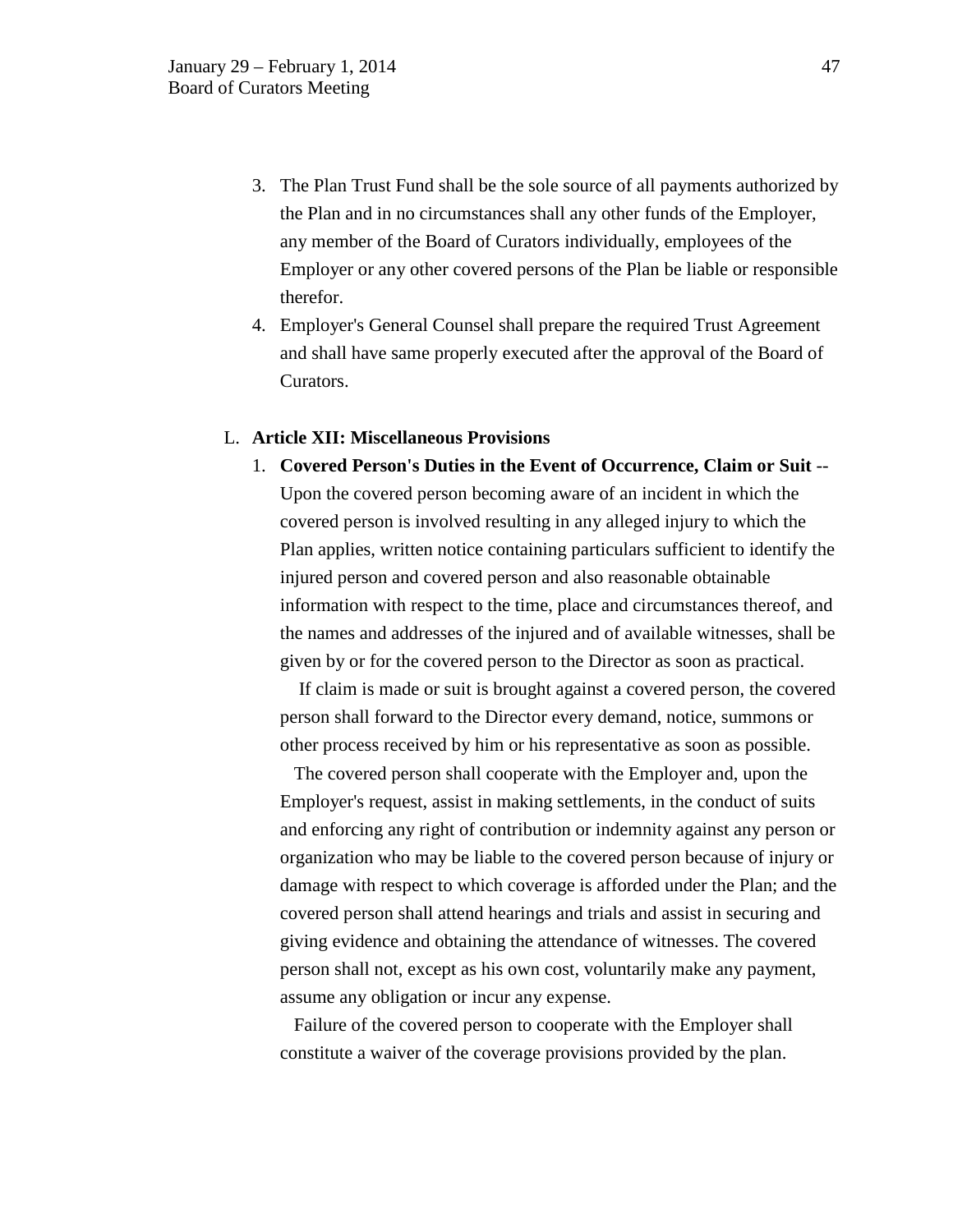2. **Action Against the Plan** -- No action shall be maintained by a covered person against the Employer unless, as a condition precedent thereto, there shall have been full compliance with all of the terms of the Plan, not until the amount of the Plan's obligation to pay shall have been finally determined either by final judgment against the covered person or by written agreement of the Employer and the Claimant.

 No person or organization shall have any right under the Plan to join the Employer as a party to any action against the covered person to determining the covered person's liability, nor shall the Employer be impeded by the covered person or his legal representative. Nothing in the Plan shall be construed as a waiver of any governmental immunity of the Employer, the Board of Curators of the University of Missouri nor any of its employees in the course of their official duties.

3. **Other Insurance of Covered Person** -- The coverage afforded by the Plan is primary coverage, except when stated to apply in excess of or contingent upon the absence of other insurance. When this coverage is primary and the covered person has other insurance which is stated to be applicable to the loss on an excess or contingent basis, the amount of the Plan's payment shall not be reduced by the existence of such other insurance.

 When both the Plan and other insurance apply to the loss on the same basis, whether primary, excess or contingent, the Plan shall not be liable for a greater proportion of the loss than that stated in the applicable contribution provision below:

a. Contribution by Equal Shares -- If all of such other valid and collectible insurance provides for contribution by equal shares, the Plan shall not be liable for a greater proportion of such loss than would be payable if the Plan and the insurance covering each covered person contributes an equal share until the share of each equals the lowest applicable limit of liability under any one policy or Plan or the full amount of the loss is paid, and with respect to any amount of loss not so paid the Plan and remaining insurance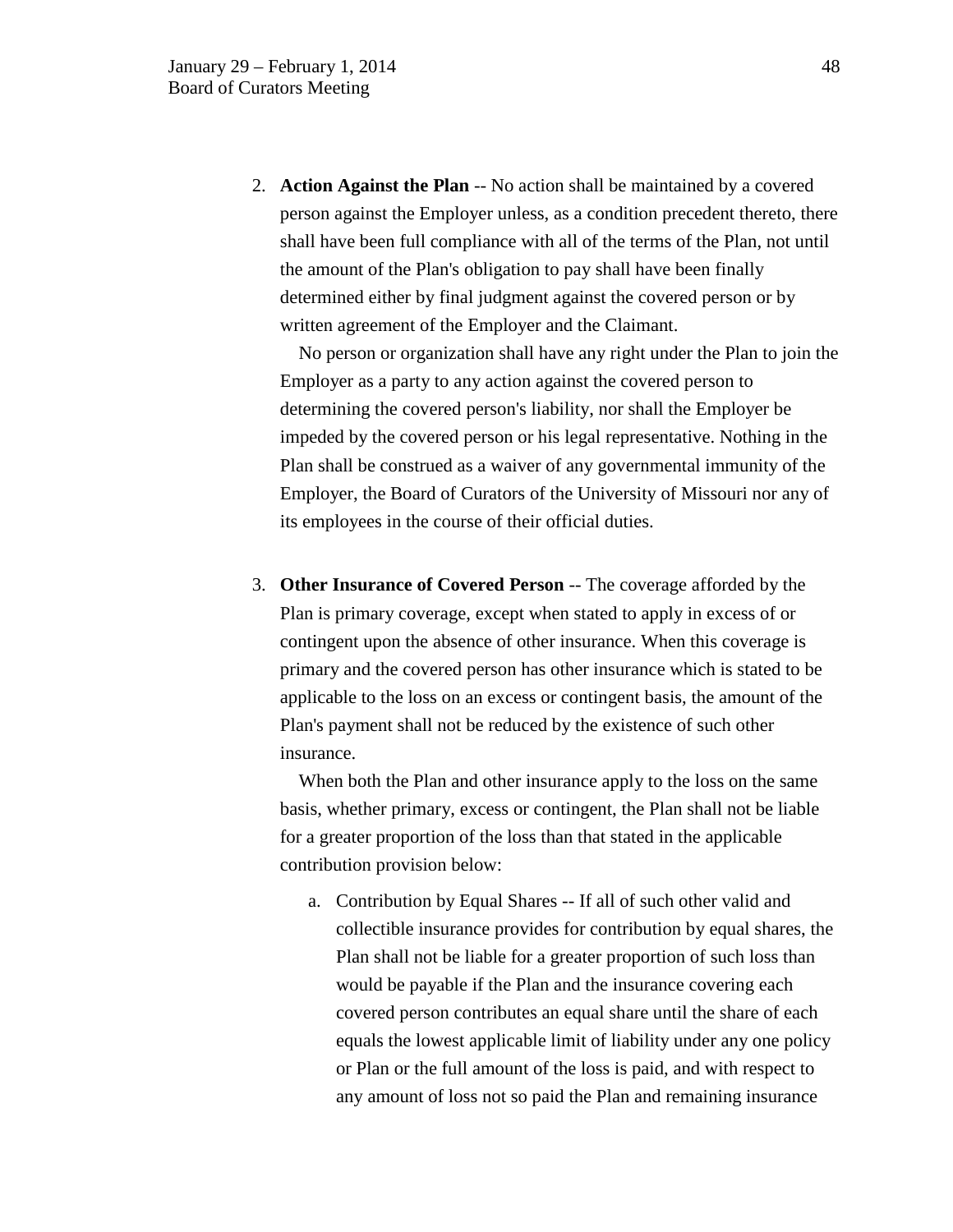on covered persons then continue to contribute equal shares of the remaining amount of the loss until the Plan and each insurance policy on such covered person has paid its limit in full or the full amount of the loss is paid.

- b. Contribution by Limits -- If any of such other insurance does not provide for contribution by equal shares, the Plan shall not be liable for a greater proportion of such loss than the applicable limit of liability under the Plan for such loss bears to the total applicable limit of liability of the Plan and all valid and collectible insurance against such loss.
- 4. **Subrogation** -- In the event of any payment under the Plan, the Employer shall be subrogated to all the covered person's rights or recovery therefor against any person or organization and the covered person shall execute and deliver instruments and papers and do whatever else is necessary to secure such rights. The covered person shall do nothing after loss to prejudice such rights. Any such recovery by the Employer shall be used to adjust the next annual contribution to the Trust Fund from the medical facility on whose behalf the subrogation was effected.
- 5. **Changes in the Plan** -- All changes in the Plan subsequent to the first approval of the Plan by the Board of Curators on the date appearing on the Plan cover page, shall be prepared by the Assistant Vice President and forwarded to the ICRC for review and recommendation. After approval as to legal form by the General Counsel, the Assistant Vice President will submit the changes to the President of the Board of Curators. Changes shall become effective on the date fixed by the Board of Curators.
- 6. **Assignment** -- The interest hereunder of any covered person is not assignable. If the covered person shall die or be adjudged incompetent or cease for any reason to be a covered person under the Plan, this coverage shall thereupon terminate, but shall cover the covered person's legal representative as the covered person with respect to damages previously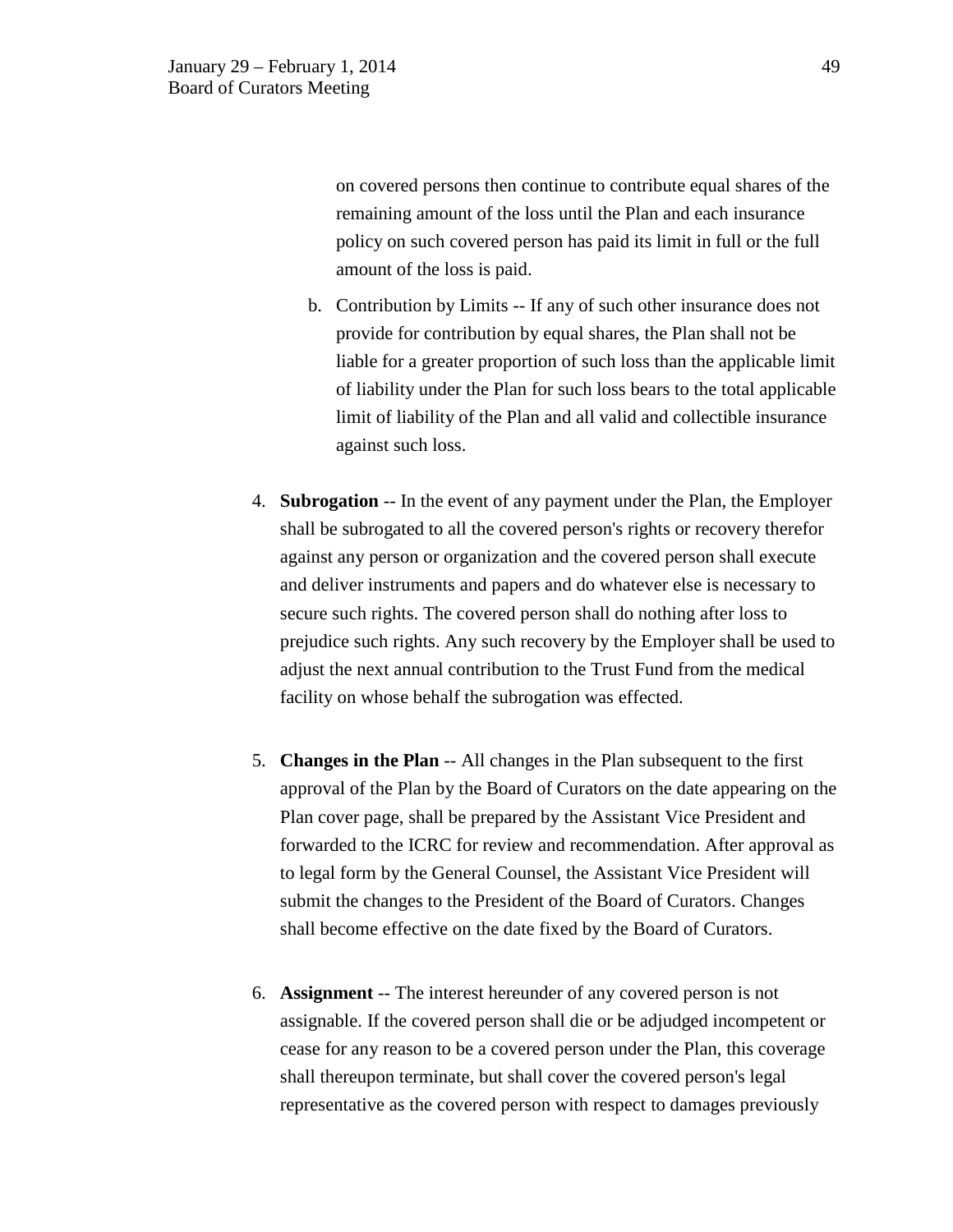incurred and to which this Plan applies.

- 7. **Cancellation** -- The Plan may be canceled by the Employer effective July 1 of any year, with notice of such cancellation being given to all covered persons at least ninety (90) days prior to the effective date of such cancellation.
- 8. **Plan Territory** -- The coverages provided by the Plan apply only to an occurrence within the Plan territory and then only when claim is made and suit is brought within the United States of America, its territories, or possessions, Puerto Rico or Canada.
- 9. **Plan Review** -- As of June 30, 1979, and each year thereafter that the Plan remains in effect, the Assistant Vice President will submit an evaluation report of the Plan to the President of the University. The report shall contain, but not be limited to, the following:
	- a. Adequacy of coverage;
	- b. Funding levels commensurate with desired limits of liability and actual claim experience;
	- c. Investment income earned; and
	- d. Plan changes under consideration. The ICRC may submit a report to the Assistant Vice President covering any or all of the above parts or covering any other part of the Plan, including recommended changes of the Plan.
- **10. Plan Constitutionality** -- In the event that any part of the Plan is held to be unconstitutional or otherwise declared illegal, the other parts of the Plan will remain in full force and effect.

## Good and Welfare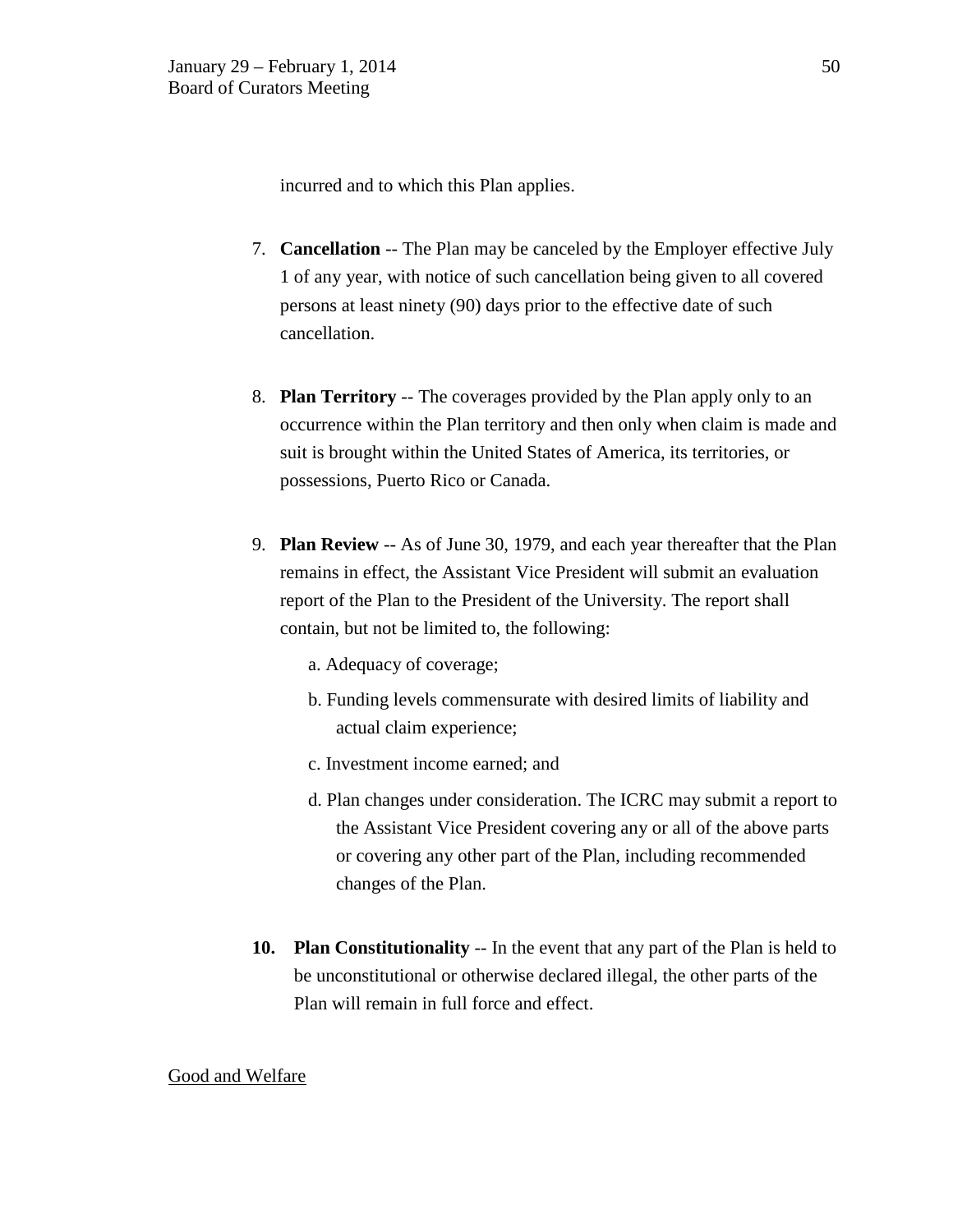Draft April 2014 Board of Curators meeting agenda – no discussion (on file)

Chairman Downing thanked Steve Owens and Phil Hoskins for their interim service to the System as Interim Chancellor for the University of Missouri and Acting General Counsel respectively.

It was moved by Curator Bradley and seconded by Curator Cupps, that the public

session of the Board of Curators meeting, January 29 – February 1, 2014, be adjourned.

Roll call vote:

Curator Bradley voted yes. Curator Covington voted yes. Curator Cupps voted yes. Curator Downing voted yes. Curator Goode voted yes. Curator Henrickson voted yes. Curator Phillips voted yes. Curator Ponder voted yes. Curator Steward was absent.

The motion carried.

There being no other business to come before the Board of Curators, the public session of the Board meeting was adjourned at 2:30 P.M. on Friday, January 31, 2014.

## **BOARD OF CURATORS MEETING – EXECUTIVE SESSION**

A meeting of the University of Missouri Board of Curators was reconvened in executive session at 2:40 P.M., on Friday, January 31, 2014, in Donrey Media Room 211 of the Reynolds Alumni Center on the University of Missouri campus, Columbia, Missouri, pursuant to public notice given of said meeting. Curator Don M. Downing, Chairman of the Board of Curators, presided over the meeting.

Present The Honorable David R. Bradley The Honorable Ann K. Covington The Honorable Donald L. Cupps The Honorable Don M. Downing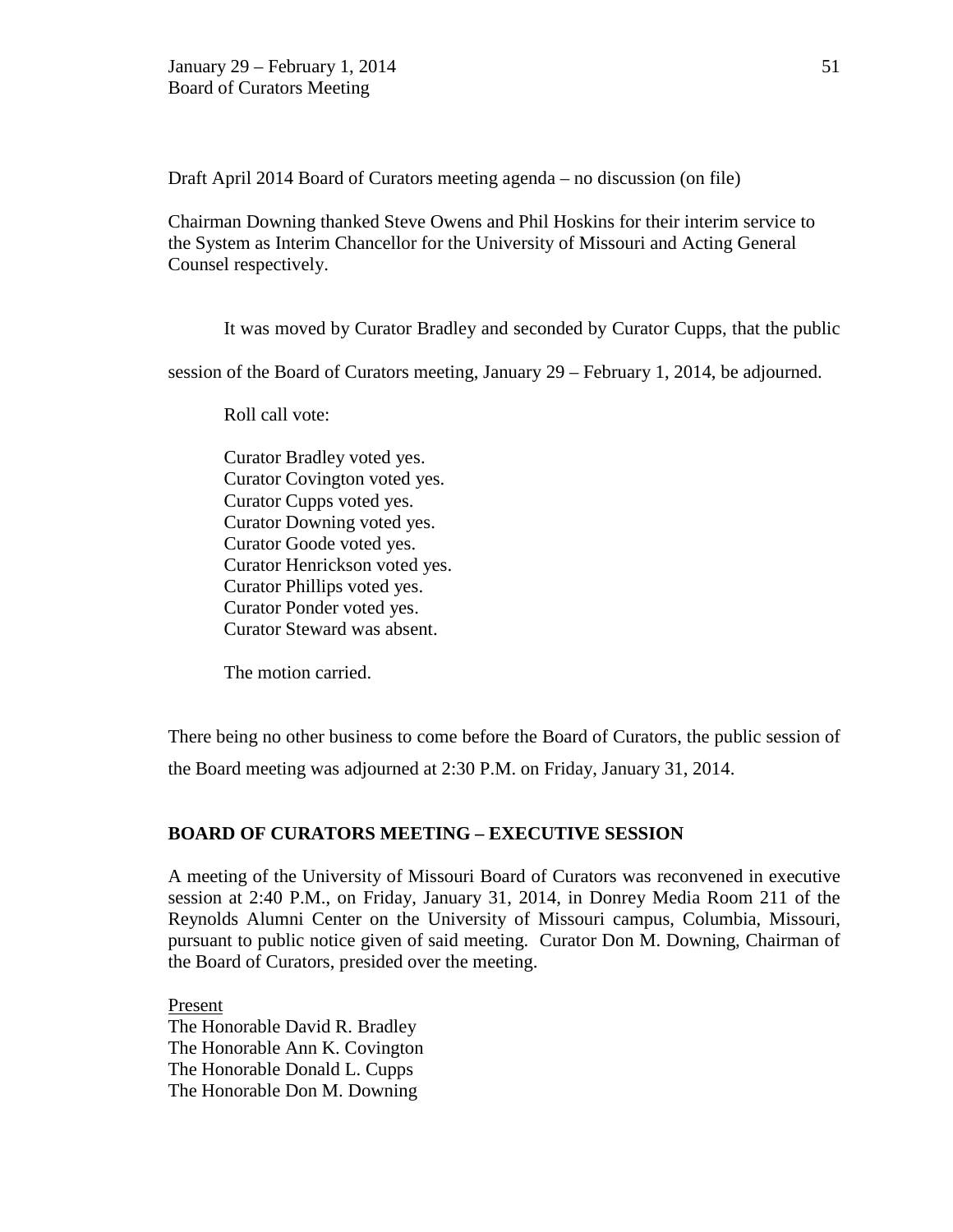The Honorable Wayne Goode The Honorable Pamela Q. Henrickson The Honorable John R. Phillips The Honorable J. Michael Ponder

The Honorable David L. Steward was absent for the meeting.

Also Present Mr. Timothy M. Wolfe, President Mr. Phillip J. Hoskins, Acting General Counsel Ms. Cindy Harmon, Secretary of the Board of Curators Miss Amy G. Johnson, Student Representative to the Board of Curators Mr. Stephen J. Owens, Interim Chancellor, University of Missouri

#### **General Business**

Vice President Foley and Richards joined the meeting.

Curators' Professor Emeritus, Walter Eversman, Missouri S&T – presented by Executive Vice President Foley

It was recommended by Chancellor Cheryl B. Schrader, endorsed by President Timothy M. Wolfe, recommended by the Academic, Student and External Affairs Committee, moved by Curator Cupps, and seconded by Curator Bradley, that the following action be approved:

that upon the recommendation of Chancellor Cheryl B. Schrader it is recommended that Professor Walter Eversman be named to the position University of Missouri Curators' Professor Emeritus, effective March 1, 2014.

Campus recommendation materials are on file in the office of Academic and Student Affairs, UM System.

Roll call vote:

Curator Bradley voted yes. Curator Covington voted yes. Curator Cupps voted yes. Curator Downing voted yes. Curator Goode voted yes. Curator Henrickson voted yes.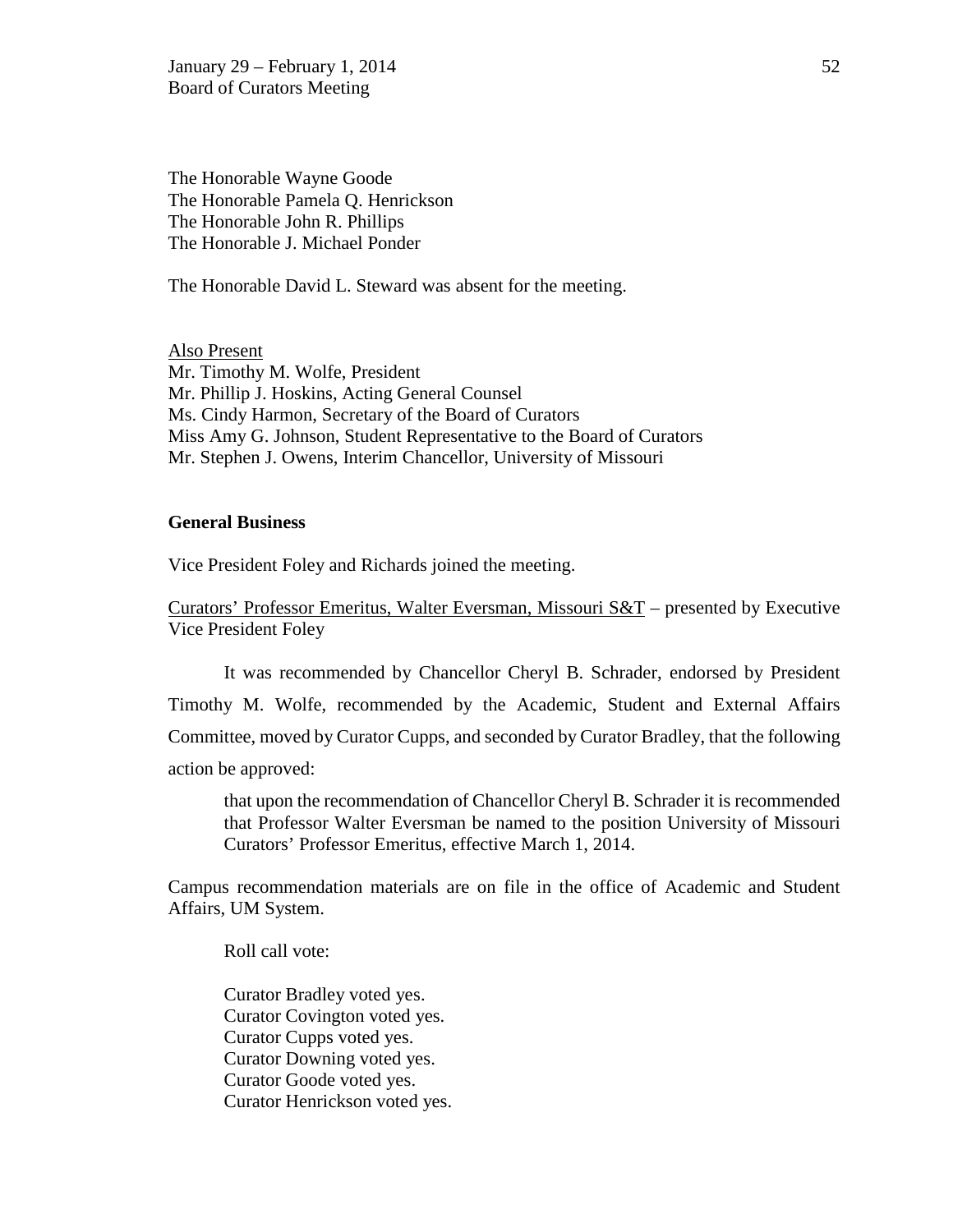Curator Phillips voted yes. Curator Ponder voted yes. Curator Steward was absent.

The motion carried.

## Curators' Professor, Barbara Harbach, UMSL – presented by Executive Vice President Foley

It was recommended by Provost Glen Cope, endorsed by President Timothy M. Wolfe, recommended by the Academic, Student and External Affairs Committee, moved

by Curator Cupps, and seconded by Curator Bradley, that the following action be approved:

that upon the recommendation of Provost Glen Cope and the Dean of the College of Fine Arts Communication, it is recommended that Professor Barbara Harbach be named to the position University of Missouri Curators' Professor, effective September 1, 2014. Professor Harbach will receive a \$10,000 annual stipend as long as she holds this position. \$5,000 will go to increased compensation (salary and benefits less applicable taxes) with the remaining \$5,000 available for professional expenses associated with her teaching, research, or creative activities. In accordance with Collected Rules and Regulations, 320.070, this appointment is for a period of five years which may be renewed at the discretion of the Chancellor.

Campus recommendation materials are on file in the office of Academic and Student Affairs, UM System.

Roll call vote:

Curator Bradley voted yes. Curator Covington voted yes. Curator Cupps voted yes. Curator Downing voted yes. Curator Goode voted yes. Curator Henrickson voted yes. Curator Phillips voted yes. Curator Ponder voted yes. Curator Steward was absent.

The motion carried.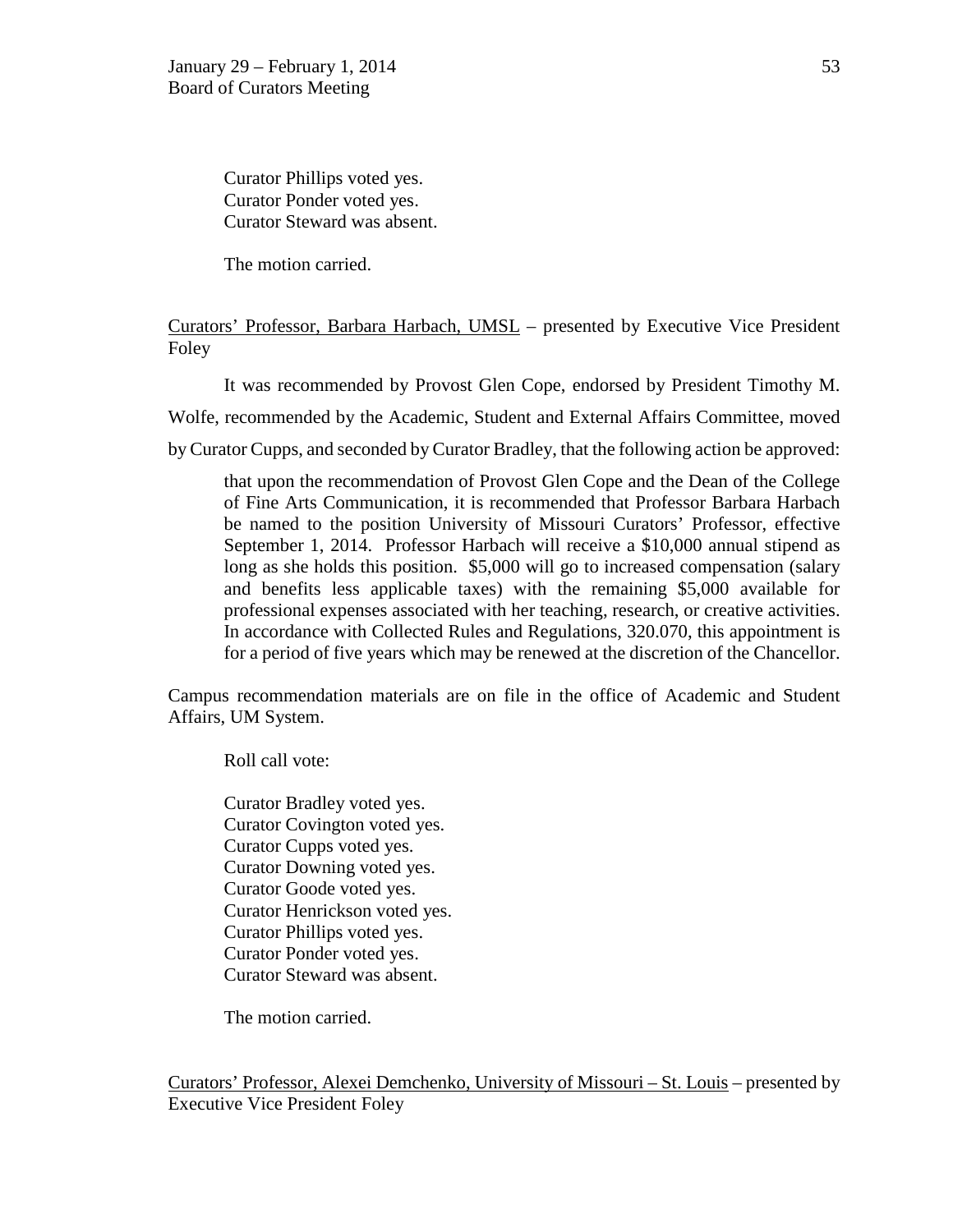It was recommended by Chancellor Thomas F. George, endorsed by President Timothy M. Wolfe, recommended by the Academic, Student and External Affairs Committee, moved by Curator Cupps, and seconded by Curator Bradley, that the following action be approved:

that upon the recommendation of Chancellor Thomas F. George, the Provost, and the Dean of the College of Arts and Sciences, it is recommended that Professor Alexei Demchenko be named to the position University of Missouri Curators' Professor, effective September 1, 2014. Professor Demchenko will receive a \$10,000 annual stipend as long as he holds this position. \$5,000 will go to increased compensation (salary and benefits less applicable taxes) with the remaining \$5,000 available for professional expenses associated with his teaching, research, or creative activities. In accordance with Collected Rules and Regulations, 320.070, this appointment is for a period of five years which may be renewed at the discretion of the Chancellor.

Campus recommendation materials are on file in the office of Academic and Student Affairs, UM System.

Roll call vote:

Curator Bradley voted yes. Curator Covington voted yes. Curator Cupps voted yes. Curator Downing voted yes. Curator Goode voted yes. Curator Henrickson voted yes. Curator Phillips voted yes. Curator Ponder voted yes. Curator Steward was absent.

The motion carried.

Executive Vice President Foley excused himself from the meeting.

 $^{241}$ Property Purchase, MU - this item is excluded from the minutes and may be given public notice upon completion of the matter.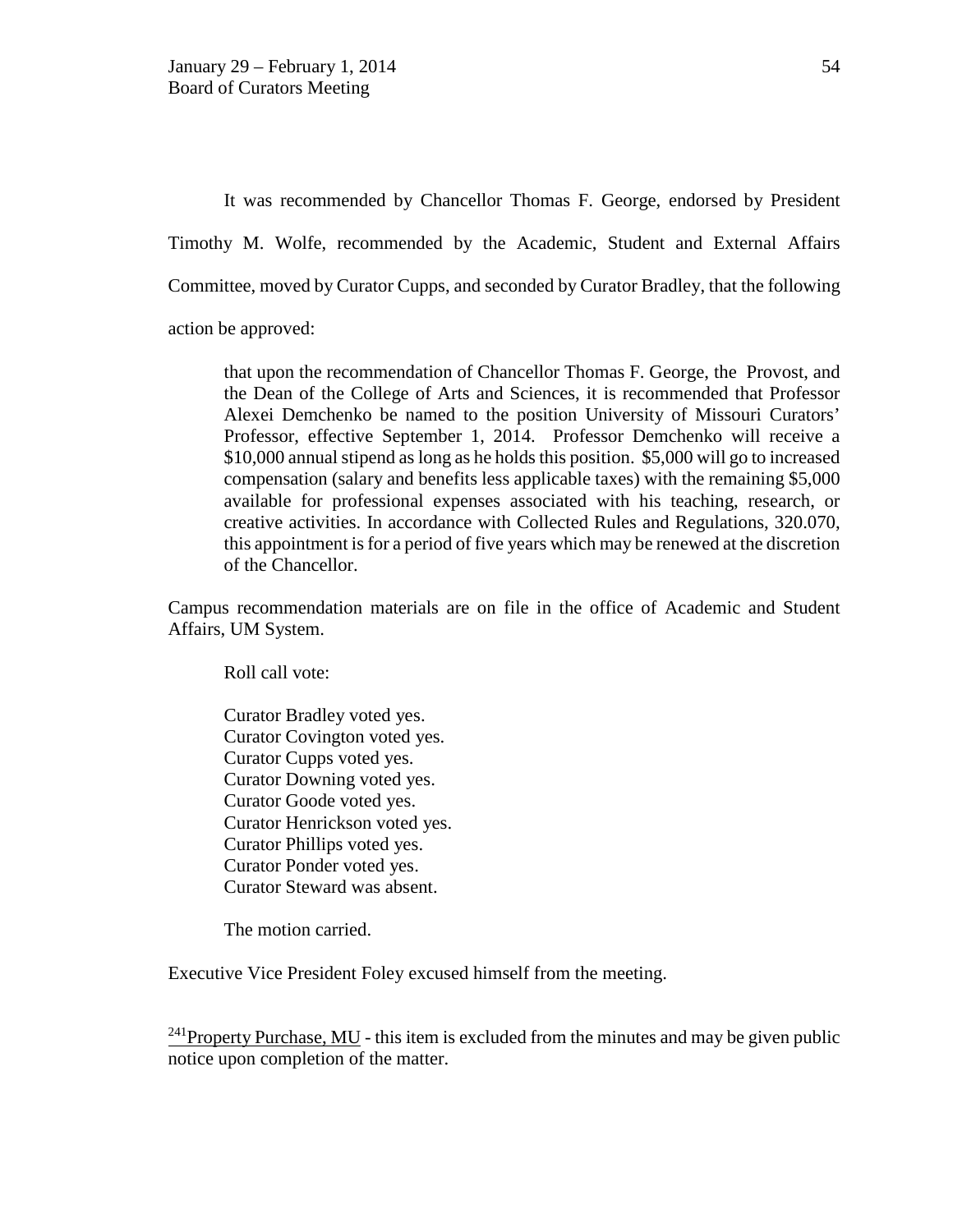Property Lease Extension, Lot 1 University Fraternity Subdivision, Rolla, Missouri, Missouri S&T – presented by Treasurer and Interim Vice President Richards (information on file)

It was recommended by Chancellor Schrader, endorsed by President Wolfe, moved

by Curator Goode and seconded by Curator Henrickson, that the following action be

approved:

that the Interim Vice President for Finance be authorized to enter into an extension of the current lease for fifty-six (56) additional years for approximately 2.5 acres, Lot 1 University Fraternity Subdivision, Rolla, Missouri, with Students Educational & Loan Foundation, a pro forma corporation of St. Louis County, for Missouri University of Science and Technology.

Roll call vote:

Curator Bradley voted yes. Curator Covington voted yes. Curator Cupps voted yes. Curator Downing voted yes. Curator Goode voted yes. Curator Henrickson voted yes. Curator Phillips voted yes. Curator Ponder voted yes. Curator Steward was absent.

The motion carried.

Vice Chancellor Williamson joined the meeting.

Approval, Participation of University of Missouri Health Care and University of Missouri-Columbia School of Medicine in the MD Anderson Physicians Network® Certified Member Program, MU – presented by Treasurer and Interim Vice President Richards and Vice Chancellor Williamson (information on file)

It was recommended by Interim Chancellor Owens, endorsed by President Wolfe, moved by Curator Phillips and seconded by Curator Bradley, that the following action be approved: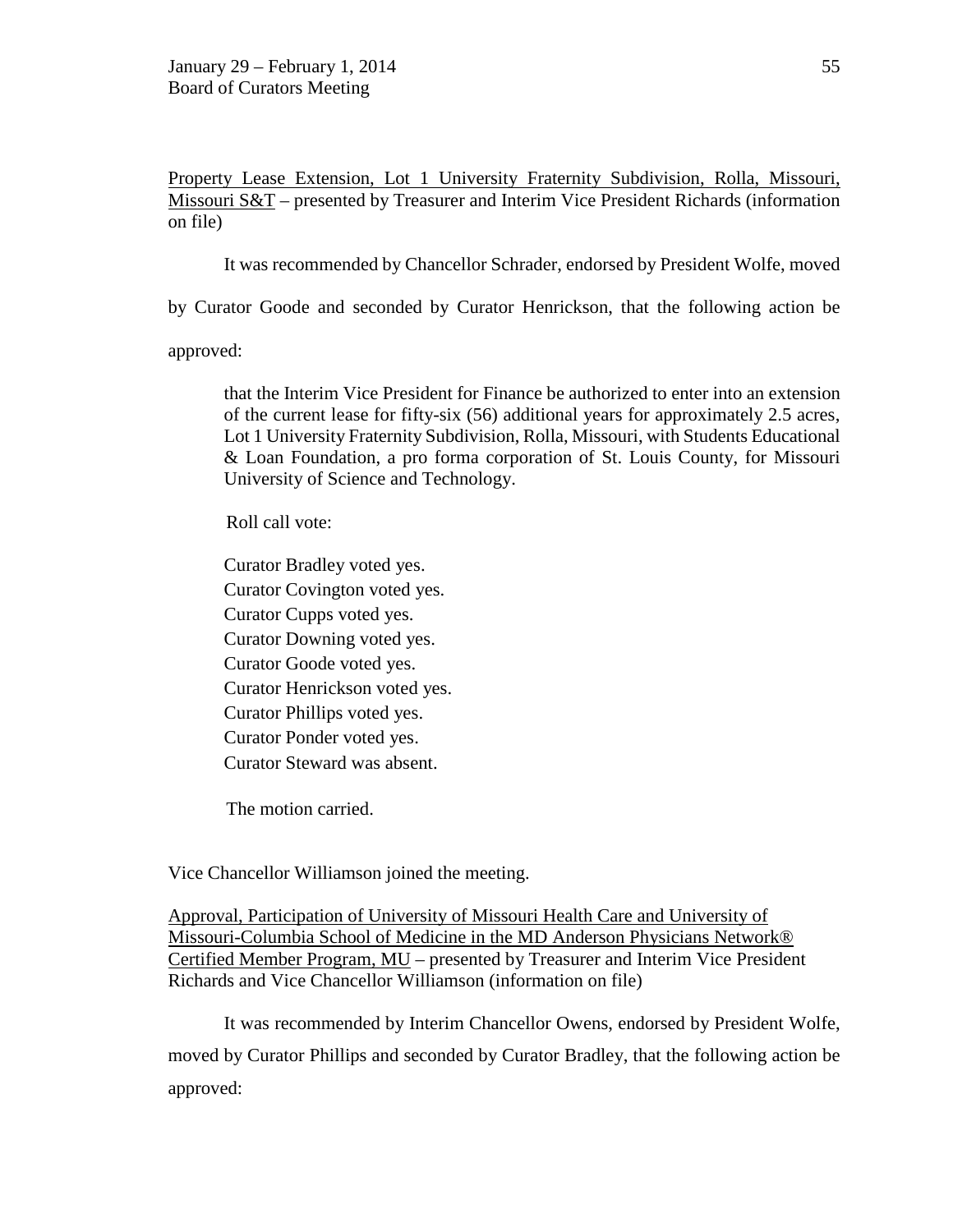that the Interim Vice President for Finance be authorized to negotiate and execute such agreements as may be appropriate in order to allow University of Missouri Health Care and the University of Missouri-Columbia School of Medicine to participate in the MD Anderson Physicians Network® Certified Member Program for a three year term for the payment of not more than \$1,250,000 per year in program fees, fixed management service fees, and other related costs and expenses, subject to approval of the agreements as to legal form by the Office of the General Counsel.

Roll call vote Full Board:

Curator Bradley voted yes. Curator Covington voted yes. Curator Cupps voted yes. Curator Downing voted yes. Curator Goode voted yes. Curator Henrickson voted yes. Curator Phillips voted yes. Curator Ponder voted yes. Curator Steward was absent.

The motion carried.

Vice Chancellor Williamson and Interim Vice President Richards excused themselves from the meeting.

Acting General Counsel's Report on contracts, personnel and legal advice **–** presented by Acting General Counsel Hoskins

NCAA Rules Education – presented by Acting General Counsel Hoskins with assistance from Ms. Austin and Ms. Clayton regarding training on regulations related to NCAA compliance. No action taken by the Board.

Ms. Austin and Ms. Clayton excused themselves from the meeting.

The Board of Curators meeting recessed at 6:10 p.m.

# **Dinner Program for the Board of Curators, President and General Officers (by Invitation)**  $6:30 - 8:30$  P.M.

Friday, January 31, 2014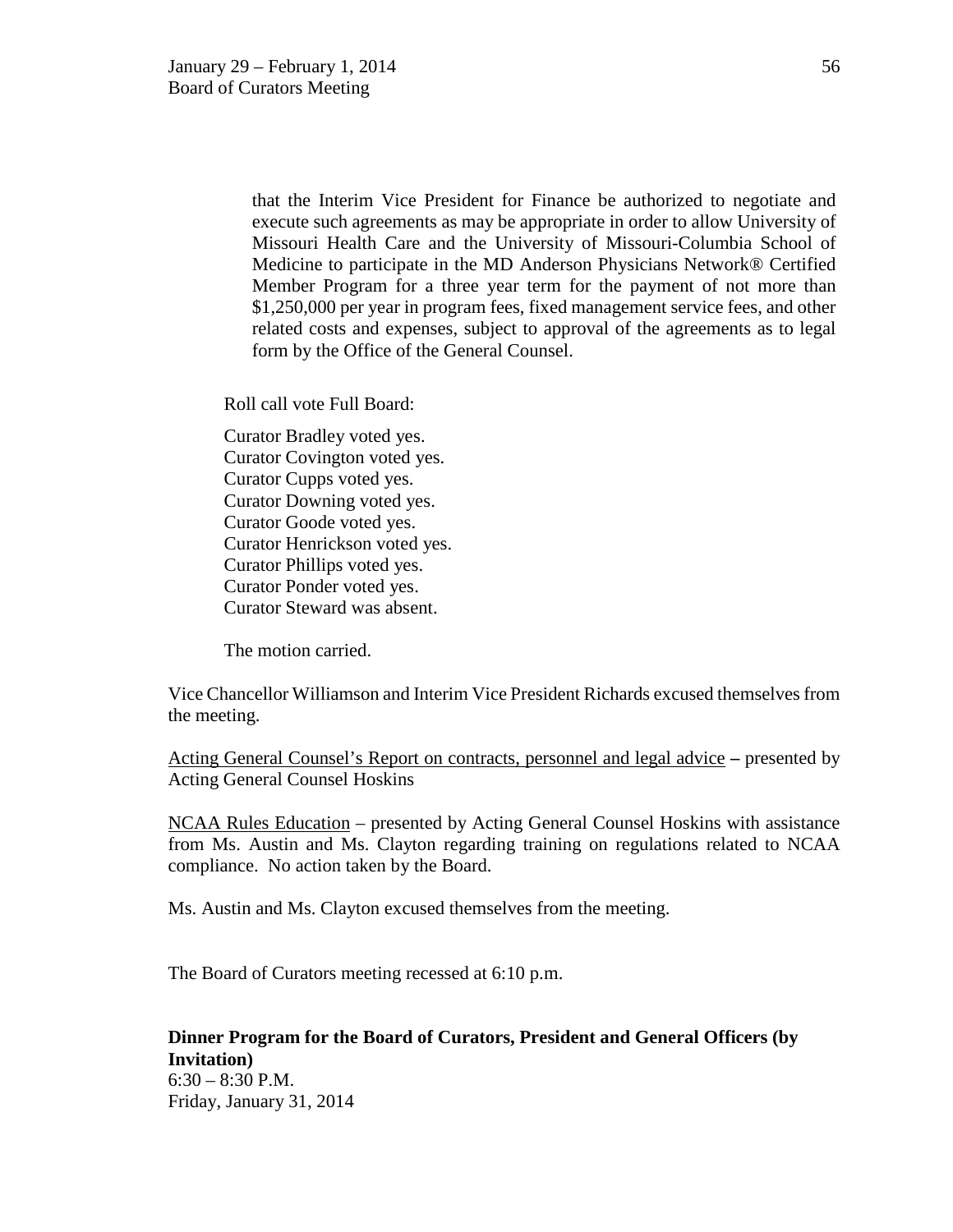Hosted by Interim Chancellor Stephen J. Owens Location: Patient Care Tower, Second Floor, Ellis Fischel Cancer Center, One Hospital Drive, Columbia, Missouri 65212

## **BOARD OF CURATORS MEETING – EXECUTIVE SESSION**

A meeting of the University of Missouri Board of Curators was reconvened in executive session at 8:35 A.M., on Saturday, February 1, 2014, in Donrey Media Room 211 of the Reynolds Alumni Center on the University of Missouri campus, Columbia, Missouri, pursuant to public notice given of said meeting. Curator Don M. Downing, Chairman of the Board of Curators, presided over the meeting.

Present

The Honorable David R. Bradley The Honorable Ann K. Covington The Honorable Donald L. Cupps The Honorable Don M. Downing The Honorable Wayne Goode The Honorable Pamela Q. Henrickson The Honorable John R. Phillips The Honorable J. Michael Ponder

The Honorable David L. Steward was absent for the meeting.

Also Present Mr. Timothy M. Wolfe, President Ms. Cindy Harmon, Secretary of the Board of Curators Miss Amy G. Johnson, Student Representative to the Board of Curators

University President's Report to the Board of Curators on contracts and personnel – presented by President Wolfe.

President Wolfe excused himself from the meeting.

The Board members continued meeting to discuss legal matters and contracting with outside counsel.

It was moved by Curator Bradley and seconded by Curator Goode, that the meeting

of the Board of Curators, January 29 – February 1, 2014, be adjourned.